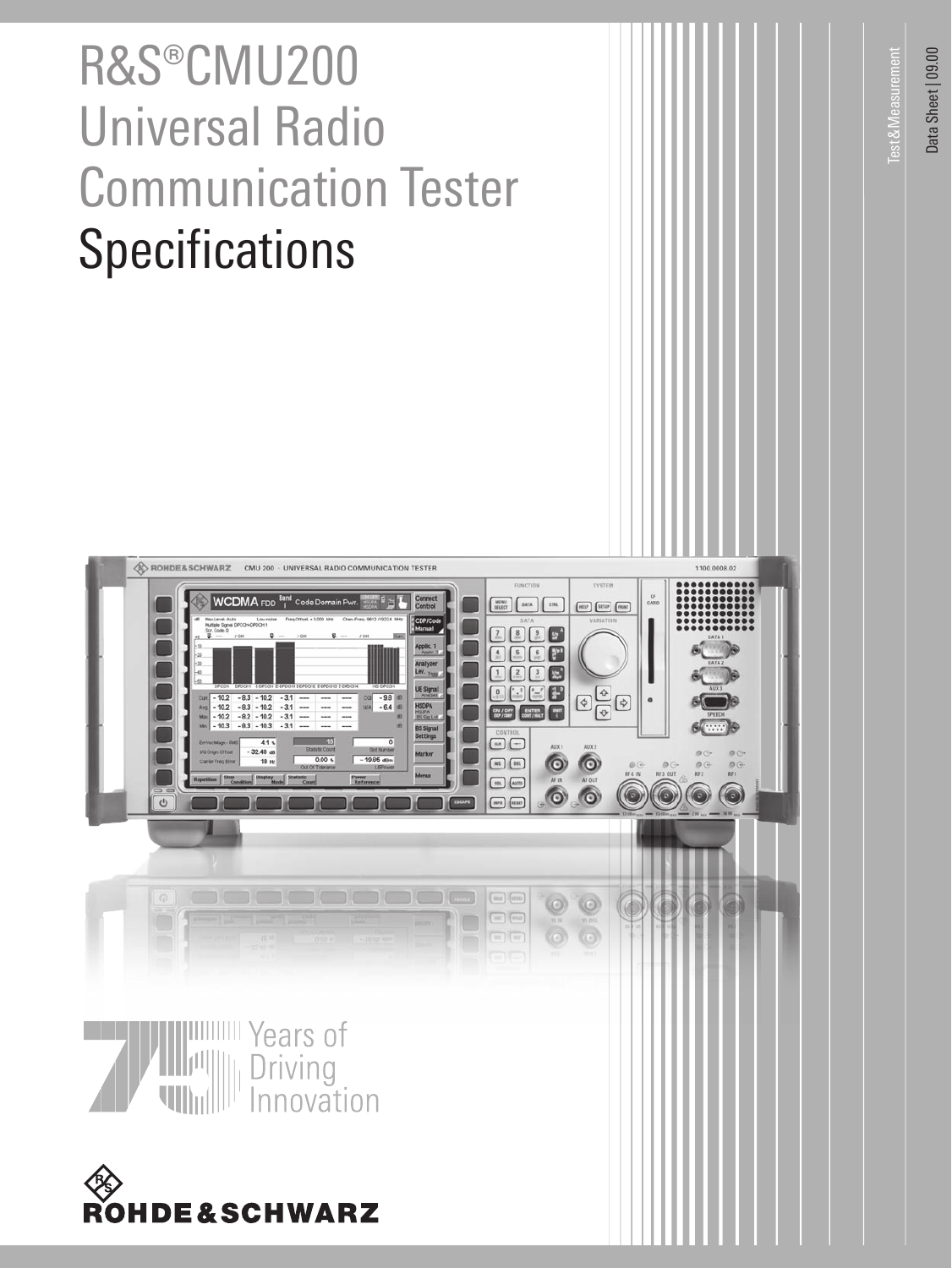# **CONTENTS**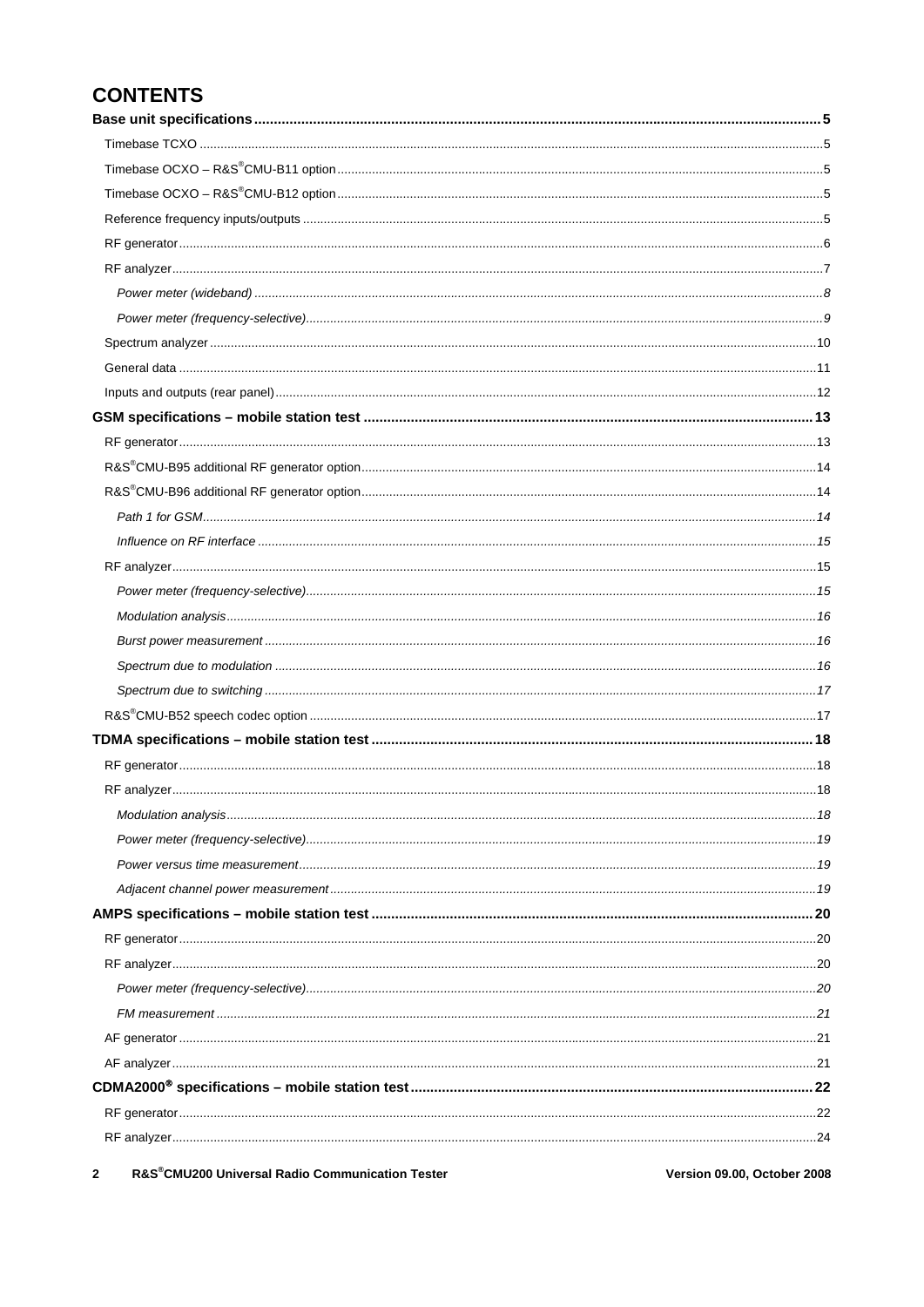| Notes for measuring I/Q/IF signals applied to inputs of the R&S®CMU-B17 option on the R&S®CMU200 RX path:44 |  |
|-------------------------------------------------------------------------------------------------------------|--|
|                                                                                                             |  |
|                                                                                                             |  |
|                                                                                                             |  |
|                                                                                                             |  |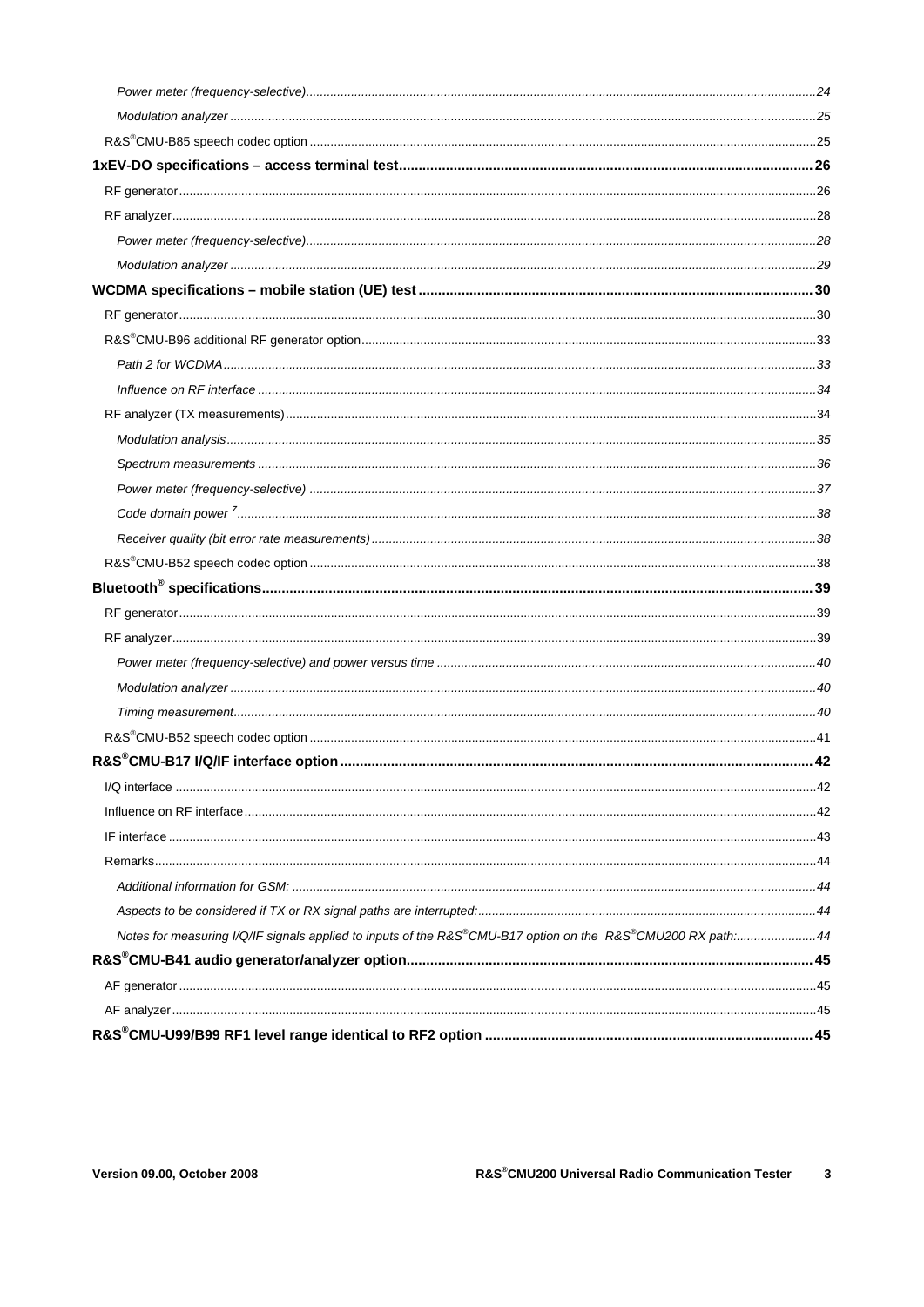Specifications apply under the following conditions: "Typical values" are designated with the abbreviation "typ." These values are verified during the final test but are not assured by Rohde & Schwarz. "Nominal values" are design parameters that are not assured by Rohde & Schwarz. These values are verified during product development but are not specifically tested during production.

In line with the 3GPP/3GPP2 standard, chip rates are specified in Mcps (million chips per second), whereas bit rates and symbol rates are specified in kbps (thousand bits per second) or ksps (thousand symbols per second). Mcps, kbps, and ksps are not SI units.

The specifications for the R&S<sup>®</sup>CMU200 (Order No. 1100.0008.02/10/30/53) refer to a fully equipped unit with all relevant options installed.

Data without tolerance limits is not binding.

For more general information about the R&S®CMU200, refer to the product brochure PD 0758.0039.12.

CDMA2000<sup>®</sup> is a registered trademark of the Telecommunications Industry Association (TIA - USA).

The Bluetooth<sup>®</sup> word mark and logos are owned by the Bluetooth SIG, Inc. and any use of such marks by Rohde & Schwarz is under license.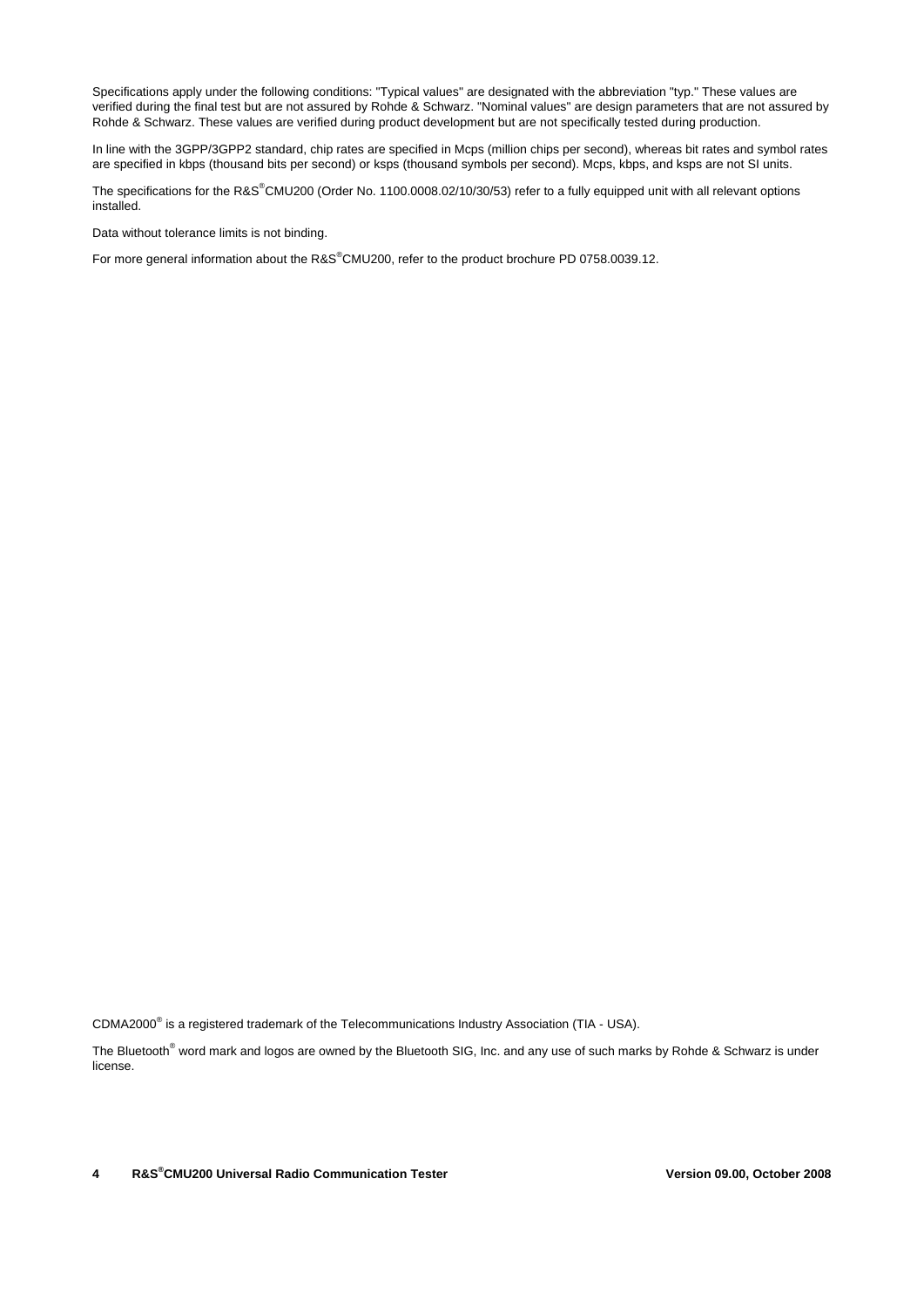# **Base unit specifications**

### **Timebase TCXO**

| Max<br>drift<br>uenc | חס מו<br>$\sim$<br>ില<br>⊺∩ ⊺<br>-⊿∽<br>raı<br>ш | л.             |
|----------------------|--------------------------------------------------|----------------|
| ' Max.               |                                                  | vear<br>u<br>- |

# **Timebase OCXO – R&S®CMU-B11 option**

| Max. frequency drift | in temperature range $+5$ °C to $+45$ °C | $+1 \times 10^{-7}$          |
|----------------------|------------------------------------------|------------------------------|
| Max. aging           | after 30 days of operation               | $\pm 2 \times 10^{-7}$ /year |
|                      |                                          | $\pm 5 \times 10^{-9}$ /dav  |
| Warm-up time         | at +25 $^{\circ}$ C                      | approx. 5 min                |

# **Timebase OCXO – R&S®CMU-B12 option**

| Max. frequency drift | in temperature range $+5$ °C to $+45$ °C.<br>referenced to +25 °C                                   | $\pm 5 \times 10^{-9}$                                     |
|----------------------|-----------------------------------------------------------------------------------------------------|------------------------------------------------------------|
|                      | with instrument orientation                                                                         | $\pm 3 \times 10^{-9}$                                     |
|                      | referenced to turn-off frequency<br>after 2 h warm-up time following<br>a 24 h off time at $+25$ °C | $±5 \times 10^{-9}$                                        |
|                      |                                                                                                     |                                                            |
| Max. aging           | after 30 days of operation                                                                          | $\pm 3.5 \times 10^{-8}$ /year<br>$±5 \times 10^{-10}/day$ |
| Warm-up time         | at $+25$ °C                                                                                         | approx. 10 min                                             |

### **Reference frequency inputs/outputs**

| <b>Synchronization input</b>    |                        | <b>BNC connector REF IN</b>        |
|---------------------------------|------------------------|------------------------------------|
| Frequency                       | sinewave               | 1 MHz to 52 MHz, 1 kHz step        |
|                                 | squarewave (TTL level) | 10 kHz to 52 MHz, 1 kHz step       |
| Max. frequency variation        |                        | $±5 \times 10^{-6}$                |
| Input voltage range             |                        | $0.5$ V to 2 V, rms                |
| Impedance                       |                        | 50 $\Omega$                        |
|                                 |                        |                                    |
| <b>Synchronization output 1</b> |                        | <b>BNC connector REF OUT 1</b>     |
| Frequency                       |                        | 10 MHz from internal reference or  |
|                                 |                        | frequency at synchronization input |
| Output voltage                  |                        | >1.4 V, peak-peak                  |
| Impedance                       |                        | 50 $\Omega$                        |
|                                 |                        |                                    |
| <b>Synchronization output 2</b> |                        | BNC connector REF OUT 2            |
| Frequency                       |                        | net-specific frequencies in range  |
|                                 |                        | 100 kHz to 40 MHz                  |
| Output voltage                  | $f \leq 13$ MHz        | >1.0 V, peak-peak                  |
| Impedance                       |                        | 50 $\Omega$                        |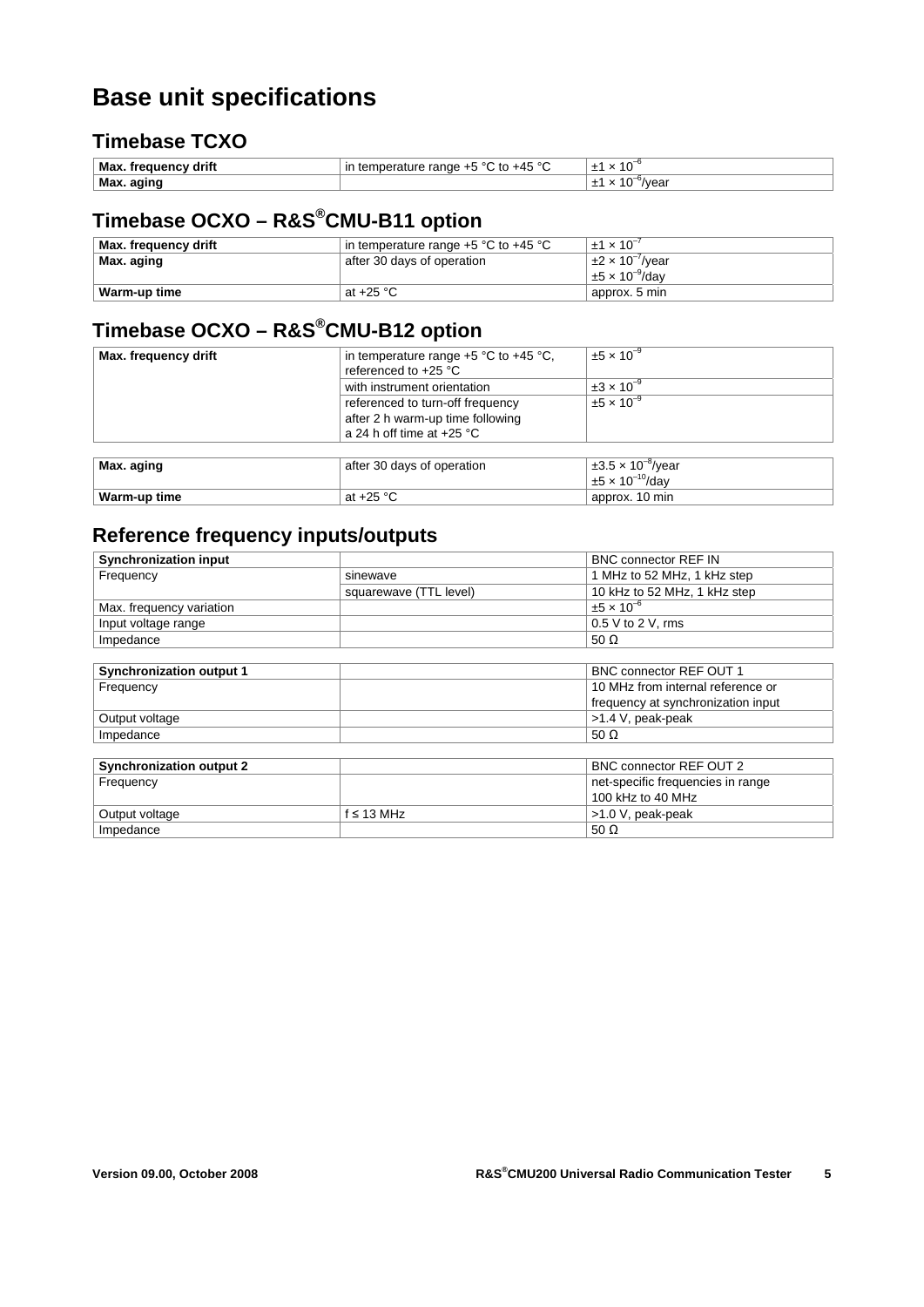### **RF generator**

| Frequency range         | 100 kHz to 2700 MHz                      |
|-------------------------|------------------------------------------|
| Frequency resolution    | $0.1$ Hz                                 |
| Frequency uncertainty   | same as timebase + frequency resolution  |
| Frequency settling time | $^{\circ}$ <400 us to $\Delta f$ < 1 kHz |

| Output level range |                      |                         |
|--------------------|----------------------|-------------------------|
| RF <sub>1</sub>    | 100 kHz to 2200 MHz  | $-130$ dBm to $-27$ dBm |
|                    | 2200 MHz to 2700 MHz | $-130$ dBm to $-33$ dBm |
| RF <sub>2</sub>    | 100 kHz to 2200 MHz  | $-130$ dBm to $-10$ dBm |
|                    | 2200 MHz to 2700 MHz | $-130$ dBm to $-16$ dBm |
| RF3 OUT            | 100 kHz to 2200 MHz  | $-90$ dBm to $+13$ dBm  |
|                    | 2200 MHz to 2700 MHz | $-90$ dBm to $+5$ dBm   |

| <b>Output level uncertainty</b> | in temperature range $+20$ °C to $+35$ °C |                           |
|---------------------------------|-------------------------------------------|---------------------------|
| <b>RF 1, RF 2</b>               | output level ≥ -106 dBm                   |                           |
|                                 | 10 MHz to 450 MHz                         | $< 0.6$ dB                |
|                                 | 450 MHz to 2200 MHz                       | $< 0.6$ dB                |
|                                 | 2200 MHz to 2700 MHz                      | $< 0.8$ dB                |
|                                 | output level > -117 dBm                   |                           |
|                                 | 450 MHz to 2200 MHz                       | $<$ 0.6 dB                |
|                                 | 2200 MHz to 2700 MHz                      | $< 0.8$ dB <sup>1</sup>   |
|                                 | output level -117 dBm to -130 dBm         |                           |
|                                 | 450 MHz to 2200 MHz                       | <1.5 dB $1,2$             |
|                                 | 2200 MHz to 2700 MHz                      | $< 1.5$ dB <sup>1,2</sup> |
| RF3 OUT                         | 10 MHz to 450 MHz                         |                           |
|                                 | output level -80 dBm to +10 dBm           | $< 0.8$ dB                |
|                                 | 450 MHz to 2200 MHz                       |                           |
|                                 | output level -90 dBm to +10 dBm           | $< 0.8$ dB                |
|                                 | 2200 MHz to 2700 MHz                      |                           |
|                                 | output level -90 dBm to +5 dBm            | < 1.0 dB                  |
|                                 |                                           |                           |
| <b>Output level uncertainty</b> | in temperature range $+5$ °C to $+45$ °C  |                           |
| <b>RF 1, RF 2</b>               | output level ≥ -106 dBm                   |                           |
|                                 | 10 MHz to 450 MHz                         | $< 1.0$ dB                |
|                                 | 450 MHz to 2200 MHz                       | $<$ 1.0 dB                |
|                                 | 2200 MHz to 2700 MHz                      | $<$ 1.5 dB                |
|                                 | output level > -117 dBm                   |                           |
|                                 | 450 MHz to 2200 MHz                       | $<$ 1.0 dB $1$            |
|                                 | 2200 MHz to 2700 MHz                      | $<$ 1.5 dB $1$            |
|                                 | output level -117 dBm to -130 dBm         |                           |
|                                 | 450 MHz to 2200 MHz                       | $< 1.5$ dB <sup>1,2</sup> |
|                                 | 2200 MHz to 2700 MHz                      | $< 1.5$ dB <sup>1,2</sup> |
| RF3 OUT                         | 10 MHz to 450 MHz                         |                           |
|                                 | output level -80 dBm to +10 dBm           | $<$ 1.0 dB                |
|                                 | 450 MHz to 2200 MHz                       |                           |
|                                 | output level -90 dBm to +10 dBm           | $<$ 1.0 dB                |
|                                 | 2200 MHz to 2700 MHz                      |                           |
|                                 | output level -90 dBm to +5 dBm            | $<$ 1.5 dB                |
|                                 |                                           |                           |
| Output level settling time      |                                           | $<$ 4 µs                  |
|                                 |                                           |                           |

**Output level resolution 0.1 dB** 

<u>.</u>

<sup>&</sup>lt;sup>1</sup> Not valid at frequencies of net-clock harmonics.

<sup>&</sup>lt;sup>2</sup> Valid for RF 1 only.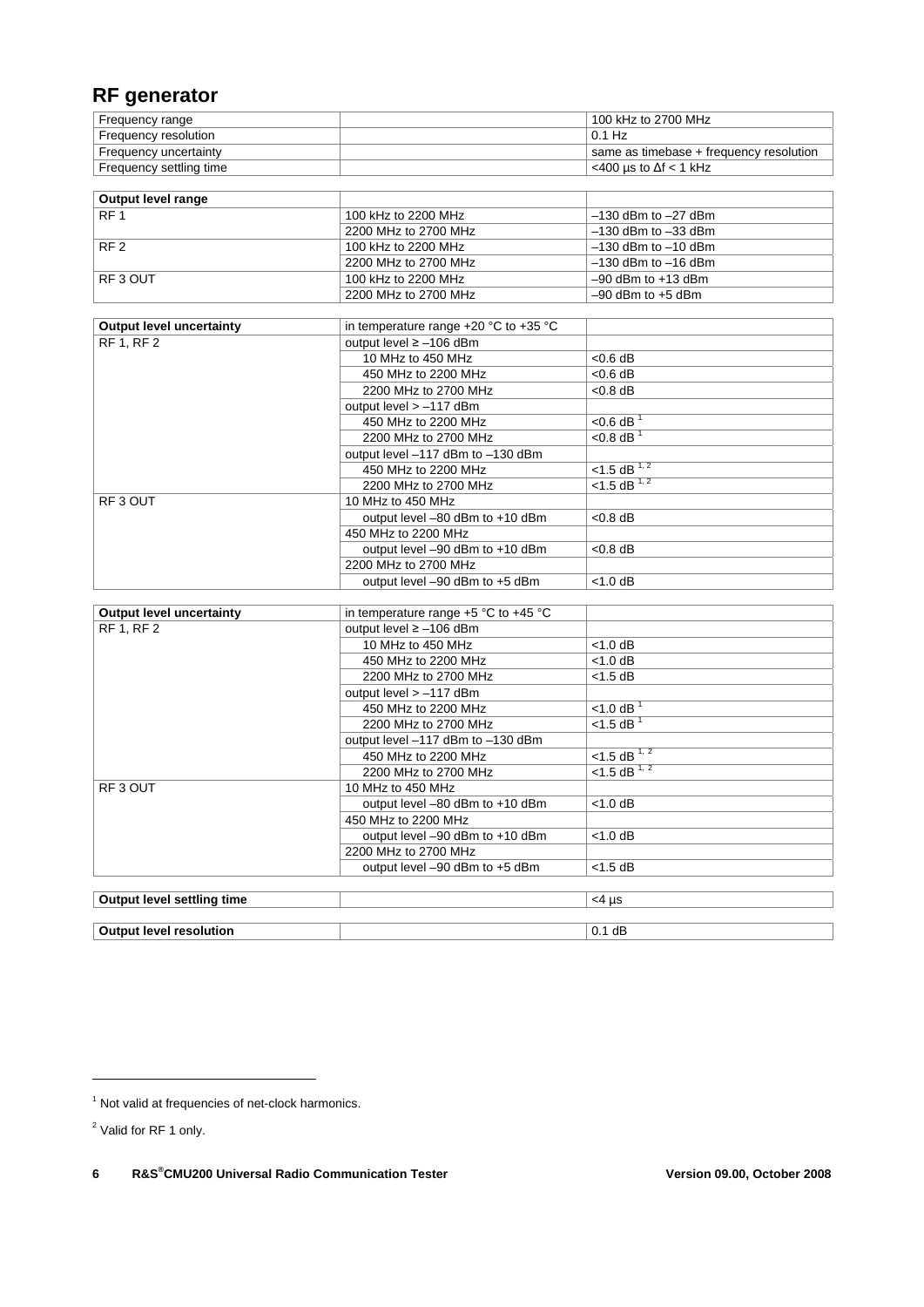| <b>Generator RF level repeatability</b> | typical values after 1 h warm-up time |                                    |
|-----------------------------------------|---------------------------------------|------------------------------------|
|                                         | output level $\ge -80$ dBm            | $< 0.01$ dB                        |
|                                         | output level < - 80 dBm               | $< 0.1$ dB                         |
| <b>VSWR</b>                             |                                       |                                    |
| RF <sub>1</sub>                         | 10 MHz to 2000 MHz                    | < 1.2                              |
|                                         | 2000 MHz to 2200 MHz                  | < 1.3                              |
|                                         | 2200 MHz to 2700 MHz                  | < 1.6                              |
| RF <sub>2</sub>                         | 10 MHz to 2200 MHz                    | < 1.2                              |
|                                         | 2200 MHz to 2700 MHz                  | < 1.6                              |
| RF3 OUT                                 | 10 MHz to 2200 MHz                    | < 1.5                              |
|                                         | 2200 MHz to 2700 MHz                  | < 1.7                              |
|                                         |                                       |                                    |
| <b>Attenuation of harmonics</b>         | up to 7 GHz                           |                                    |
| <b>RF 1. RF 2</b>                       | $f_0 = 10$ MHz to 200 MHz             | $>20$ dB                           |
| RF 1, RF 2                              | $f_0 = 200$ MHz to 2200 MHz           | $>30$ dB                           |
| RF3 OUT                                 | $f_0 = 10$ MHz to 2200 MHz            | $>20$ dB                           |
|                                         | output level ≤ +10 dBm                |                                    |
|                                         |                                       |                                    |
| <b>Attenuation of nonharmonics</b>      | 10 MHz to 2200 MHz,                   | $>40$ dB                           |
|                                         | at $f > 5$ kHz from carrier           |                                    |
|                                         |                                       |                                    |
| Phase noise                             | single sideband, $f < 2.2$ GHz        |                                    |
| Carrier offset                          | 20 kHz to 250 kHz                     | <-100 dBc, 1 Hz                    |
|                                         | ≥250 kHz                              | <- 110 dBc, 1 Hz                   |
|                                         |                                       |                                    |
| <b>Residual FM</b>                      | $f < 2.2$ GHz                         |                                    |
|                                         | 30 Hz to 15 kHz                       | $50$ Hz, rms                       |
|                                         |                                       | <200 Hz, peak                      |
|                                         | ITU-T (formerly CCITT)                | <5 Hz, rms                         |
| <b>Residual AM</b>                      | $f < 2.2$ GHz                         |                                    |
|                                         | ITU-T (formerly CCITT)                | <0.02 %, rms                       |
|                                         |                                       |                                    |
| I/Q modulation                          |                                       |                                    |
| Carrier suppression                     | data for frequency offset range       | $>40$ dB                           |
|                                         | 0 Hz to ±135 kHz                      |                                    |
|                                         |                                       |                                    |
| <b>FM</b> modulation                    |                                       |                                    |
| Deviation range                         |                                       | 10 kHz to 440 kHz                  |
| Deviation resolution                    |                                       | 1 Hz                               |
| Modulation frequency range              |                                       | 100 Hz to 50 kHz                   |
| Modulation distortion                   | modulation frequency 1 kHz,           | 2%                                 |
|                                         | deviation 80 kHz                      |                                    |
| Deviation uncertainty                   |                                       | $<$ 5 % + resolution + residual FM |

# **RF analyzer**

| <b>VSWR</b>     |                      |       |  |
|-----------------|----------------------|-------|--|
| RF <sub>1</sub> | 10 MHz to 2000 MHz   | < 1.2 |  |
|                 | 2000 MHz to 2200 MHz | < 1.3 |  |
|                 | 2200 MHz to 2700 MHz | < 1.6 |  |
| RF <sub>2</sub> | 10 MHz to 2200 MHz   | < 1.2 |  |
|                 | 2200 MHz to 2700 MHz | < 1.6 |  |
| RF 4 IN         | 10 MHz to 2200 MHz   | < 1.5 |  |
|                 | 2200 MHz to 2700 MHz | < 1.6 |  |

| Inherent spurious response | $R$ F Attenuation $\rightarrow$ Low Distortion<br>20 MHz to 2200 MHz, | $<-50$ dB |
|----------------------------|-----------------------------------------------------------------------|-----------|
|                            | except 1816.115 MHz                                                   |           |

| Inherent harmonics | $f_{in}$ = 50 MHz to 1100 MHz,                      |           |
|--------------------|-----------------------------------------------------|-----------|
|                    | $f_{\text{selected}} = 100 \text{ MHz}$ to 2200 MHz |           |
| RF 1. RF 2         |                                                     | $<-30$ dB |
| RF 4 IN            |                                                     | $<-20$ dB |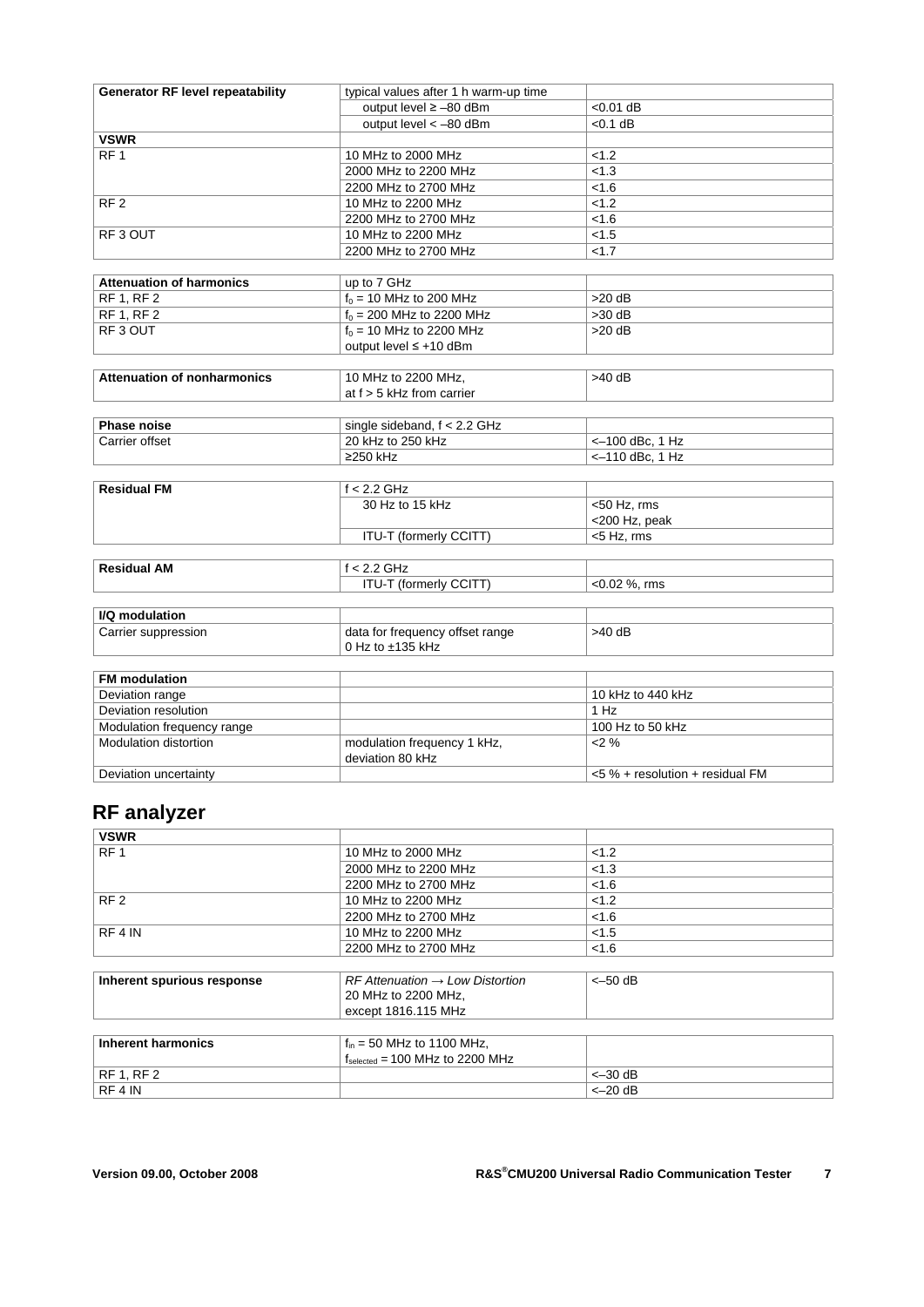| <b>Phase noise</b> | single sideband, $f < 2.2$ GHz |                   |
|--------------------|--------------------------------|-------------------|
| Carrier offset     | 20 kHz to 250 kHz              | $<-100$ dBc, 1 Hz |
|                    | 250 kHz to 400 kHz             | $<-110$ dBc, 1 Hz |
|                    | $\geq$ 400 kHz                 | $<-118$ dBc, 1 Hz |
|                    |                                |                   |
| <b>Residual FM</b> | $f < 2.2$ GHz                  |                   |
|                    | 30 Hz to 15 kHz                | $<$ 50 Hz, rms    |
|                    |                                | <200 Hz, peak     |
|                    | ITU-T (formerly CCITT)         | $<$ 5 Hz, rms     |
|                    |                                |                   |
| <b>Residual AM</b> | $f < 2.2$ GHz                  |                   |
|                    | ITU-T (formerly CCITT)         | $< 0.02$ %, rms   |

#### **Power meter (wideband)**

| <b>Frequency range</b> |                                        | 100 kHz to 2700 MHz         |
|------------------------|----------------------------------------|-----------------------------|
|                        |                                        |                             |
| Level range            |                                        |                             |
| RF <sub>1</sub>        | continuous power <sup>3</sup>          |                             |
|                        | 10 MHz to 2200 MHz                     | +6 dBm to $+47$ dBm (50 W)  |
|                        | 2200 MHz to 2700 MHz                   | +10 dBm to $+47$ dBm (50 W) |
|                        | peak envelope power <sup>4</sup> (PEP) | +53 dBm (200 W)             |
| RF <sub>2</sub>        | continuous power                       |                             |
|                        | 10 MHz to 2200 MHz                     | $-8$ dBm to $+33$ dBm (2 W) |
|                        | 2200 MHz to 2700 MHz                   | $-4$ dBm to $+33$ dBm (2 W) |
|                        | peak envelope power <sup>4</sup> (PEP) | $+39$ dBm $(8 W)$           |
| RF4 IN                 | continuous power and PEP               |                             |
|                        | 10 MHz to 2200 MHz                     | $-33$ dBm to 0 dBm          |
|                        | 2200 MHz to 2700 MHz                   | $-29$ dBm to 0 dBm          |
|                        |                                        |                             |
| Level uncertainty      |                                        |                             |

| LOVOL UNIVOLIGINITY     |                                    |                             |
|-------------------------|------------------------------------|-----------------------------|
| RF <sub>1</sub>         | input level $+10$ dBm to $+20$ dBm |                             |
|                         | 50 MHz to 2700 MHz                 | $<$ 1.0 dB $5$              |
|                         | input level +20 dBm to +47 dBm     |                             |
|                         | 50 MHz to 2700 MHz                 | $< 0.5 \overline{dB^{5,6}}$ |
| RF <sub>2</sub>         | input level -4 dBm to +6 dBm       |                             |
|                         | 50 MHz to 2700 MHz                 | $< 1.0 \text{ dB}^{-5}$     |
|                         | input level +6 dBm to +33 dBm      |                             |
|                         | 50 MHz to 2700 MHz                 | $< 0.5$ dB $5$              |
| RF4 IN                  | input level -29 dBm to -19 dBm     |                             |
|                         | 50 MHz to 2700 MHz                 | $<$ 1.5 dB                  |
|                         | input level -19 dBm to 0 dBm       |                             |
|                         | 50 MHz to 2700 MHz                 | $< 0.8$ dB                  |
|                         |                                    |                             |
| <b>Level resolution</b> | in manual mode                     | $0.1$ dB                    |

in remote control mode 0.01 dB

-

 $3$  50 W in temperature range +5 °C to +30 °C, linear degradation down to 25 W at +45 °C.

<sup>&</sup>lt;sup>4</sup> Mean value of power versus time must be equal to or less than permissible continuous power.

 $5$  Temperature range +5 °C to +20 °C or +35 °C to +45 °C and f > 2200 MHz: add 0.2 dB.

 $6$  Calibrated for input level  $> +33$  dBm only in frequency range 800 MHz to 2000 MHz.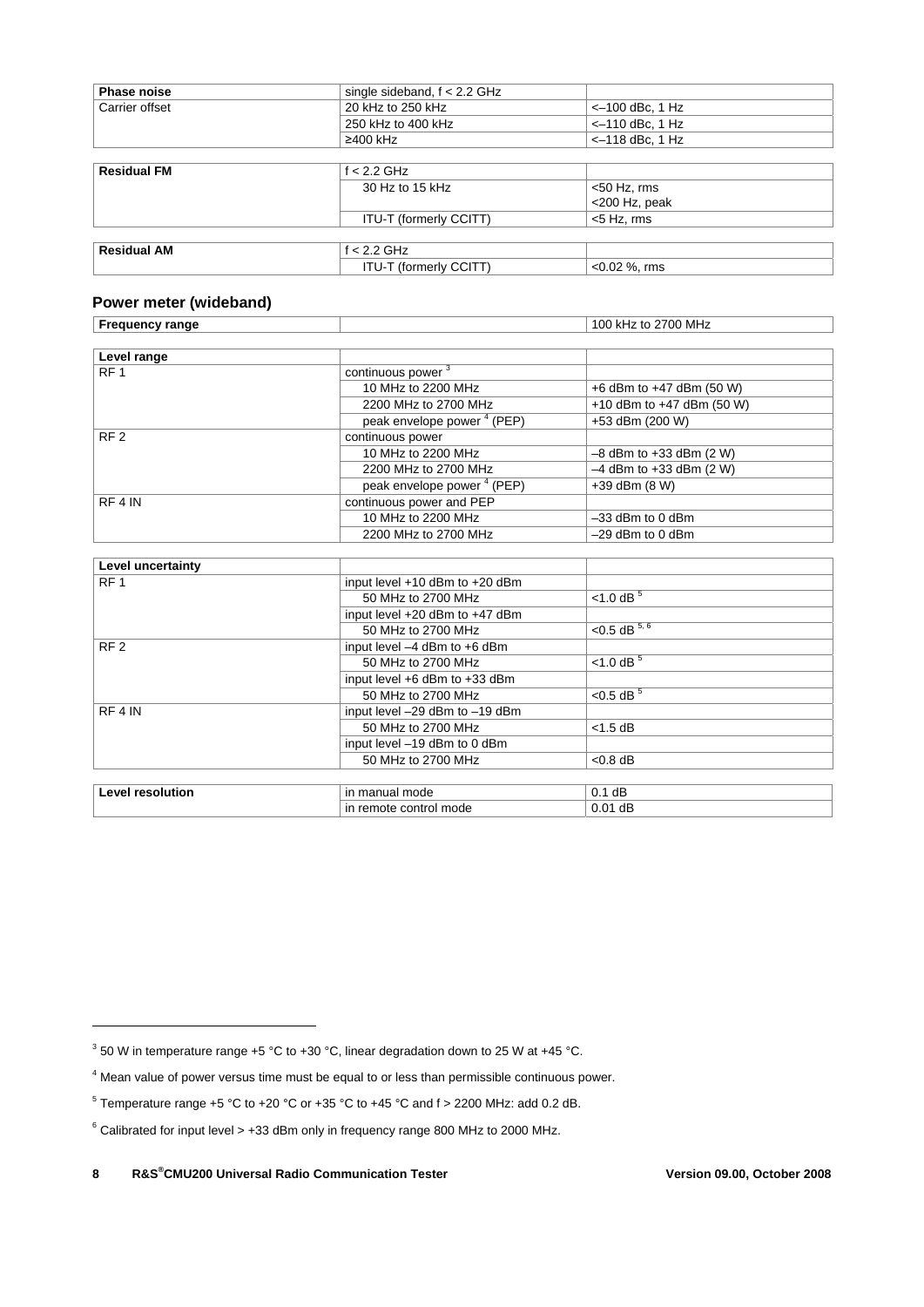#### **Power meter (frequency-selective)**

RF 4 IN

| <b>Frequency range</b>       |                                        | 10 MHz to 2700 MHz              |
|------------------------------|----------------------------------------|---------------------------------|
|                              |                                        |                                 |
| <b>Frequency resolution</b>  |                                        | $0.1$ Hz                        |
|                              |                                        |                                 |
| <b>Resolution bandwidths</b> |                                        | 10 Hz to 1 MHz in 1/2/3/5 steps |
|                              |                                        |                                 |
| Level range                  |                                        |                                 |
| RF <sub>1</sub>              | continuous power <sup>3</sup>          |                                 |
|                              | 10 MHz to 2200 MHz                     | $-40$ dBm to $+47$ dBm (50 W)   |
|                              | 2200 MHz to 2700 MHz                   | $-34$ dBm to $+47$ dBm (50 W)   |
|                              | peak envelope power <sup>4</sup> (PEP) | +53 dBm (200 W)                 |
| RF <sub>2</sub>              | continuous power                       |                                 |
|                              | 10 MHz to 2200 MHz                     | $-54$ dBm to $+33$ dBm (2 W)    |

peak envelope power<sup>4</sup> (PEP)

continuous power and PEP

**Level uncertainty**<br>RF 1, RF 2 50 MHz to 2200 MHz

10 MHz to 2200 MHz<br>
2200 MHz to 2700 MHz<br>  $-54$  dBm to +33 dBm (2 W)<br>  $-48$  dBm to +33 dBm (2 W)

10 MHz to 2200 MHz –80 dBm to 0 dBm

2200 MHz to 2700 MHz –74 dBm to 0 dBm

F 1, 80 MHz to 2200 MHz  $\sim$  20.5 dB

 $-48$  dBm to +33 dBm (2 W)

 $+39$  dBm (8 W)

|                                    | 2200 MHz to 2700 MHz                     | $< 0.7$ dB  |
|------------------------------------|------------------------------------------|-------------|
|                                    |                                          |             |
| RF4 IN                             | 50 MHz to 2200 MHz                       | $<$ 0.7 dB  |
|                                    | 2200 MHz to 2700 MHz                     | $< 0.9$ dB  |
|                                    |                                          |             |
| Level uncertainty                  | in temperature range $+5$ °C to $+45$ °C |             |
| <b>RF 1. RF 2</b>                  | 50 MHz to 2200 MHz                       | $<$ 1.0 dB  |
|                                    | 2200 MHz to 2700 MHz                     | $<$ 1.0 dB  |
| RF4 IN                             | 50 MHz to 2200 MHz                       | $<$ 1.0 dB  |
|                                    | 2200 MHz to 2700 MHz                     | $<$ 1.1 dB  |
|                                    |                                          |             |
| <b>Level resolution</b>            | in manual mode                           | $0.1$ dB    |
|                                    | in remote control mode                   | $0.01$ dB   |
|                                    |                                          |             |
| RF level measurement repeatability | typical values after 1 h warm-up time    |             |
|                                    | input level $\ge$ -40 dBm                | $< 0.01$ dB |
|                                    | input level $< -40$ dBm                  | $< 0.03$ dB |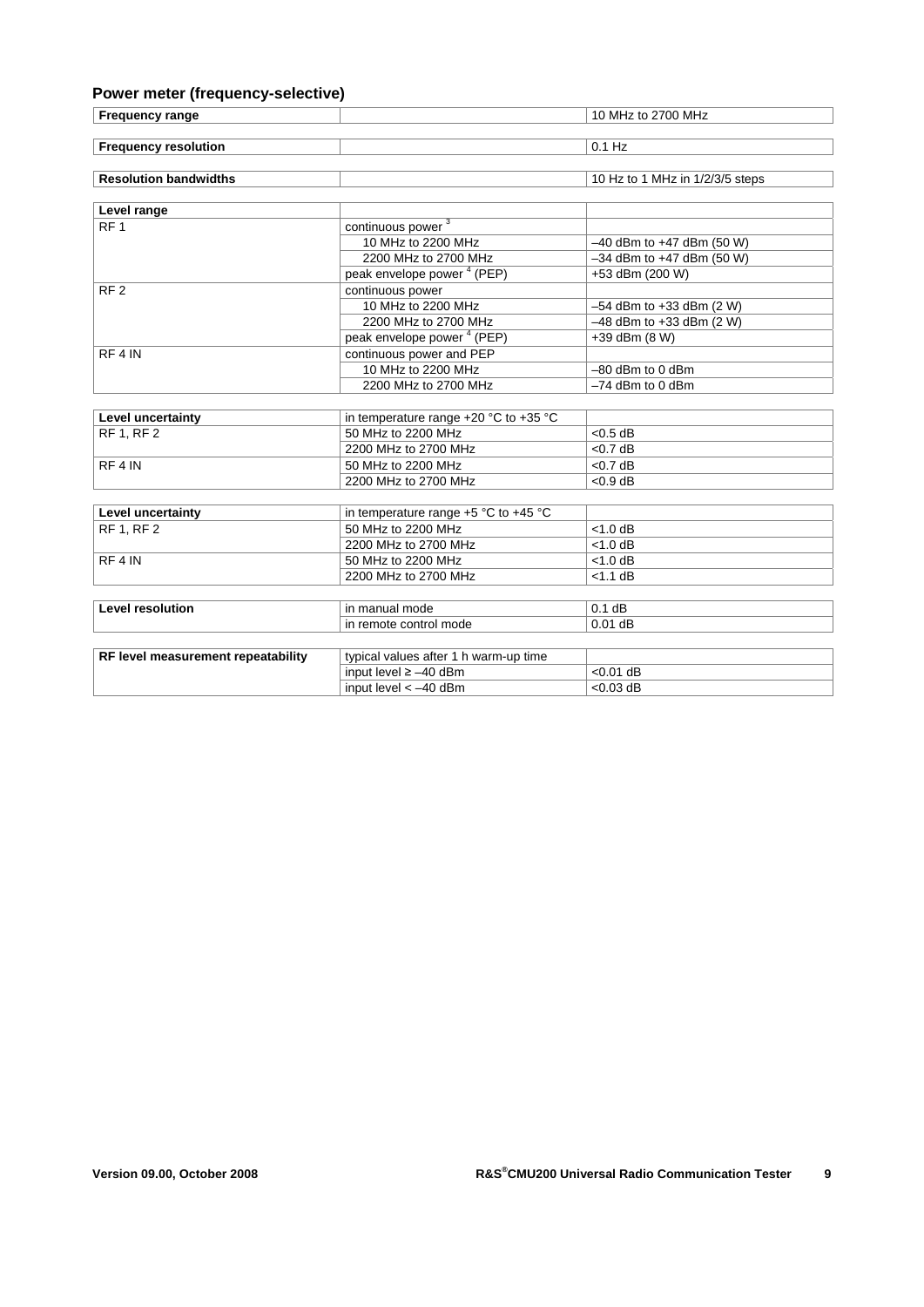# **Spectrum analyzer**

| <b>Frequency range</b>       |                                         | 10 MHz to 2.7 GHz                    |
|------------------------------|-----------------------------------------|--------------------------------------|
| Span                         |                                         | zero span to full span               |
| <b>Frequency resolution</b>  |                                         | $0.1$ Hz                             |
| <b>Resolution bandwidths</b> |                                         | 10 Hz to 1 MHz in 1/2/3/5 steps      |
| Sweep time                   | depending on resolution bandwidth (RBW) | $\geq 100$ ms                        |
| Display                      |                                         | 560 dots, horizontal                 |
| <b>Marker</b>                |                                         | up to 3, absolute/relative           |
| <b>Display line</b>          |                                         |                                      |
| Display scale                |                                         | 10 dB/20 dB/30 dB/50 dB/80 dB/100 dB |

| Level range     |                                        |                         |
|-----------------|----------------------------------------|-------------------------|
| RF <sub>1</sub> | continuous power <sup>3</sup>          | up to $+47$ dBm (50 W)  |
|                 | (PEP)<br>peak envelope power           | up to $+53$ dBm (200 W) |
| RF <sub>2</sub> | continuous power                       | up to $+33$ dBm $(2 W)$ |
|                 | peak envelope power <sup>4</sup> (PEP) | up to $+39$ dBm (8 W)   |
| RF4 IN          | continuous power and PEP               | up to 0 dBm             |

| Level uncertainty | in temperature range $+20$ °C to $+35$ °C |            |
|-------------------|-------------------------------------------|------------|
| RF1.RF2           | 50 MHz to 2200 MHz                        | $< 0.5$ dB |
|                   | 2200 MHz to 2700 MHz                      | $< 0.7$ dB |
| RF4 IN            | 50 MHz to 2200 MHz                        | $< 0.7$ dB |
|                   | 2200 MHz to 2700 MHz                      | $< 0.9$ dB |

| Level uncertainty | in temperature range $+5$ °C to $+45$ °C |            |
|-------------------|------------------------------------------|------------|
| RF 1, RF 2        | 50 MHz to 2200 MHz                       | $<$ 1.0 dB |
|                   | 2200 MHz to 2700 MHz                     | $<$ 1.0 dB |
| RF4 IN            | 50 MHz to 2200 MHz                       | $<$ 1.0 dB |
|                   | 2200 MHz to 2700 MHz                     | $<$ 1.1 dB |

| Reference level for full dynamic range | $RF$ Attenuation $\rightarrow$ Low Noise |                        |
|----------------------------------------|------------------------------------------|------------------------|
|                                        | logarithmic level display                |                        |
| RF <sub>1</sub>                        |                                          | $+10$ dBm to $+47$ dBm |
| RF <sub>2</sub>                        |                                          | $-4$ dBm to $+33$ dBm  |
| RF4 IN                                 |                                          | $-22$ dBm to 0 dBm     |

| Displayed average noise level | $RF$ Attenuation $\rightarrow$ Low Noise<br>$RBW \rightarrow 1 kHz$ |            |
|-------------------------------|---------------------------------------------------------------------|------------|
|                               | 10 MHz to 2200 MHz                                                  | <–100 dBc  |
|                               | 2200 MHz to 2700 MHz                                                | $<-95$ dBc |

| Inherent spurious response | $RF$ Attenuation $\rightarrow$ Low Distortion       |           |
|----------------------------|-----------------------------------------------------|-----------|
|                            | 20 MHz to 2200 MHz,                                 | $<-50$ dB |
|                            | except 1816.115 MHz                                 |           |
|                            |                                                     |           |
| Inherent harmonics         | $f_{in}$ = 50 MHz to 1100 MHz                       |           |
|                            | $f_{\text{selected}} = 100 \text{ MHz}$ to 2200 MHz |           |
| <b>RF 1. RF 2</b>          |                                                     | $<-30$ dB |
| RF 4 IN                    |                                                     | $<-20$ dB |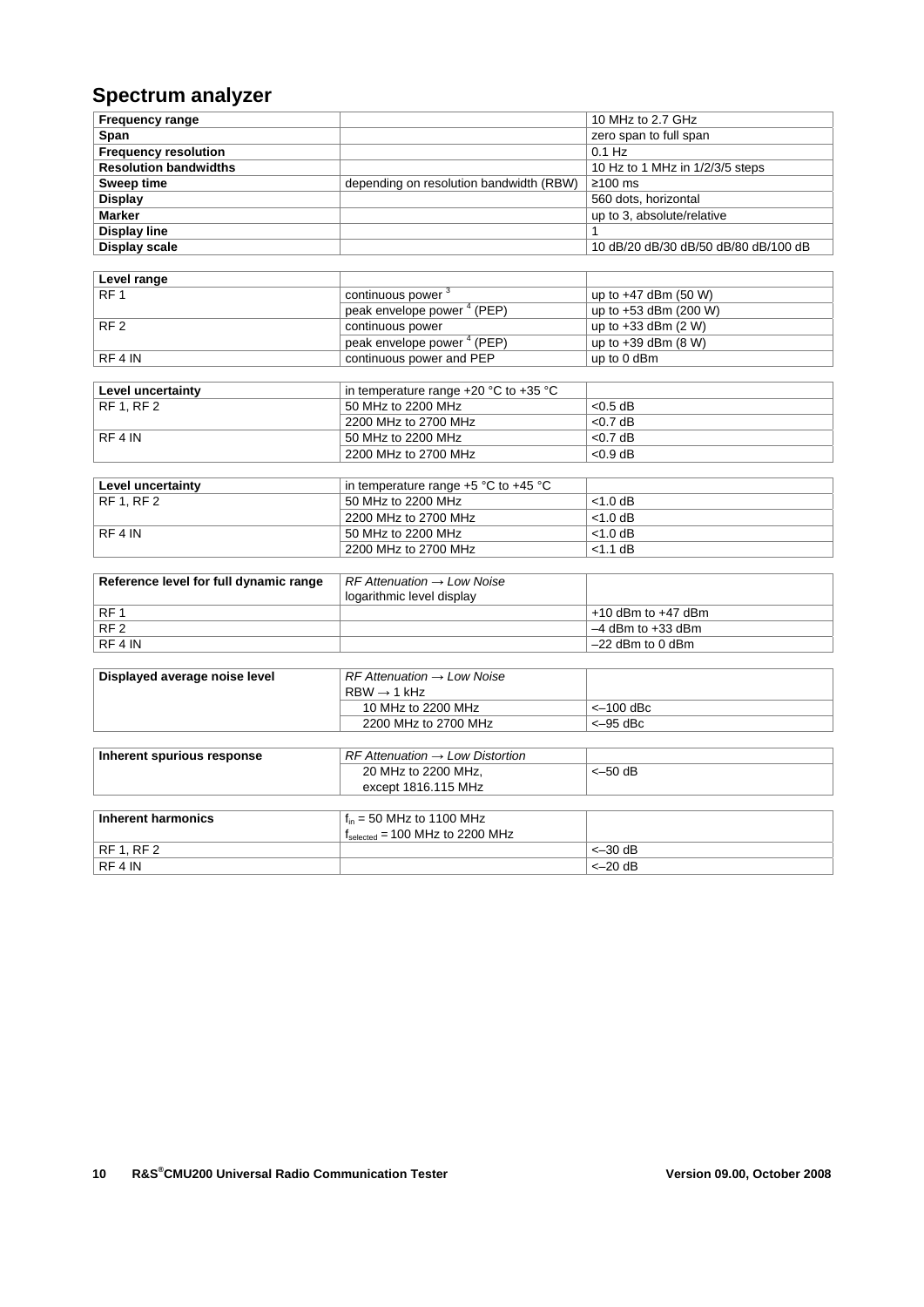### **General data**

| Operating temperature range          |                        | +5 °C to +45 °C,                                                    |
|--------------------------------------|------------------------|---------------------------------------------------------------------|
|                                      |                        | in line with EN 60068-2-1 and -2                                    |
| Storage temperature range            |                        | $-25$ °C to +60 °C.                                                 |
|                                      |                        | in line with EN 60068-2-1 and -2                                    |
| <b>Humidity</b>                      | +40 °C, non-condensing | 80 % relative humidity,                                             |
|                                      |                        | in line with EN 60068-2-78                                          |
|                                      |                        |                                                                     |
| <b>Electromagnetic compatibility</b> |                        | in line with EMC Directive 2004/108/EC,                             |
|                                      |                        | applied standard: EN 61326                                          |
|                                      |                        | (immunity for industrial environment;                               |
|                                      |                        | class B emissions)                                                  |
|                                      |                        |                                                                     |
| <b>Electrical safety</b>             |                        | in line with IEC 61010-1: 2001 (ed. 2),                             |
|                                      |                        | EN 61010-1: 2001 (ed. 2), UL 61010-1                                |
|                                      |                        | (ed. 2), CAN C22.2 No. 61010-1-04                                   |
|                                      |                        |                                                                     |
| <b>Mechanical resistance</b>         | non-operating mode     |                                                                     |
| Vibration                            | sinusoidal             | in line with EN 60068-2-6,                                          |
|                                      |                        | MIL-PRF-28800 F classes 3 and 4,                                    |
|                                      |                        | 5 Hz to 150 Hz, max. 2 g at 55 Hz,                                  |
|                                      |                        | 55 Hz to 150 Hz, 0.5 g const.                                       |
| Vibration                            | random                 | in line with EN 60068-2-64                                          |
|                                      |                        | 10 Hz to 300 Hz, acceleration 1.2 g rms                             |
| Shock                                |                        | in line with MIL-STD-810D                                           |
|                                      |                        | 40 g shock spectrum                                                 |
|                                      |                        |                                                                     |
| Power supply                         |                        | power factor correction,                                            |
|                                      |                        | in line with EN 61000-3-2                                           |
| Input                                |                        | 100 V to 240 V ±10 % (AC), max. 500 VA,                             |
|                                      |                        | 50 Hz to 400 Hz -5 % to +10 %                                       |
| Power consumption                    | base unit              | approx. 130 W                                                       |
|                                      | with typical options   | approx. 180 W                                                       |
|                                      |                        |                                                                     |
| <b>Display</b>                       |                        | 21 cm TFT color display (8.4")                                      |
| Resolution                           |                        | 640 pixel x 480 pixel (VGA resolution)                              |
| Pixel failure rate                   |                        | $< 2 \times 10^{-5}$                                                |
|                                      |                        |                                                                     |
| <b>Dimensions</b>                    | $W \times H \times D$  | 465.1 mm × 197.3 mm × 517.0 mm                                      |
|                                      |                        | $(18.31 \text{ in} \times 7.77 \text{ in} \times 20.35 \text{ in})$ |
|                                      | for rackmounting       | 19" 1/1, 4 HU, 450                                                  |
|                                      |                        |                                                                     |
| Weight                               | base unit              | approx. 14 kg (approx. 31 lb)                                       |
|                                      | with typical options   | approx. 18 kg (approx. 40 lb)                                       |
|                                      |                        |                                                                     |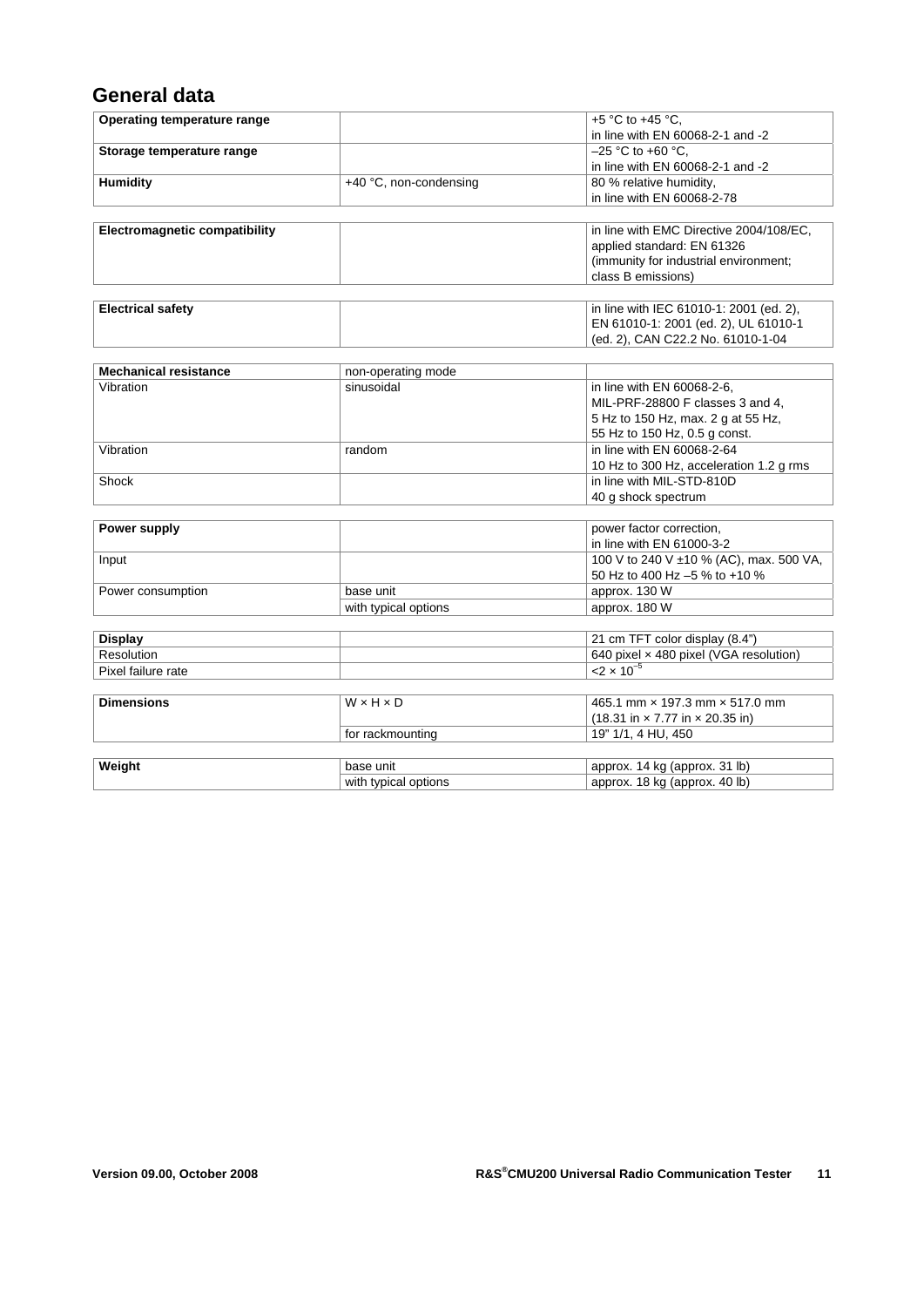# **Inputs and outputs (rear panel)**

| IF 3 RX CH1                      |                                  | <b>BNC</b> female               |
|----------------------------------|----------------------------------|---------------------------------|
| Frequency                        | <b>WCDMA</b>                     | 7.68 MHz                        |
|                                  | other networks/RF                | 10.7 MHz                        |
| Max. output level                |                                  | 0 dBm                           |
| Impedance                        |                                  | 50 $\Omega$                     |
|                                  |                                  |                                 |
| <b>Remote control interfaces</b> |                                  |                                 |
| IEC/IEEE bus                     | IEC 60625-2 (IEEE 488.2)         | 24-pin Amphenol connector       |
| Serial interface COM 1, COM 2    | RS-232-C (COM)                   | 9-pin D-Sub connector           |
|                                  |                                  |                                 |
| <b>Printer interface LPT</b>     | parallel (Centronics compatible) | 25-pin D-Sub connector          |
|                                  |                                  |                                 |
| <b>USB</b>                       | keyboard only                    | $2 \times$ USB type A connector |
|                                  |                                  |                                 |
| <b>External monitor (VGA)</b>    |                                  | 15-pin D-Sub connector          |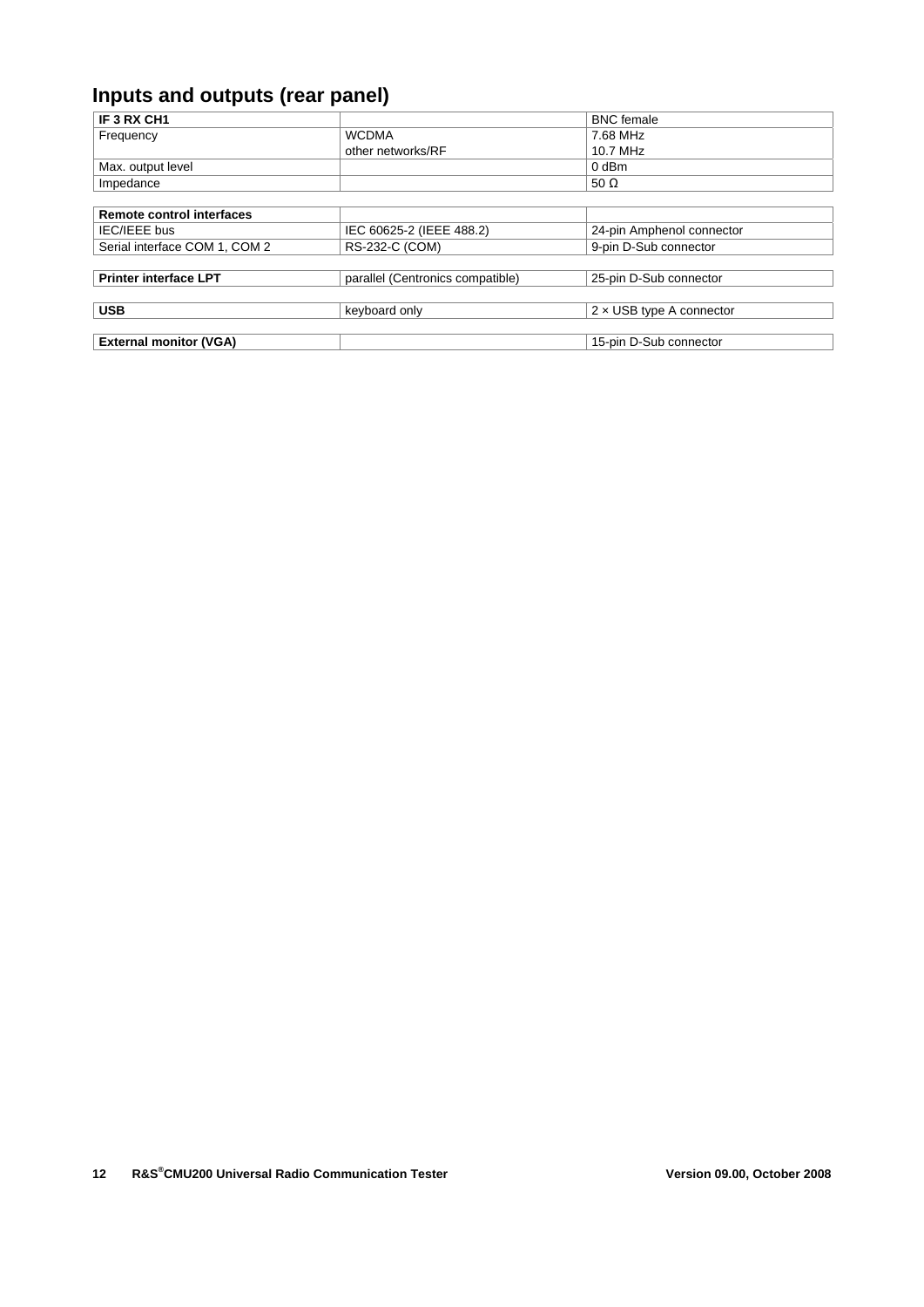# **GSM specifications – mobile station test**

### **RF generator**

| <b>Modulation</b>                     |                                      | GMSK, $B \times T = 0.3$ |
|---------------------------------------|--------------------------------------|--------------------------|
|                                       |                                      | 8PSK                     |
|                                       |                                      |                          |
| <b>Frequency range</b>                | GSM400 band                          | 460 MHz to 468 MHz       |
|                                       |                                      | 488 MHz to 496 MHz       |
|                                       | GSM850 band                          | 869 MHz to 894 MHz       |
|                                       | GSM900 band                          | 921 MHz to 960 MHz       |
|                                       | GSM1800 band                         | 1805 MHz to 1880 MHz     |
|                                       | GSM1900 band                         | 1930 MHz to 1990 MHz     |
|                                       |                                      |                          |
| <b>Attenuation of inband spurious</b> |                                      | $>50$ dB                 |
| emissions                             |                                      |                          |
|                                       |                                      |                          |
| Inherent phase error                  | <b>GMSK</b>                          | $<$ 1 $^{\circ}$ , rms   |
|                                       |                                      | <4°, peak                |
|                                       |                                      |                          |
| <b>Inherent EVM</b>                   | 8PSK                                 | $<$ 2 %, rms             |
|                                       |                                      |                          |
| <b>Frequency settling time</b>        | to residual phase of 4°              | $<$ 500 µs               |
|                                       |                                      |                          |
| Output level range                    | <b>GMSK</b>                          |                          |
| RF <sub>1</sub>                       |                                      | $-130$ dBm to $-27$ dBm  |
| RF <sub>2</sub>                       |                                      | $-130$ dBm to $-10$ dBm  |
| RF3 OUT                               |                                      | $-90$ dBm to $+13$ dBm   |
|                                       |                                      |                          |
| <b>Output level range</b>             | 8PSK                                 |                          |
| RF 1                                  |                                      | $-130$ dBm to $-31$ dBm  |
| RF <sub>2</sub>                       |                                      | $-130$ dBm to $-14$ dBm  |
| RF <sub>3</sub> OUT                   |                                      | $-90$ dBm to $+9$ dBm    |
|                                       |                                      |                          |
| <b>Output level resolution</b>        |                                      | $0.1$ dB                 |
|                                       |                                      |                          |
| <b>Output level uncertainty</b>       | in temperature range +20 °C to 35 °C |                          |
| RF 1, RF 2                            | output level > -117 dBm              | $< 0.5$ dB               |
| RF <sub>3</sub> OUT                   | $-90$ dBm to $+10$ dBm (GMSK)        | $<$ 0.7 dB               |
|                                       | $-90$ dBm to $+6$ dBm (8PSK)         | $<$ 0.7 dB               |
|                                       |                                      |                          |
| <b>Output level uncertainty</b>       | in temperature range +5 °C to 45 °C  |                          |
| <b>RF 1, RF 2</b>                     | output level > -117 dBm              | < 0.7 dB                 |
| RF3 OUT                               | $-90$ dBm to $+10$ dBm (GMSK)        | $< 0.9$ dB               |
|                                       | $-90$ dBm to $+6$ dBm (8PSK)         | $< 0.9$ dB               |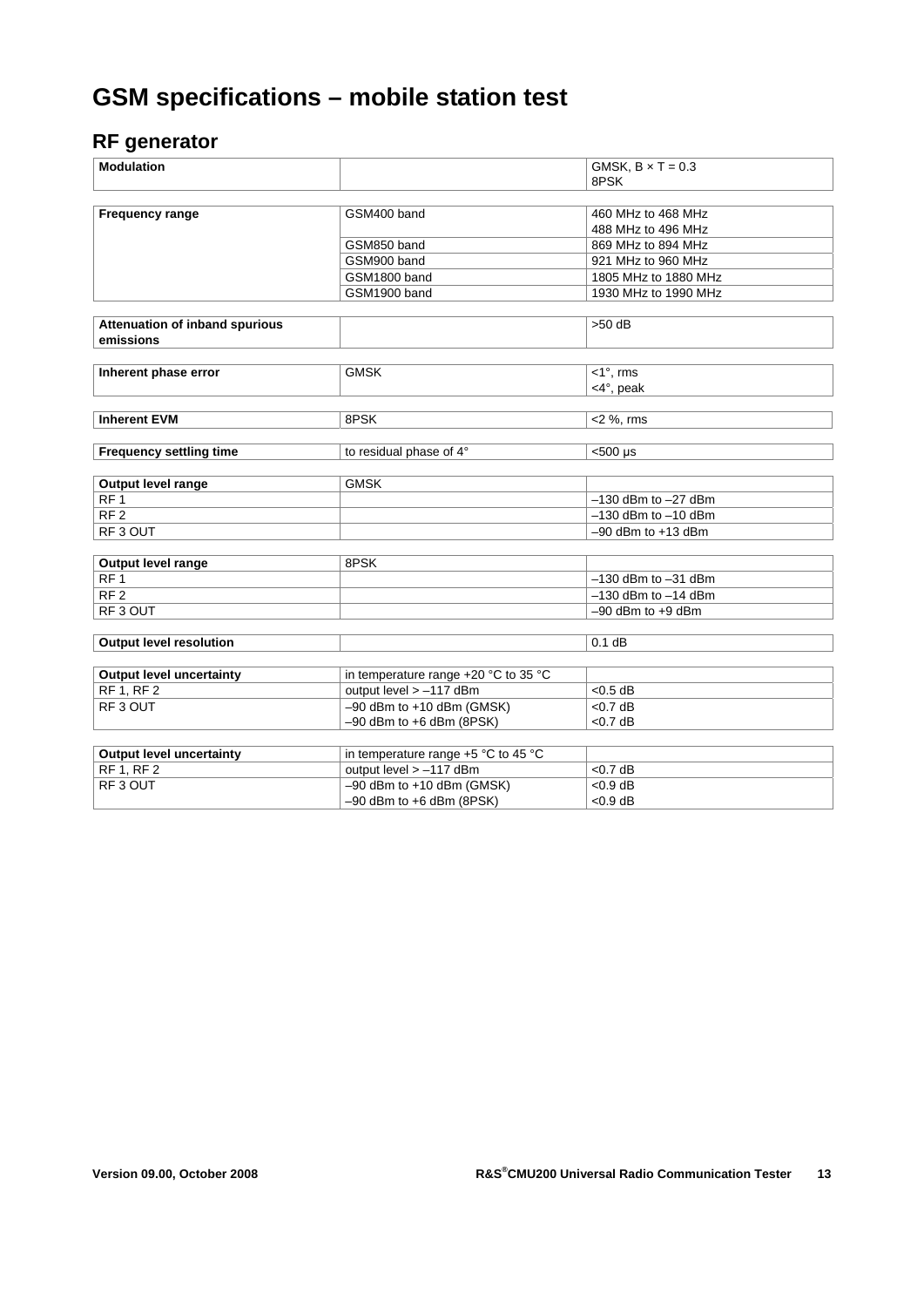# **R&S®CMU-B95 additional RF generator option**

| <b>Modulation</b>              |                                          | GMSK, $B \times T = 0.3$     |
|--------------------------------|------------------------------------------|------------------------------|
|                                |                                          | 8PSK                         |
|                                |                                          |                              |
| Frequency range                |                                          |                              |
|                                | GSM400 band                              | 460 MHz to 468 MHz           |
|                                |                                          | 488 MHz to 496 MHz           |
|                                | GSM850 band                              | 869 MHz to 894 MHz           |
|                                | GSM900 band                              | 921 MHz to 960 MHz           |
|                                | GSM1800 band                             | 1805 MHz to 1880 MHz         |
|                                | GSM1900 band                             | 1930 MHz to 1990 MHz         |
|                                |                                          |                              |
| <b>Frequency resolution</b>    |                                          | 200 kHz                      |
|                                |                                          |                              |
| <b>Frequency uncertainty</b>   |                                          | same as timebase,            |
|                                |                                          | see base unit specifications |
|                                |                                          |                              |
| Inherent phase error           | <b>GMSK</b>                              | $<$ 5 $^{\circ}$ , rms       |
|                                |                                          |                              |
| Output level range             | <b>GMSK</b>                              |                              |
| RF <sub>1</sub>                | without R&S®CMU-U99                      | $-122$ dBm to $-72$ dBm      |
|                                | with R&S®CMU-U99                         | $-110$ dBm to $-60$ dBm      |
| RF <sub>2</sub>                |                                          | $-110$ dBm to $-60$ dBm      |
|                                |                                          |                              |
| Output level range             | 8PSK                                     |                              |
| RF <sub>1</sub>                | without R&S®CMU-U99                      | $-122$ dBm to $-76$ dBm      |
|                                | with R&S®CMU-U99                         | $-110$ dBm to $-64$ dBm      |
| RF <sub>2</sub>                |                                          | $-110$ dBm to $-64$ dBm      |
|                                |                                          |                              |
| <b>Output level resolution</b> |                                          | 1 dB                         |
|                                |                                          |                              |
| Reduced input level range      | if R&S <sup>®</sup> CMU-B95 is installed |                              |
| RF <sub>1</sub>                | continuous input power                   | max. 2 W                     |

# **R&S®CMU-B96 additional RF generator option**

#### **Path 1 for GSM**

| Modulation             |              | GMSK, $B \times T = 0.3$<br>8PSK |
|------------------------|--------------|----------------------------------|
|                        |              |                                  |
| <b>Frequency range</b> |              |                                  |
|                        | GSM400 band  | 460 MHz to 468 MHz               |
|                        |              | 488 MHz to 496 MHz               |
|                        | GSM850 band  | 869 MHz to 894 MHz               |
|                        | GSM900 band  | 921 MHz to 960 MHz               |
|                        | GSM1800 band | 1805 MHz to 1880 MHz             |
|                        | GSM1900 band | 1930 MHz to 1990 MHz             |

| ∣ Frequenc∨ resolution | "<br>או וגו<br>___ |
|------------------------|--------------------|
|                        |                    |

| <b>Frequency uncertainty</b> |                                            | same as timebase,                                            |
|------------------------------|--------------------------------------------|--------------------------------------------------------------|
|                              |                                            | see base unit specifications                                 |
|                              |                                            |                                                              |
| Inherent phase error         | <b>GMSK</b>                                | $<$ 5 $^{\circ}$ . rms                                       |
|                              |                                            |                                                              |
| Output level range           | <b>GMSK</b>                                |                                                              |
| DE 4                         | $\sim$ 11. $\sim$ DOO <sup>®</sup> OMILIOO | $A \overline{A} = 10 \times 10^{-1}$ $B = 70 \times 10^{-1}$ |

| <b>Output level range</b> | uwon                             |                         |
|---------------------------|----------------------------------|-------------------------|
| RF <sub>1</sub>           | without R&S <sup>®</sup> CMU-U99 | $-115$ dBm to $-72$ dBm |
|                           | with R&S <sup>®</sup> CMU-U99    | $-103$ dBm to $-60$ dBm |
| RF <sub>2</sub>           |                                  | $-103$ dBm to $-60$ dBm |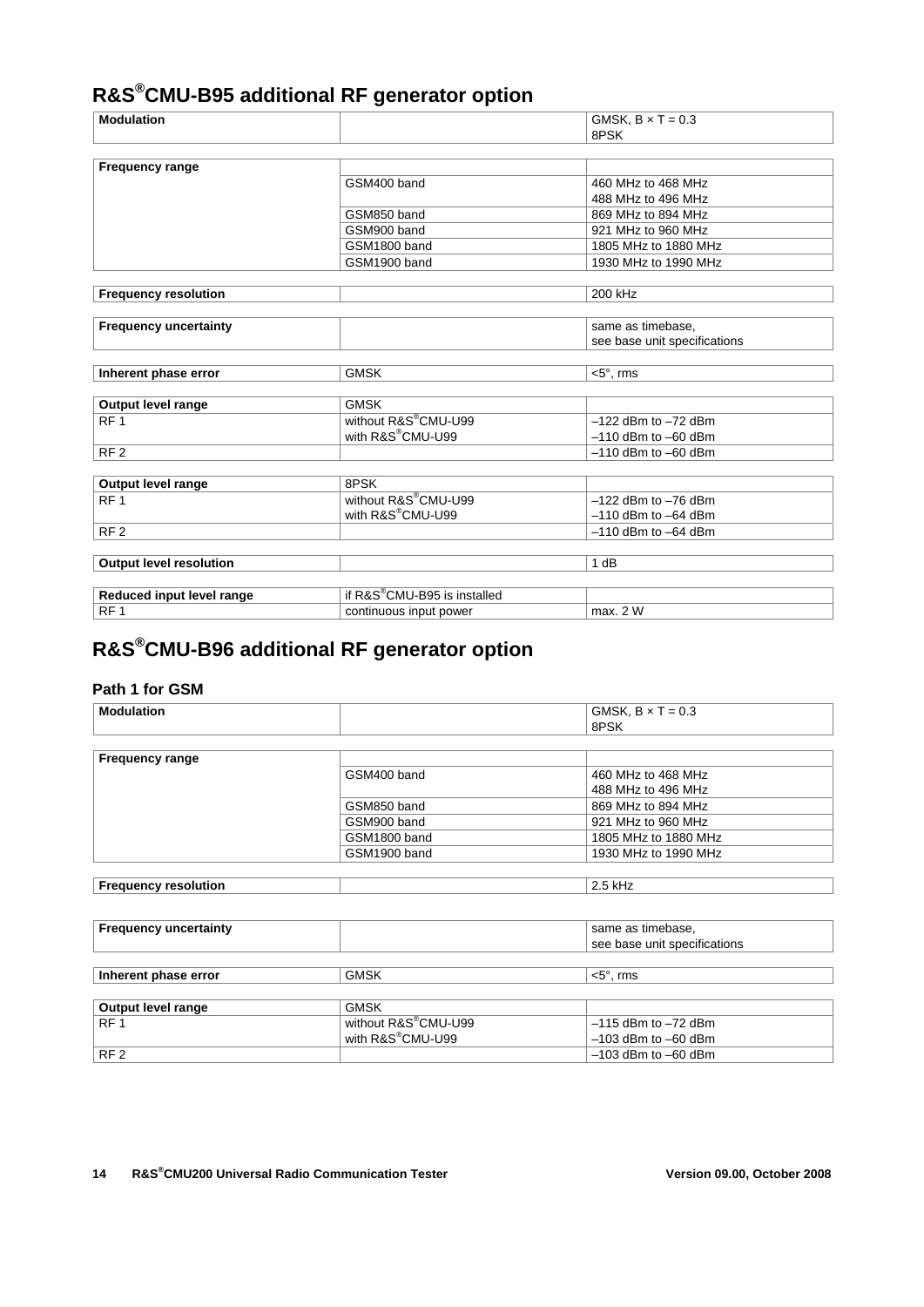| Output level range | 8PSK                             |                       |
|--------------------|----------------------------------|-----------------------|
| $R$ F $^{\prime}$  | without R&S <sup>®</sup> CMU-U99 | l −115 dBm to −76 dBm |
|                    | with R&S <sup>®</sup> CMU-U99    | l –103 dBm to –64 dBm |
| RF <sub>2</sub>    |                                  | . –103 dBm to –64 dBm |

| Output level range             | GMSK overrange mode           |                         |
|--------------------------------|-------------------------------|-------------------------|
| RF <sub>1</sub>                | without R&S®CMU-U99           | $-110$ dBm to $-28$ dBm |
|                                | with R&S <sup>®</sup> CMU-U99 | $-90$ dBm to $-14$ dBm  |
| RF <sub>2</sub>                |                               | $-90$ dBm to $-14$ dBm  |
| RF3 OUT                        |                               | $-70$ dBm to $+9$ dBm   |
|                                |                               |                         |
| Output level range             | 8PSK overrange mode           |                         |
| RF <sub>1</sub>                | without R&S®CMU-U99           | $-110$ dBm to $-32$ dBm |
|                                | with R&S <sup>®</sup> CMU-U99 | $-90$ dBm to $-18$ dBm  |
| RF <sub>2</sub>                |                               | $-90$ dBm to $-18$ dBm  |
| RF3 OUT                        |                               | $-70$ dBm to $+5$ dBm   |
|                                |                               |                         |
| <b>Output level resolution</b> |                               | 1 dB                    |

#### **Influence on RF interface**

| Reduced input level range | if $R\&S^{\circledast}$ CMU-B96 is installed     |          |  |
|---------------------------|--------------------------------------------------|----------|--|
| RF <sub>1</sub>           | continuous input power                           | max. 2 W |  |
|                           |                                                  |          |  |
| RF level uncertainty      | Use of the R&S <sup>®</sup> CMU-B96 in overrange |          |  |
|                           | mode may influence all RF signal levels          |          |  |
|                           | and their quality.                               |          |  |

### **RF analyzer**

| Frequency range | GSM400 band  | 450 MHz to 458 MHz   |
|-----------------|--------------|----------------------|
|                 |              | 478 MHz to 486 MHz   |
|                 | GSM850 band  | 824 MHz to 849 MHz   |
|                 | GSM900 band  | 876 MHz to 915 MHz   |
|                 | GSM1800 band | 1710 MHz to 1785 MHz |
|                 | GSM1900 band | 1850 MHz to 1910 MHz |

### **Power meter (frequency-selective)**

| Level range                  |                                           |                               |
|------------------------------|-------------------------------------------|-------------------------------|
| RF <sub>1</sub>              | continuous power <sup>3</sup>             | $-40$ dBm to $+47$ dBm (50 W) |
|                              | peak envelope power <sup>4</sup> (PEP)    | +53 dBm (200 W)               |
| RF <sub>2</sub>              | continuous power                          | $-54$ dBm to $+33$ dBm (2 W)  |
|                              | peak envelope power <sup>4</sup> (PEP)    | $+39$ dBm $(8 W)$             |
| RF4 IN                       | continuous power and PEP                  | $-80$ dBm to 0 dBm            |
|                              |                                           |                               |
| Level uncertainty            | in temperature range $+20$ °C to $+35$ °C | $< 0.5$ dB                    |
|                              | in temperature range $+5$ °C to $+45$ °C  | $<$ 0.7 dB                    |
|                              |                                           |                               |
| <b>Level resolution</b>      | in manual mode                            | $0.1$ dB                      |
|                              | in remote control mode                    | $0.01$ dB                     |
|                              |                                           |                               |
| <b>Measurement bandwidth</b> | selectable                                | 500 kHz or 600 kHz            |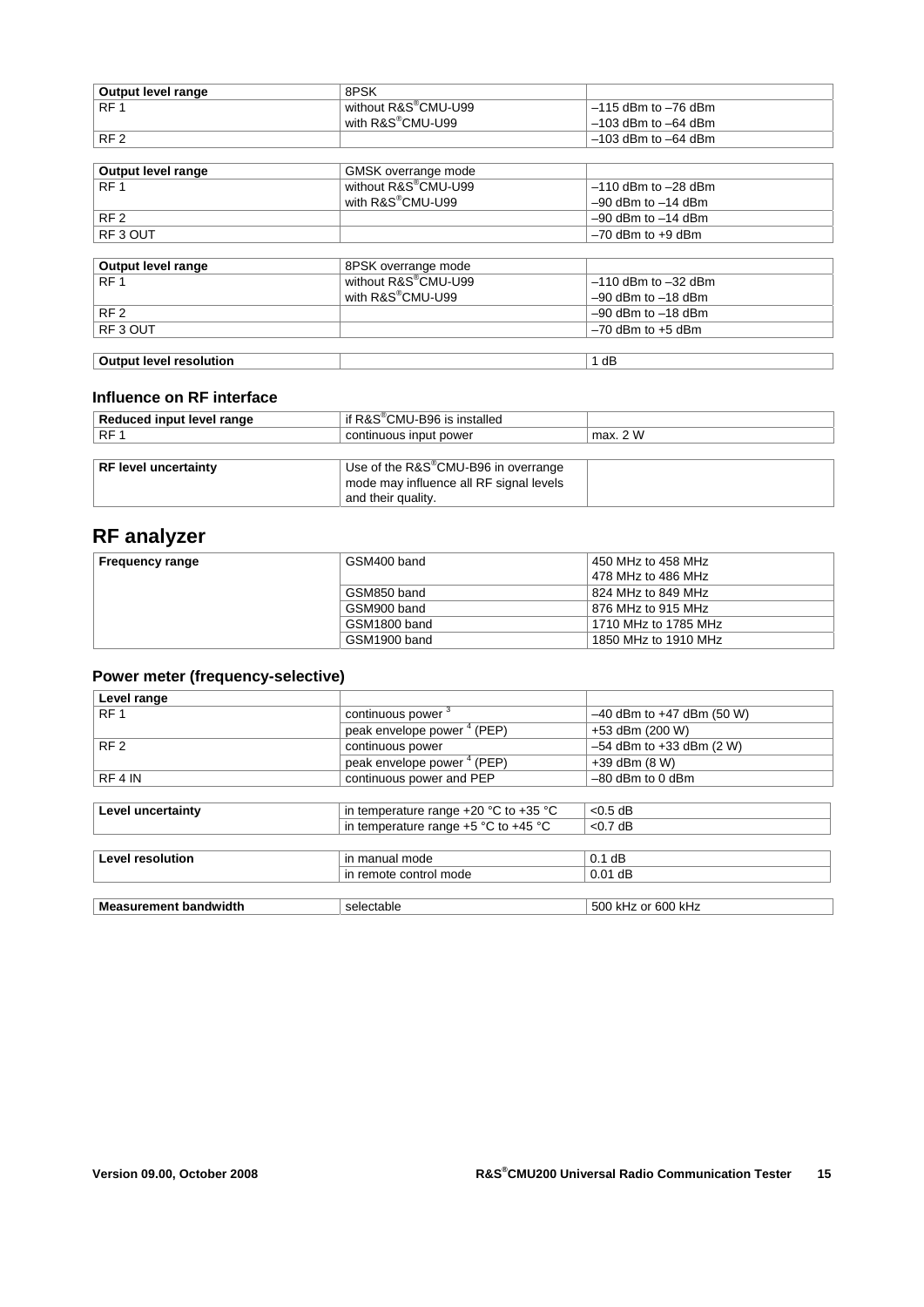### **Modulation analysis**

| Level range                              | peak envelope power (PEP) |                                   |
|------------------------------------------|---------------------------|-----------------------------------|
| RF <sub>1</sub>                          | see footnote 4            | $-6$ dBm to $+53$ dBm             |
| RF <sub>2</sub>                          | see footnote 4            | $-20$ dBm to $+39$ dBm            |
| RF4 IN                                   |                           | $-60$ dBm to 0 dBm                |
|                                          |                           |                                   |
| Inherent phase error                     | <b>GMSK</b>               | $< 0.6^\circ$ , rms               |
|                                          |                           | $<$ 2 $^{\circ}$ , peak           |
|                                          |                           |                                   |
| <b>Inherent EVM</b>                      | 8PSK                      | ≤1.0 %, rms                       |
|                                          |                           |                                   |
| <b>Frequency measurement uncertainty</b> |                           | $\leq$ 10 Hz + drift of timebase, |
|                                          |                           | see base unit specifications      |
|                                          |                           |                                   |
| <b>Measurement bandwidth</b>             | selectable                | 500 kHz or 600 kHz                |

#### **Burst power measurement**

| Reference level for full dynamic range | GMSK, RF Attenuation $\rightarrow$ Low Noise |                        |
|----------------------------------------|----------------------------------------------|------------------------|
| ⊩RF 1                                  | see footnote 4                               | $+10$ dBm to $+53$ dBm |
| $\overline{R}$ RF 2                    | see footnote 4                               | $-4$ dBm to $+39$ dBm  |
| RE4IN                                  |                                              | ∣ –22 dBm to 0 dBm     |

| Reference level for full dynamic range | $\overline{AB}$ 8PSK, RF Attenuation $\rightarrow$ Low Noise |                       |
|----------------------------------------|--------------------------------------------------------------|-----------------------|
| ∣RF 1                                  | see footnote 4                                               | $+6$ dBm to $+49$ dBm |
| RF <sub>2</sub>                        | see footnote 4                                               | $-8$ dBm to $+35$ dBm |
| RFAIN                                  |                                                              | $-26$ dBm to $-4$ dBm |

| Dynamic range                    | Filter $\rightarrow$ 500 kHz, rms        |                    |
|----------------------------------|------------------------------------------|--------------------|
|                                  | $RF$ Attenuation $\rightarrow$ Low Noise |                    |
|                                  | <b>GMSK</b>                              | $>72$ dB           |
|                                  | 8PSK                                     | $>69$ dB           |
|                                  |                                          |                    |
| Relative measurement uncertainty |                                          |                    |
|                                  | result $> -40$ dB                        | $< 0.1$ dB         |
|                                  | $-60$ dB $\le$ result $\le$ $-40$ dB     | $< 0.5$ dB         |
|                                  |                                          |                    |
| <b>Resolution</b>                | in active part of burst                  | $0.1$ dB           |
|                                  |                                          |                    |
| <b>Measurement bandwidth</b>     | selectable                               | 500 kHz or 600 kHz |

#### **Spectrum due to modulation**

| Reference level for full dynamic range | GMSK, $RF$ Attenuation $\rightarrow$ Low Noise |                                    |
|----------------------------------------|------------------------------------------------|------------------------------------|
| RF <sub>1</sub>                        |                                                | $+10$ dBm to $+47$ dBm             |
| RF <sub>2</sub>                        |                                                | $-4$ dBm to $+33$ dBm              |
| RF4 IN                                 |                                                | $-22$ dBm to 0 dBm                 |
|                                        |                                                |                                    |
| <b>Test method</b>                     |                                                | relative measurement, averaging    |
|                                        |                                                |                                    |
| <b>Filter bandwidth</b>                |                                                | 30 kHz resolution filter, 5 poles  |
|                                        |                                                |                                    |
| <b>Measurement</b>                     | at an offset of $\pm$                          | 100/200/250/400/600/800/1000/1200/ |
|                                        |                                                | 1400/1600/1800 kHz                 |
|                                        |                                                |                                    |
| <b>Dynamic range</b>                   | with offset $\geq$ 1200 kHz                    | $>74$ dB                           |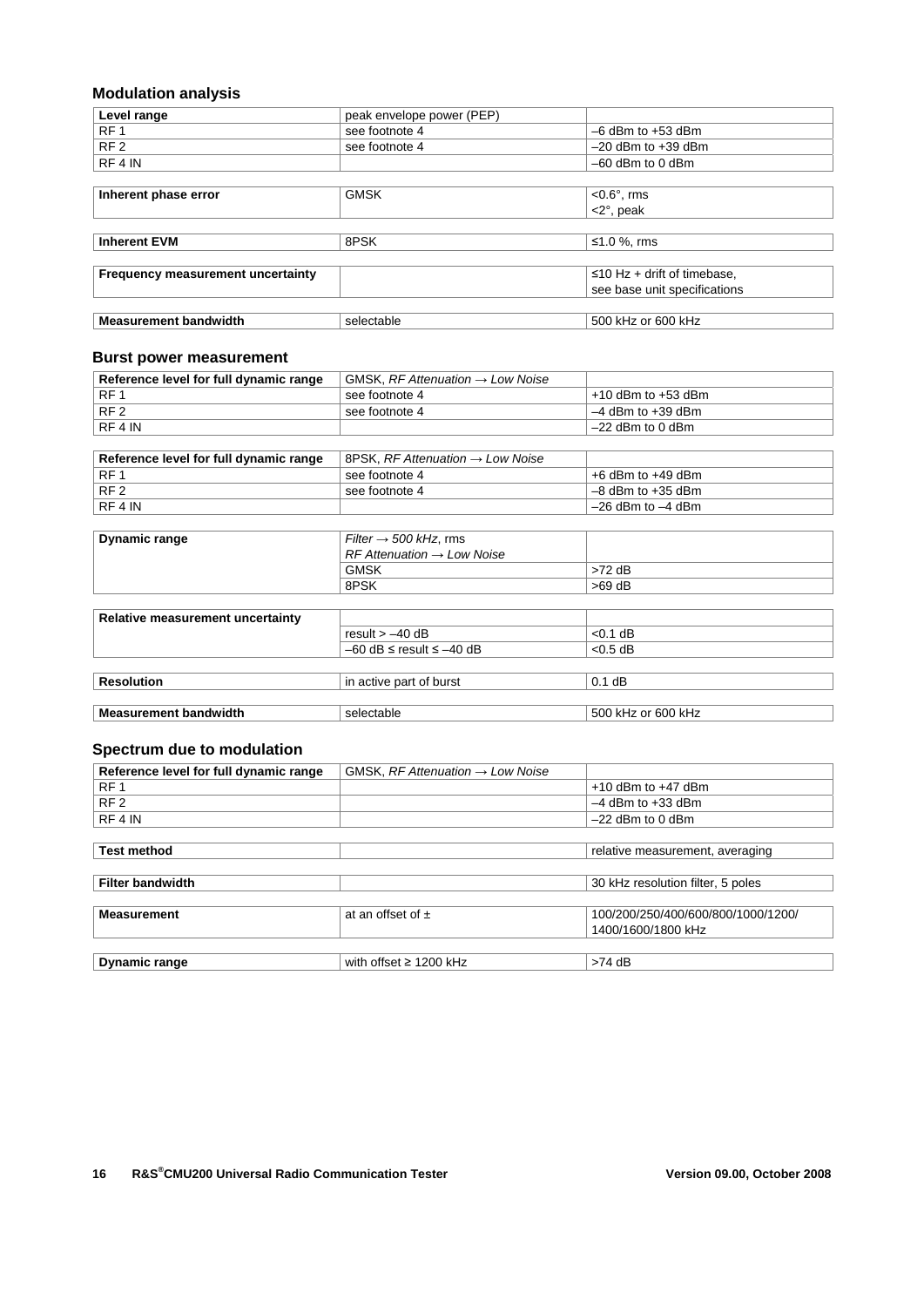### **Spectrum due to switching**

| Reference level for full dynamic range | GMSK, $RF$ Attenuation $\rightarrow$ Low Noise |                                      |
|----------------------------------------|------------------------------------------------|--------------------------------------|
| RF <sub>1</sub>                        |                                                | $+10$ dBm to $+47$ dBm               |
| RF <sub>2</sub>                        |                                                | $-4$ dBm to $+33$ dBm                |
| RF 4 IN                                |                                                | $-22$ dBm to 0 dBm                   |
|                                        |                                                |                                      |
| <b>Test method</b>                     |                                                | absolute measurement, max. hold over |
|                                        |                                                | several measurements                 |
|                                        |                                                |                                      |
| <b>Filter bandwidth</b>                |                                                | 30 kHz resolution filter, 5 poles    |
|                                        |                                                |                                      |
| <b>Measurement</b>                     | at an offset of $\pm$                          | 400/600/1200/1800 kHz                |
|                                        |                                                |                                      |
| Dynamic range                          | with offset $\geq$ 1200 kHz                    | $>72$ dB                             |

# **R&S®CMU-B52 speech codec option**

| Speech decoder output   | SPEECH HANDSET OUT | 9-pin D-Sub connector |
|-------------------------|--------------------|-----------------------|
| Output impedance        |                    | $<$ 10 $\Omega$       |
| Max. output current     |                    | 20 mA, peak           |
| Full-range output level |                    | 1 V, peak             |
|                         |                    |                       |
| Speech coder input      | SPEECH HANDSET IN  | 9-pin D-Sub connector |
| Input impedance         |                    | 100 k $\Omega$        |
| Full-range input level  | low sensitivity    | 1.4 V, peak           |
|                         | high sensitivity   | $0.1$ V, peak         |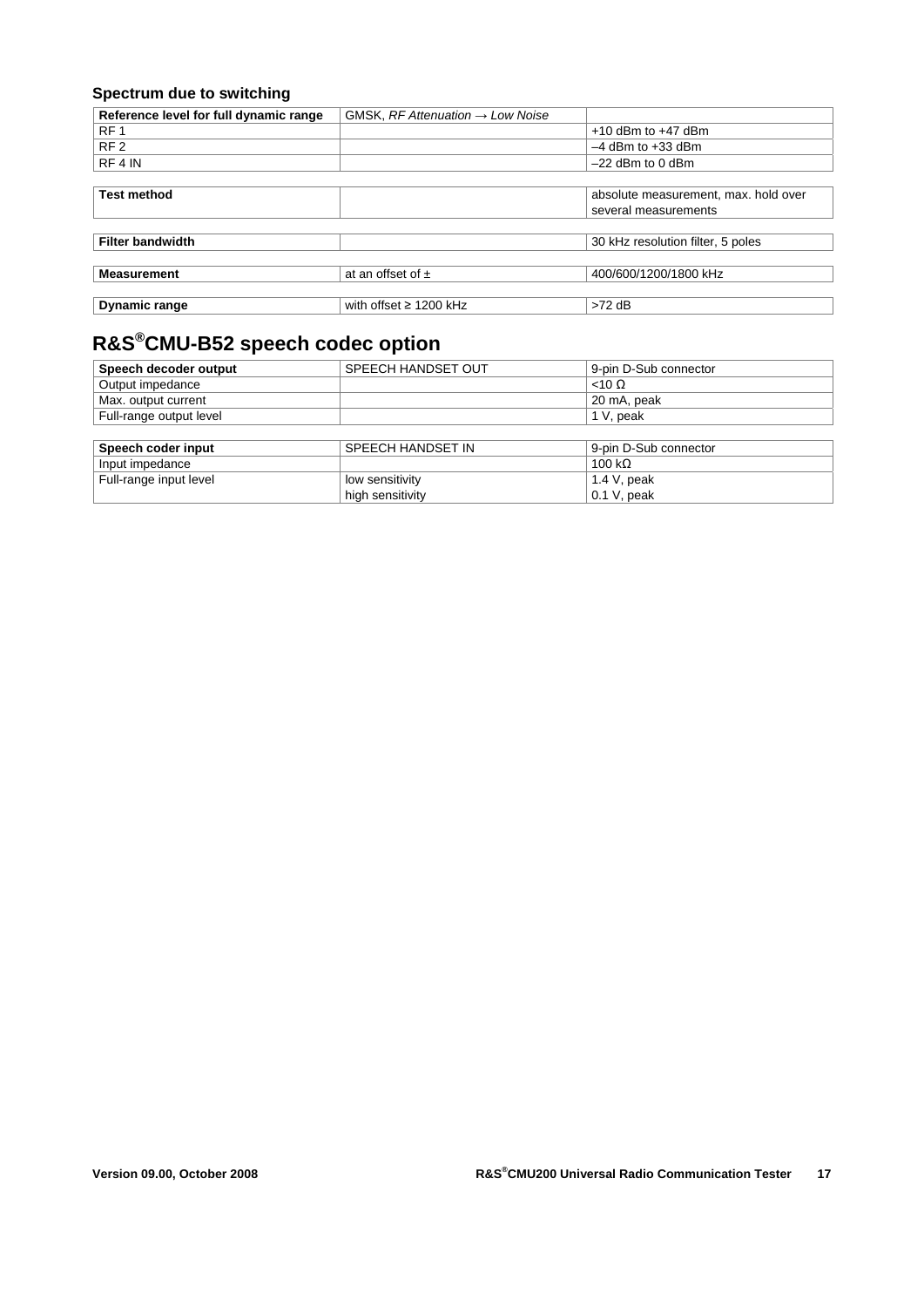# **TDMA specifications – mobile station test**

### **RF generator**

| <b>Frequency range</b>          | signaling mode           |                              |
|---------------------------------|--------------------------|------------------------------|
|                                 |                          |                              |
|                                 | <b>US Cellular</b>       | 869 MHz to 894 MHz           |
|                                 | PCS (US)                 | 1930 MHz to 1990 MHz         |
|                                 |                          |                              |
| <b>Frequency range</b>          | non-signaling mode       | 10 MHz to 2200 MHz           |
|                                 |                          |                              |
| <b>Frequency resolution</b>     | non-signaling mode       | 1 Hz                         |
|                                 |                          |                              |
| <b>Frequency uncertainty</b>    |                          | same as timebase,            |
|                                 |                          | see base unit specifications |
|                                 |                          |                              |
| Output level range              |                          |                              |
| RF <sub>1</sub>                 |                          | $-130$ dBm to $-32$ dBm      |
| RF <sub>2</sub>                 |                          | $-130$ dBm to $-15$ dBm      |
| RF3 OUT                         |                          | $-90$ dBm to $+8$ dBm        |
|                                 |                          |                              |
| <b>Output level resolution</b>  |                          | $0.1$ dB                     |
|                                 |                          |                              |
| <b>Output level uncertainty</b> |                          | see base unit specifications |
|                                 |                          |                              |
| <b>Modulation</b>               | π/4 DQPSK or unmodulated |                              |
|                                 | (non-signaling mode)     |                              |
| Uncertainty                     | <b>EVM</b>               | $<$ 2.5 %, rms               |
| Carrier suppression             |                          | $>40$ dB                     |

### **RF analyzer**

| <b>Frequency range</b>       | signaling mode     |                              |
|------------------------------|--------------------|------------------------------|
|                              | <b>US Cellular</b> | 824 MHz to 849 MHz           |
|                              | PCS (US)           | 1850 MHz to 1910 MHz         |
|                              |                    |                              |
| <b>Frequency range</b>       | non-signaling mode | 10 MHz to 2200 MHz           |
|                              |                    |                              |
| <b>Frequency resolution</b>  | non-signaling mode | 1 Hz                         |
|                              |                    |                              |
| <b>Frequency uncertainty</b> |                    | same as timebase.            |
|                              |                    | see base unit specifications |

#### **Modulation analysis**

| <b>Frequency range</b>            | signaling mode     |                                  |
|-----------------------------------|--------------------|----------------------------------|
|                                   | <b>US Cellular</b> | 824 MHz to 849 MHz               |
|                                   | PCS (US)           | 1850 MHz to 1910 MHz             |
|                                   |                    |                                  |
| <b>EVM</b>                        | residual           | $<$ 2.0 %, rms                   |
|                                   |                    | $<$ 4 %, peak                    |
|                                   |                    |                                  |
| I/Q offset                        | residual           | $<-50$ dB (0.3 %)                |
|                                   |                    |                                  |
| I/Q imbalance                     | residual           | $<-50$ dB (0.3 %)                |
|                                   |                    |                                  |
| Frequency measurement range       |                    | $-2$ kHz to $+2$ kHz             |
|                                   |                    |                                  |
| Frequency measurement uncertainty |                    | $\leq$ 5 Hz + drift of timebase, |
|                                   |                    | see base unit specifications     |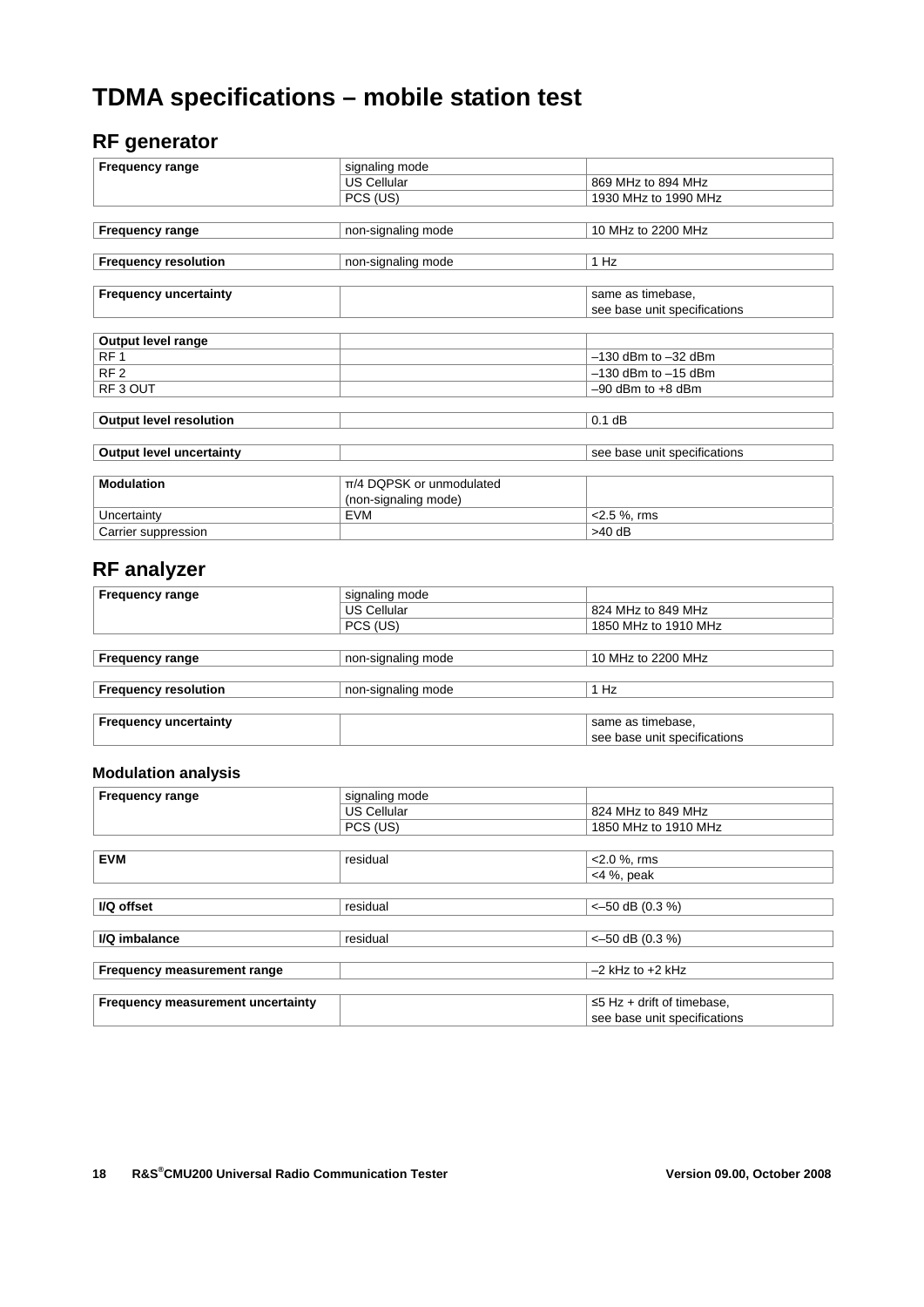### **Power meter (frequency-selective)**

| ∟eve'<br>range      | .<br>specifications<br>base<br>$c^{\alpha}$<br>unit        |
|---------------------|------------------------------------------------------------|
|                     |                                                            |
| امسه<br>uncertainty | .<br>base unit<br>specifications<br>$\mathbf{c}\mathbf{a}$ |

#### **Power versus time measurement**

| Reference level for full dynamic range |                                          |                        |
|----------------------------------------|------------------------------------------|------------------------|
| RF <sub>1</sub>                        |                                          | $+4$ dBm to $+47$ dBm  |
| RF <sub>2</sub>                        |                                          | $-10$ dBm to $+33$ dBm |
| RF4 IN                                 |                                          | $-28$ dBm to $-6$ dBm  |
|                                        |                                          |                        |
| Dynamic range                          | Filter $\rightarrow$ 100 kHz, rms        | $>74$ dB               |
|                                        | $RF$ Attenuation $\rightarrow$ Low Noise |                        |
|                                        |                                          |                        |
| Relative measurement uncertainty       | result $> -40$ dB                        | $< 0.1$ dB             |
|                                        | $-60$ dB $\le$ result $\le$ $-40$ dB     | $< 0.5$ dB             |
|                                        |                                          |                        |
| Residual leakage power level           |                                          | $<-65$ dBm             |

#### **Adjacent channel power measurement**

| <b>Dynamic range</b> | channel<br>adiacent<br>first                   | 45 dB<br>54 |
|----------------------|------------------------------------------------|-------------|
|                      | third<br>1 adiacent channel<br>l and<br>second | >55 dB      |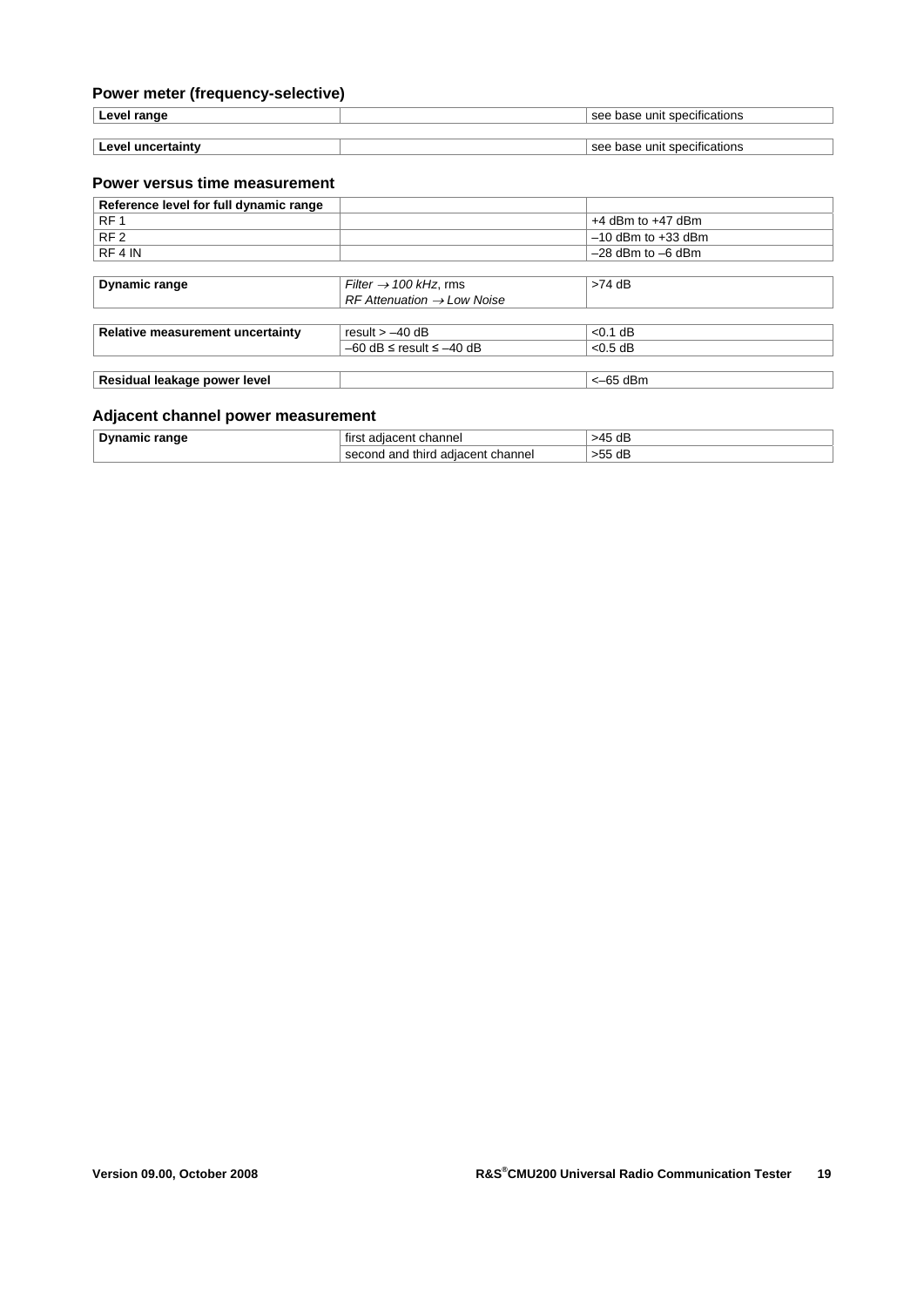# **AMPS specifications – mobile station test**

### **RF generator**

| <b>Frequency range</b>          | signaling mode                      |                                  |
|---------------------------------|-------------------------------------|----------------------------------|
|                                 | US Cellular                         | 869 MHz to 894 MHz               |
|                                 |                                     |                                  |
| <b>Frequency range</b>          | non-signaling mode                  | 10 MHz to 2200 MHz               |
|                                 |                                     |                                  |
| <b>Frequency resolution</b>     | non-signaling mode                  | 1 Hz                             |
|                                 |                                     |                                  |
| <b>Frequency uncertainty</b>    |                                     | same as timebase.                |
|                                 |                                     | see base unit specifications     |
|                                 |                                     |                                  |
| Output level range              |                                     |                                  |
| RF <sub>1</sub>                 |                                     | $-130$ dBm to $-27$ dBm          |
| RF <sub>2</sub>                 |                                     | $-130$ dBm to $-10$ dBm          |
| RF <sub>3</sub> OUT             |                                     | $-99$ dBm to $+13$ dBm           |
|                                 |                                     |                                  |
| <b>Output level resolution</b>  |                                     | $0.1$ dB                         |
|                                 |                                     |                                  |
| <b>Output level uncertainty</b> |                                     | see base unit specifications and |
|                                 |                                     | add $0.1$ dB                     |
|                                 |                                     |                                  |
| <b>FM</b> modulation            |                                     |                                  |
| Deviation range                 |                                     | 100 Hz to 20 kHz                 |
| Deviation resolution            |                                     | 1 Hz                             |
| Modulation frequency range      |                                     | 100 Hz to 15.999 kHz             |
| Modulation distortion           | SINAD, modulation frequency 1 kHz,  | $\geq$ 40 dB                     |
|                                 | deviation 8 kHz, bandwidth 30 Hz to |                                  |
|                                 | 15 kHz                              |                                  |
| <b>Residual FM</b>              | bandwidth 300 Hz to 3 kHz           | $<$ 10 Hz. rms                   |
| Deviation uncertainty           | modulation frequency 1 kHz,         | <2 % of setting + residual FM    |
|                                 | deviation 8 kHz, bandwidth 30 Hz to |                                  |
|                                 | 15 kHz                              |                                  |
| Deviation frequency response    | modulation frequency                |                                  |
|                                 | 300 Hz to 15.999 kHz                | ≤1 dB                            |

# **RF analyzer**

| <b>Frequency range</b>       | signaling mode     |                              |
|------------------------------|--------------------|------------------------------|
|                              | <b>US Cellular</b> | 824 MHz to 849 MHz           |
|                              |                    |                              |
| <b>Frequency range</b>       | non-signaling mode | 10 MHz to 2200 MHz           |
|                              |                    |                              |
| <b>Frequency resolution</b>  | non-signaling mode | 1 Hz                         |
|                              |                    |                              |
| <b>Frequency uncertainty</b> |                    | same as timebase.            |
|                              |                    | see base unit specifications |

### **Power meter (frequency-selective)**

| Max. level range        |                              |
|-------------------------|------------------------------|
| RF <sub>1</sub>         | 0 dBm to $+53$ dBm           |
| RF <sub>2</sub>         | $-14$ dBm to $+39$ dBm       |
| RF4 IN                  | $-37$ dBm to $+0$ dBm        |
|                         |                              |
| Level uncertainty       | see base unit specifications |
|                         |                              |
| <b>Level resolution</b> | $0.1$ dB                     |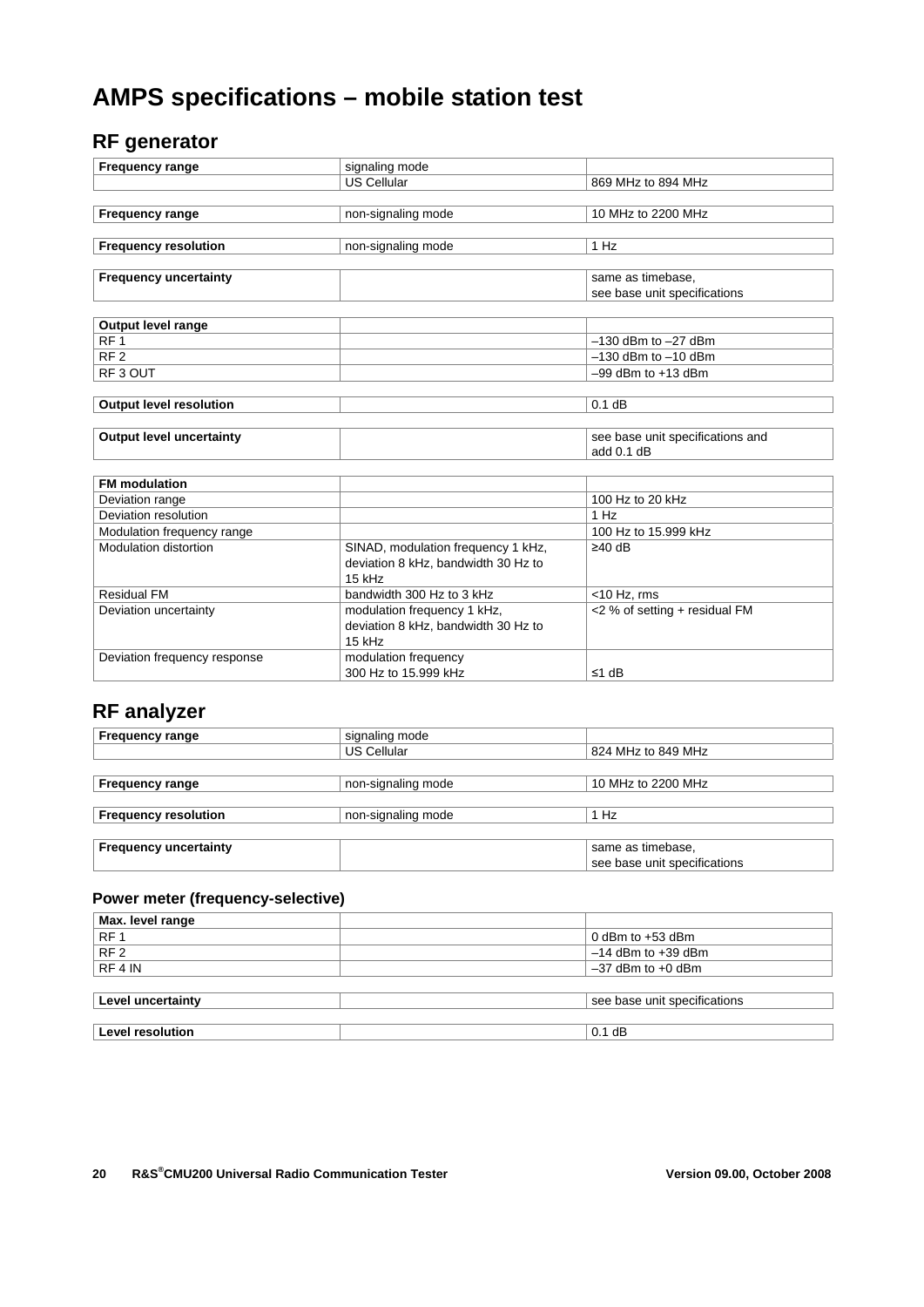#### **FM measurement**

| Dynamic range                     |                                                        | 30 dB below max. level          |
|-----------------------------------|--------------------------------------------------------|---------------------------------|
|                                   |                                                        |                                 |
| <b>RF</b> bandwidth               | $2 \times$ deviation + 4 $\times$ modulation frequency | 136 kHz                         |
|                                   |                                                        |                                 |
| <b>Deviation range</b>            |                                                        | $0$ Hz to 47 kHz                |
|                                   |                                                        |                                 |
| <b>Resolution</b>                 |                                                        | 1 Hz                            |
|                                   |                                                        |                                 |
| <b>Modulation frequency range</b> |                                                        | 100 Hz to 18 kHz                |
|                                   |                                                        |                                 |
| <b>Residual FM</b>                | bandwidth 300 Hz to 3 kHz                              | <5 Hz, rms                      |
|                                   | bandwidth 6 Hz to 20 kHz                               | $<$ 18 Hz, rms                  |
|                                   |                                                        |                                 |
| <b>Deviation uncertainty</b>      | bandwidth 6 Hz to 20 kHz                               | <1 % of reading + residual FM   |
|                                   |                                                        |                                 |
| <b>Carrier frequency error</b>    |                                                        |                                 |
| Measurement range                 |                                                        | $-47$ kHz to $+47$ kHz          |
| Measurement uncertainty           |                                                        | $\leq$ kHz + drift of timebase, |
|                                   |                                                        | see base unit specifications    |

# **AF generator**

| ' R&S®CMU-B41<br>See:<br>specifications<br>Οt |  |
|-----------------------------------------------|--|
| audio<br>qenerator/analyzer<br>option         |  |

### **AF analyzer**

| 'CMU-B41<br>See<br>specifications of<br>' ικα⇔ |  |
|------------------------------------------------|--|
| audio<br>./analvzer<br>option<br>≧ denerato⊯   |  |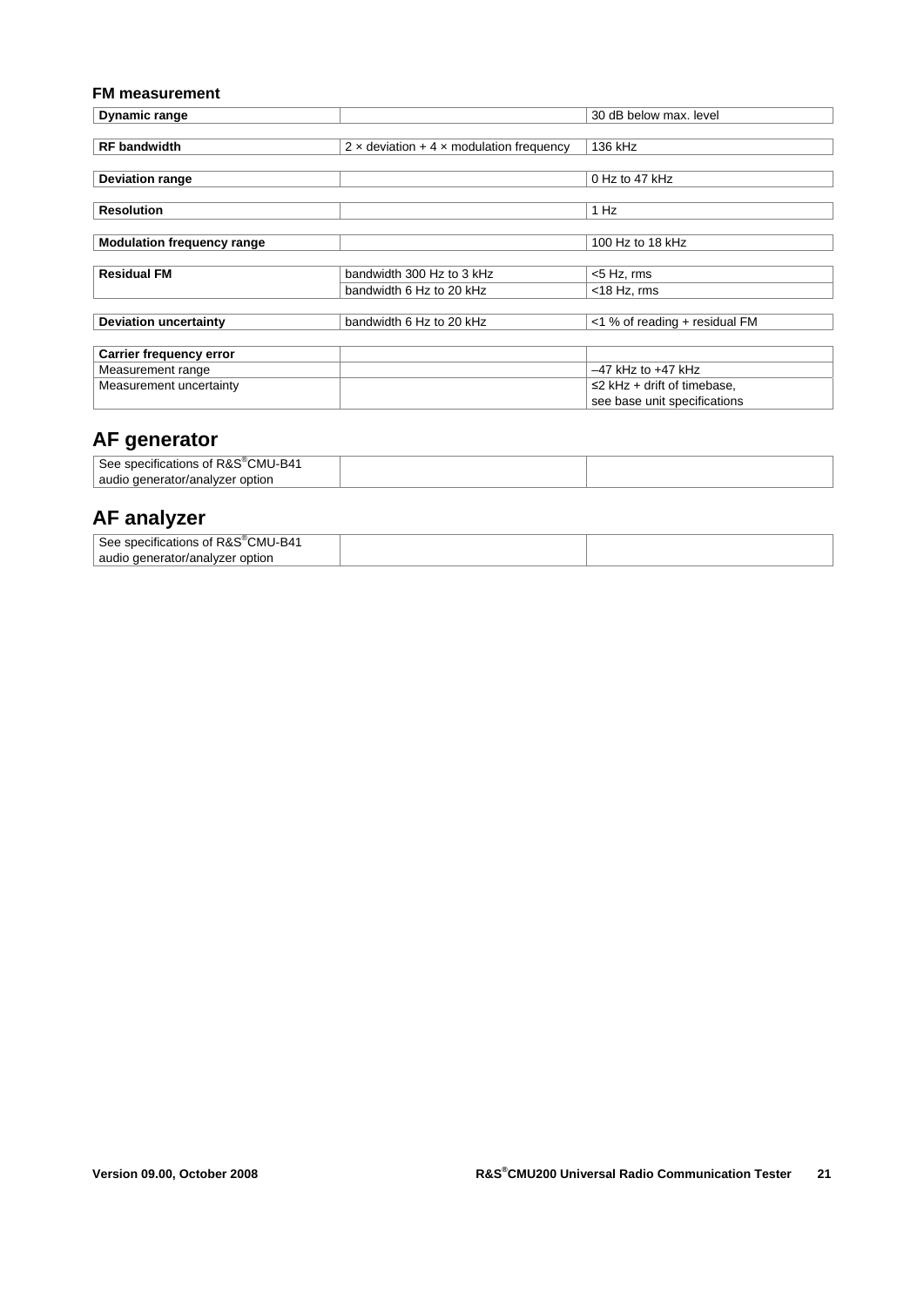# **CDMA2000 specifications – mobile station test**

| <b>Stan</b> | $CDMA2000^{\circ}$         | IS-2000 Rev.                      |
|-------------|----------------------------|-----------------------------------|
| .           | standards                  | IA/EIA                            |
|             | CDMA2000<br>test standards | . IS-98- <sup>г</sup><br>. IA/EIA |

# **RF generator**

| <b>Frequency range</b> | US/Korean Cellular (band class 0)      | 860.025 MHz to 893.985 MHz   |
|------------------------|----------------------------------------|------------------------------|
|                        | North American PCS (band class 1)      | 1930,000 MHz to 1990,000 MHz |
|                        | TACS band (band class 2)               | 917.0125 MHz to 959.9875 MHz |
|                        | JTACS band (band class 3)              | 832.0125 MHz to 869.9875 MHz |
|                        | Korean PCS (band class 4)              | 1840,000 MHz to 1870,000 MHz |
|                        | NMT-450 (band class 5)                 | 421.675 MHz to 493.480 MHz   |
|                        | IMT-2000 (band class 6)                | 2110,000 MHz to 2169,950 MHz |
|                        | North American 700 MHz Cellular band   | 746,000 MHz to 764,000 MHz   |
|                        | (band class 7)                         |                              |
|                        | 1800 MHz band (band class 8)           | 1805,000 MHz to 1879,950 MHz |
|                        | 900 MHz band (band class 9)            | 925,000 MHz to 958,750 MHz   |
|                        | secondary 800 MHz band (band class 10) | 851,000 MHz to 939,975 MHz   |
|                        | 400 MHz European PAMR (band class 11)  | 421.675 MHz to 493.475 MHz   |
|                        | 800 MHz PAMR band (band class 12)      | 915.0125 MHz to 920.9875 MHz |
|                        | 2.5 GHz IMT-2000 extension             | 2620,000 MHz to 2690 MHz     |
|                        | (band class 13)                        |                              |
|                        | US PCS 1.9 GHz band (band class 14)    | 1930,000 MHz to 1995,000 MHz |
|                        | AWS band (band class 15)               | 2110.000 MHz to 2155.000 MHz |
|                        | US 2.5 GHz band (band class 16)        | 2624,000 MHz to 2690,000 MHz |
|                        | US 2.5 GHz forward link only band      | 2624,000 MHz to 2690,000 MHz |
|                        | (band class 17)                        |                              |
|                        |                                        |                              |

| <b>Frequency resolution</b>     | channel spacing in line with standard |                              |
|---------------------------------|---------------------------------------|------------------------------|
|                                 |                                       |                              |
| <b>Frequency uncertainty</b>    |                                       | same as timebase.            |
|                                 |                                       | see base unit specifications |
|                                 |                                       |                              |
| Output level range              | modulated signal                      |                              |
| RF <sub>1</sub>                 | $f < 2200$ MHz                        | $-120$ dBm to $-33$ dBm      |
|                                 | f ≥ 2200 MHz                          | $-120$ dBm to $-39$ dBm      |
| RF <sub>2</sub>                 | $f < 2200$ MHz                        | $-120$ dBm to $-16$ dBm      |
|                                 | $f \geq 2200$ MHz                     | $-120$ dBm to $-22$ dBm      |
| RF3 OUT                         | $f < 2200$ MHz                        | $-99$ dBm to $+5$ dBm        |
|                                 | f ≥ 2200 MHz                          | $-99$ dBm to $-1$ dBm        |
|                                 |                                       |                              |
| <b>Output level resolution</b>  | modulated signal                      | $0.1$ dB                     |
|                                 |                                       |                              |
| <b>Output level uncertainty</b> | in temperature range +20 °C to +35 °C |                              |
| <b>RF 1, RF 2</b>               | output level ≥ -108 dBm               |                              |
|                                 | $f < 2200$ MHz                        | $< 0.5$ dB                   |
|                                 | $f \geq 2200$ MHz                     | $<$ 0.7 dB                   |
| RF <sub>3</sub> OUT             | $-80$ dBm to $+4$ dBm                 |                              |
|                                 | $f < 2200$ MHz                        | < 0.7 dB                     |
|                                 | $f \geq 2200$ MHz                     | $< 0.9$ dB                   |
|                                 | in temperature range +5 °C to +45 °C  |                              |
| <b>RF 1, RF 2</b>               | output level ≥ -108 dBm               |                              |
|                                 | $f < 2200$ MHz                        | $<$ 0.7 dB                   |
|                                 | $f \geq 2200$ MHz                     | $<$ 1.5 dB                   |
| RF3 OUT                         | $-80$ dBm to $+4$ dBm                 |                              |
|                                 | $f < 2200$ MHz                        | $< 0.9$ dB                   |
|                                 | $f \geq 2200$ MHz                     | $<$ 1.5 dB                   |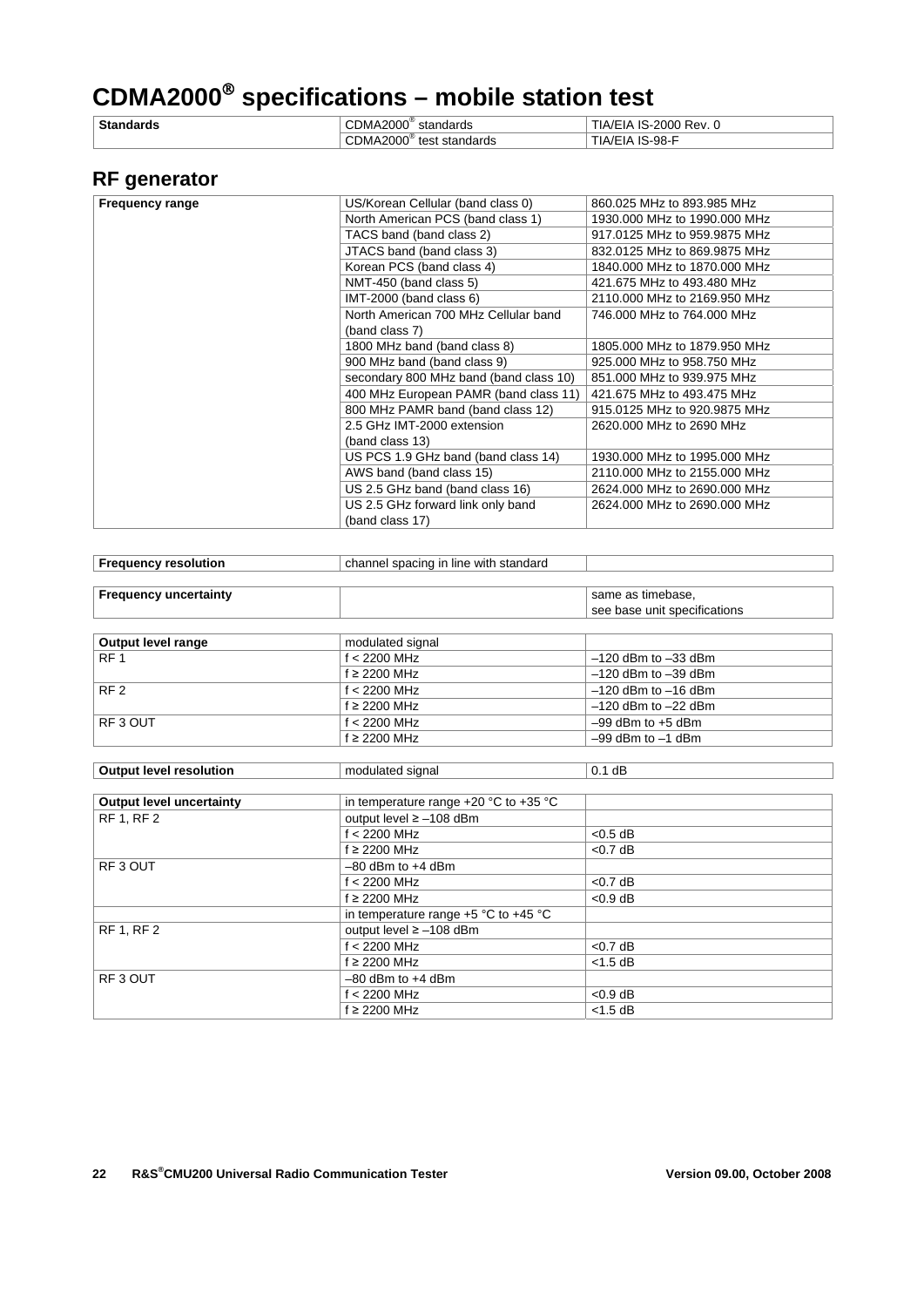| <b>Modulation</b>              |                                                                                            |                     |
|--------------------------------|--------------------------------------------------------------------------------------------|---------------------|
| Dual BPSK, multiple QPSK       |                                                                                            | 1.2288 Mcps         |
| <b>AWGN</b>                    |                                                                                            | see AWGN generator  |
| Carrier suppression            |                                                                                            | $>35$ dB            |
| Waveform quality $(p)$ factor  |                                                                                            | >0.985              |
| Code channel level uncertainty | relative to total CDMA output power<br>F-PICH, F-PCH, F-FCH, F-SCH1,<br>F-SCH <sub>2</sub> | approx. 0.1 dB      |
|                                | all other channels                                                                         | approx. 0.25 dB     |
| Code channel resolution        |                                                                                            | $0.1$ dB            |
| Code channel level range       | relative to total CDMA output power                                                        |                     |
|                                | PICH, SYNC, FCH, SCH0, SCH1, PCH                                                           | $-20$ dB to $-1$ dB |
|                                | <b>QPCH</b> (relative to PICH level)                                                       | $-5$ dB to $+2$ dB  |

| <b>AWGN</b> generator                                                                                                                                                                                                          |                                     |                     |
|--------------------------------------------------------------------------------------------------------------------------------------------------------------------------------------------------------------------------------|-------------------------------------|---------------------|
| Bandwidth                                                                                                                                                                                                                      |                                     | $>1.8$ MHz          |
| Output level resolution                                                                                                                                                                                                        |                                     | $0.1$ dB            |
| Output level uncertainty                                                                                                                                                                                                       | bandwidth 1.23 MHz                  | approx. 0.2 dB      |
| Output level range                                                                                                                                                                                                             | relative to total CDMA output power | $-20$ dB to $+4$ dB |
|                                                                                                                                                                                                                                |                                     |                     |
| <b>Supported service options</b>                                                                                                                                                                                               | in signaling mode                   |                     |
| the construction of the construction of the construction of the construction of the construction of the construction of the construction of the construction of the construction of the construction of the construction of th |                                     | 00000000            |

| Loopback service options      | SO 2, 9, 55         |
|-------------------------------|---------------------|
| Speech service options        | SO 1, 3, 17, 0x8000 |
| Test data service option      | SO 32               |
| Packet data service option    | SO 33               |
| Messaging tele service option | SO 6.14             |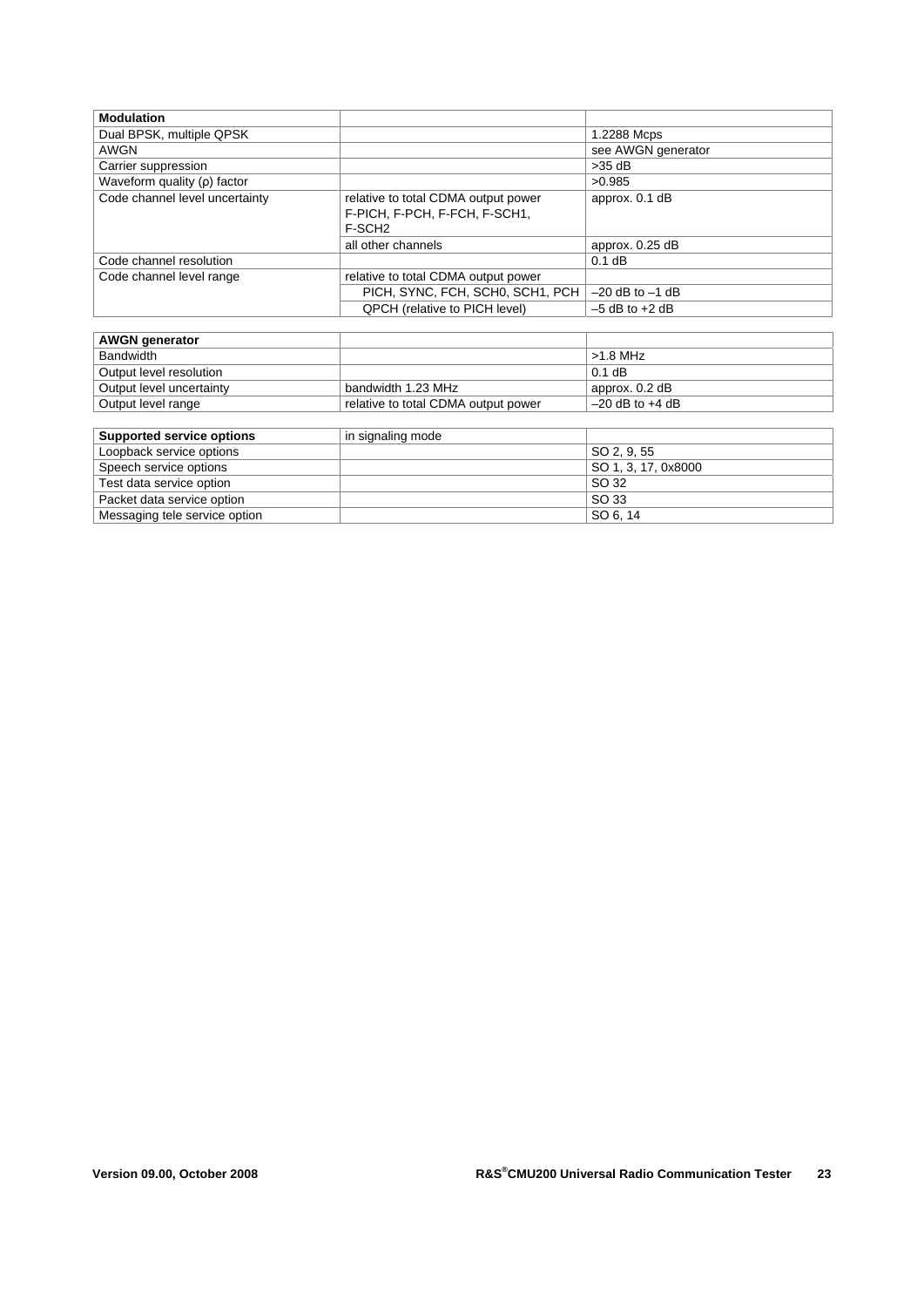# **RF analyzer**

| <b>Frequency range</b>       | US/Korean Cellular (band class 0)      | 815.025 MHz to 848.985 MHz   |
|------------------------------|----------------------------------------|------------------------------|
|                              | North American PCS (band class 1)      | 1850,000 MHz to 1910,000 MHz |
|                              | TACS band (band class 2)               | 872.0125 MHz to 914.9875 MHz |
|                              | JTACS band (band class 3)              | 887.0125 MHz to 924.9875 MHz |
|                              | Korean PCS (band class 4)              | 1750.000 MHz to 1780.000 MHz |
|                              | NMT-450 (band class 5)                 | 411.675 MHz to 483.480 MHz   |
|                              | IMT-2000 (band class 6)                | 1920,000 MHz to 1979,950 MHz |
|                              | North American 700 MHz Cellular band   | 776,000 MHz to 794,000 MHz   |
|                              | (band class 7)                         |                              |
|                              | 1800 MHz band (band class 8)           | 1710,000 MHz to 1784,950 MHz |
|                              | 900 MHz band (band class 9)            | 880,000 MHz to 913,750 MHz   |
|                              | secondary 800 MHz band (band class 10) | 806,000 MHz to 900,975 MHz   |
|                              | 400 MHz European PAMR (band class 11)  | 411,675 MHz to 483,475 MHz   |
|                              | 800 MHz PAMR band (band class 12)      | 870.0125 MHz to 875.9875 MHz |
|                              | 2.5 GHz IMT-2000 extension             | 2500,000 MHz to 2570,000 MHz |
|                              | (band class 13)                        |                              |
|                              | US PCS 1.9 GHz band (band class 14)    | 1850,000 MHz to 1915,000 MHz |
|                              | AWS band (band class 15)               | 1710,000 MHz to 1755,000 MHz |
|                              | US 2.5 GHz band (band class 16)        | 2502,000 MHz to 2568,000 MHz |
|                              |                                        |                              |
| <b>Measurement filter</b>    | in line with standard                  | bandwidth 1.23 MHz           |
|                              |                                        |                              |
| <b>Frequency resolution</b>  | channel spacing in line with standard  |                              |
|                              |                                        |                              |
| <b>Frequency uncertainty</b> |                                        | same as timebase.            |
|                              |                                        | see base unit specifications |
|                              |                                        |                              |

### **Power meter (frequency-selective)**

| Level range     | HPSK, O-QPSK signal |                        |
|-----------------|---------------------|------------------------|
| RF <sub>1</sub> | $f < 2200$ MHz      | $-40$ dBm to $+44$ dBm |
|                 | $f \geq 2200$ MHz   | $-34$ dBm to $+44$ dBm |
| RF <sub>2</sub> | f $<$ 2200 MHz      | $-54$ dBm to $+30$ dBm |
|                 | $f \geq 2200$ MHz   | $-48$ dBm to $+30$ dBm |
| RF 4 IN         | f $< 2200$ MHz      | $-80$ dBm to $-9$ dBm  |
|                 | $f \geq 2200$ MHz   | $-74$ dBm to $-9$ dBm  |

| Level uncertainty       |                                           |            |
|-------------------------|-------------------------------------------|------------|
| RF 1, RF 2, RF 4 IN     | in temperature range $+20$ °C to $+35$ °C |            |
|                         | $f < 2200$ MHz                            | $< 0.5$ dB |
|                         | $f \geq 2200$ MHz                         | $< 0.7$ dB |
|                         | in temperature range $+5$ °C to $+45$ °C  |            |
|                         | $f < 2200$ MHz                            | $<$ 0.7 dB |
|                         | $f \geq 2200$ MHz                         | $< 0.9$ dB |
|                         |                                           |            |
| <b>Level resolution</b> |                                           | $0.1$ dB   |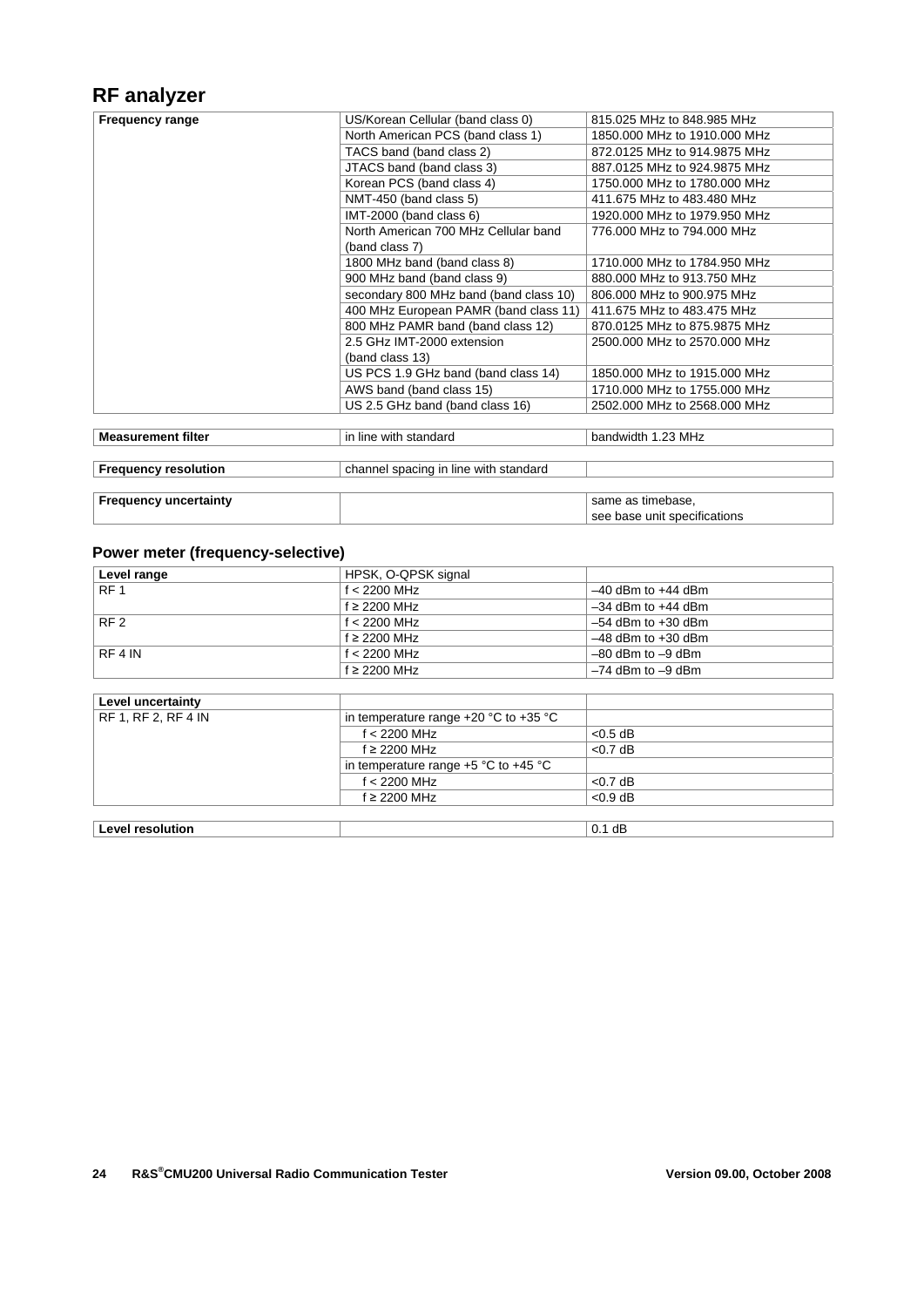### **Modulation analyzer**

| Level range     | HPSK, O-QPSK signal |                        |
|-----------------|---------------------|------------------------|
| RF <sub>1</sub> | $f < 2200$ MHz      | $-40$ dBm to $+44$ dBm |
|                 | $f \geq 2200$ MHz   | $-34$ dBm to $+44$ dBm |
| RF <sub>2</sub> | f $<$ 2200 MHz      | $-54$ dBm to $+30$ dBm |
|                 | $f \geq 2200$ MHz   | $-48$ dBm to $+30$ dBm |
| RF 4 IN         | $f < 2200$ MHz      | $-80$ dBm to $-9$ dBm  |
|                 | $f \geq 2200$ MHz   | $-74$ dBm to $-9$ dBm  |

| <b>RC1, RC2 (O-QPSK)</b>              | waveform quality, error vector magnitude,<br>magnitude error, phase error |                               |
|---------------------------------------|---------------------------------------------------------------------------|-------------------------------|
| Waveform quality $(\rho)$ uncertainty | for $\rho$ 0.9 to 1                                                       | < 0.003                       |
| Frequency measurement range           |                                                                           | $-3$ kHz to $+3$ kHz          |
| Frequency measurement uncertainty     | $f < 2200$ MHz                                                            | $<$ 10 Hz + drift of timebase |
|                                       |                                                                           | see base unit specifications  |
|                                       | $f \geq 2200$ MHz                                                         | $<$ 15 Hz + drift of timebase |
|                                       |                                                                           | see base unit specifications  |

| RC3, RC4 (HPSK)                       | waveform quality, error vector magnitude,<br>magnitude error, phase error,<br>channel power, code domain power,<br>peak code domain error power |                                |
|---------------------------------------|-------------------------------------------------------------------------------------------------------------------------------------------------|--------------------------------|
| Waveform quality $(\rho)$ uncertainty | for $\rho$ 0.9 to 1                                                                                                                             | < 0.003                        |
| Frequency measurement range           |                                                                                                                                                 | $-3$ kHz to $+3$ kHz           |
| Frequency measurement uncertainty     |                                                                                                                                                 | $<$ 10 Hz + drift of timebase. |
|                                       |                                                                                                                                                 | see base unit specifications   |
| Relative measurement uncertainty      | result $> -33$ dB                                                                                                                               | $< 0.1$ dB                     |

| <b>Measurements</b> |                                     |  |
|---------------------|-------------------------------------|--|
| Modulation          | overview                            |  |
|                     | EVM versus time, graphical          |  |
|                     | ME versus time, graphical           |  |
|                     | PE versus time, graphical           |  |
|                     | I/Q analyzer                        |  |
| Power               | standby/access-probe power          |  |
|                     | open loop time response             |  |
|                     | gated output power                  |  |
|                     | max. output power                   |  |
|                     | min. output power                   |  |
|                     | power versus frame                  |  |
|                     | smart alignment                     |  |
|                     | narrowband power                    |  |
| Spectrum            | adjacent channel power              |  |
| Code domain power   | code domain power                   |  |
|                     | code domain error power             |  |
|                     | channel power                       |  |
|                     | time/phase offset relative to pilot |  |
| Receiver            | FER for FCH, SCH                    |  |
|                     | RLP/throughput statistics           |  |
|                     | forward power control               |  |

# **R&S®CMU-B85 speech codec option**

| Speech decoder output   | SPEECH HANDSET OUT | 9-pin D-Sub connector |
|-------------------------|--------------------|-----------------------|
| Output impedance        |                    | $<$ 10 $\Omega$       |
| Max. output current     |                    | 20 mA, peak           |
| Full-range output level |                    | 1 V, peak             |
|                         |                    |                       |
| Speech coder input      | SPEECH HANDSET IN  | 9-pin D-Sub connector |
| Input impedance         |                    | 100 k $\Omega$        |
| Full-range input level  | low sensitivity    | 1.4 V, peak           |
|                         | high sensitivity   | $0.1$ V, peak         |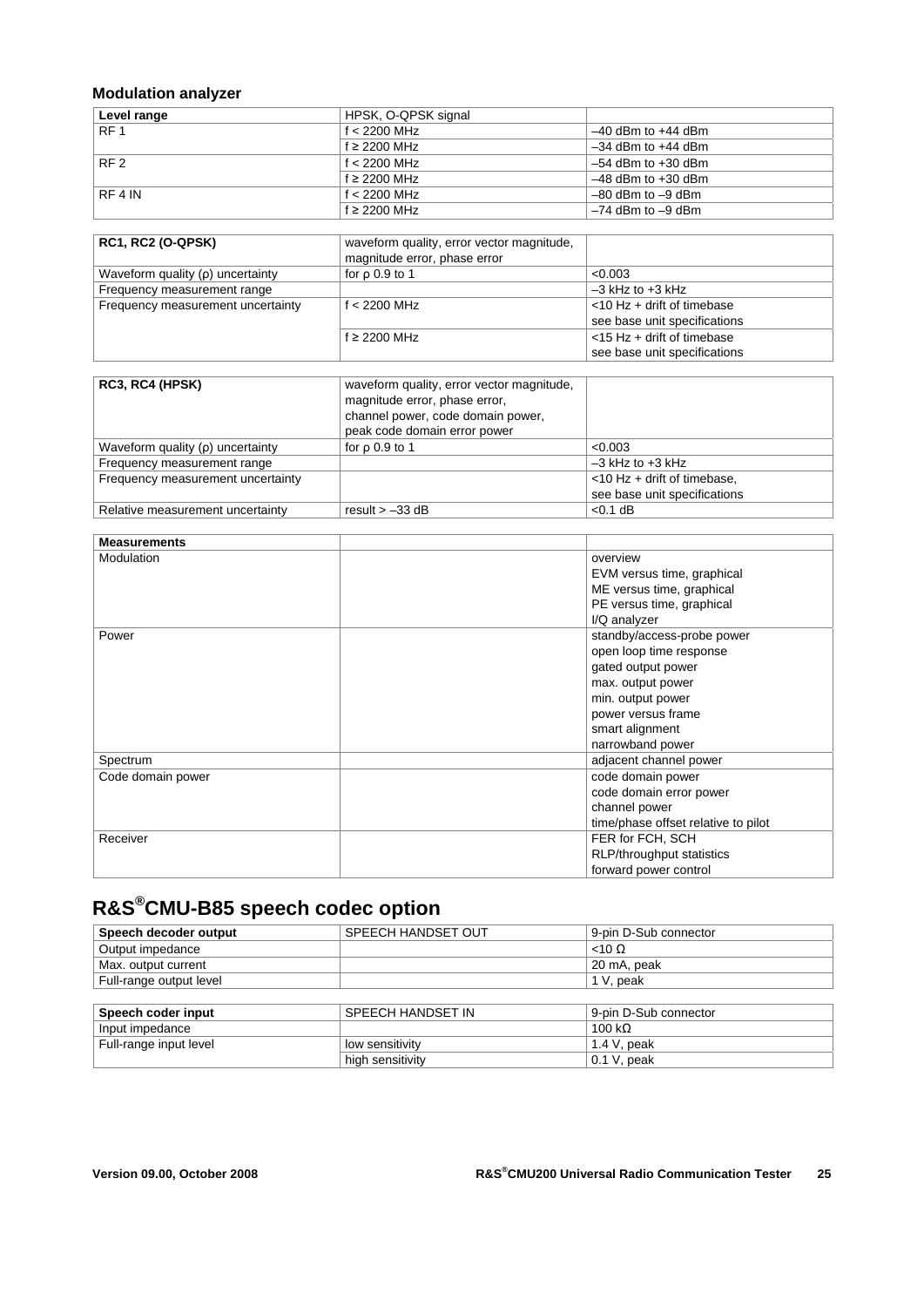# **1xEV-DO specifications – access terminal test**

| <b>Standards</b> | 1xEV-DO standards                        | TIA/EIA IS-856-2 |
|------------------|------------------------------------------|------------------|
|                  | 1xEV-DO test standards (access terminal) | TIA/EIA IS-866-A |

### **RF generator**

| <b>Frequency range</b>       | US/Korean Cellular (band class 0)      | 860.025 MHz to 893.985 MHz               |
|------------------------------|----------------------------------------|------------------------------------------|
|                              | North American PCS (band class 1)      | 1930,000 MHz to 1990,000 MHz             |
|                              | public safety bands (PSB)              | 772.000 MHz to 802.000 MHz               |
|                              | TACS band (band class 2)               | 917.0125 MHz to 959.9875 MHz             |
|                              | JTACS band (band class 3)              | 832.0125 MHz to 869.9875 MHz             |
|                              | Korean PCS (band class 4)              | 1840,000 MHz to 1870,000 MHz             |
|                              | NMT-450 (band class 5)                 | 421.675 MHz to 493.480 MHz               |
|                              | IMT-2000 (band class 6)                | 2110.000 MHz to 2169.950 MHz             |
|                              | North American 700 MHz Cellular band   | 746,000 MHz to 764,000 MHz               |
|                              | (band class 7)                         |                                          |
|                              | 1800 MHz band (band class 8)           | 1805,000 MHz to 1879,950 MHz             |
|                              | 900 MHz band (band class 9)            | 925,000 MHz to 958,750 MHz               |
|                              | secondary 800 MHz band (band class 10) | 851.000 MHz to 939.975 MHz               |
|                              | 400 MHz European PAMR (band class 11)  | 421.675 MHz to 493.475 MHz               |
|                              | 800 MHz PAMR band (band class 12)      | 915.0125 MHz to 920.9875 MHz             |
|                              | 2.5 GHz IMT-2000 extension             | 2620.000 MHz to 2690 MHz                 |
|                              | (band class 13)                        |                                          |
|                              | US PCS 1.9 GHz band (band class 14)    | 1930.000 MHz to 1995.000 MHz             |
|                              | AWS band (band class 15)               | 2110.000 MHz to 2155.000 MHz             |
|                              | US 2.5 GHz band (band class 16)        | 2624,000 MHz to 2690,000 MHz             |
|                              | US 2.5 GHz forward link only band      | 2624,000 MHz to 2690,000 MHz             |
|                              | (band class 17)                        |                                          |
|                              |                                        |                                          |
| <b>Frequency resolution</b>  | channel spacing in line with standard  |                                          |
|                              |                                        |                                          |
| <b>Frequency uncertainty</b> |                                        | same as timebase.                        |
|                              |                                        | see base unit specifications             |
|                              |                                        |                                          |
| <b>Statistics</b>            |                                        |                                          |
| Statistic count              |                                        | 1 to 1000                                |
| Values                       |                                        | current, average, min./max.              |
|                              |                                        |                                          |
| <b>Trigger</b>               |                                        |                                          |
| Trigger sources              |                                        | free run, internal, external, IF power,  |
|                              |                                        | RF power                                 |
| Trigger output               | 24-pin D-Sub connector AUX 3           | super frame, power control frame, paging |

| <b>Output level range</b> | modulated signal  |                         |
|---------------------------|-------------------|-------------------------|
| RF <sub>1</sub>           | f < 2200 MHz      | $-120$ dBm to $-33$ dBm |
|                           | $f \geq 2200$ MHz | $-120$ dBm to $-39$ dBm |
| RF <sub>2</sub>           | $f < 2200$ MHz    | $-120$ dBm to $-16$ dBm |
|                           | $f \geq 2200$ MHz | $-120$ dBm to $-22$ dBm |
| RF3 OUT                   | $f < 2200$ MHz    | $-99$ dBm to $+5$ dBm   |
|                           | $f \geq 2200$ MHz | $-99$ dBm to $-1$ dBm   |
|                           |                   |                         |
|                           |                   |                         |

| -<br>signal<br>- 11195<br>. resolutior<br>اعتما<br>וור<br>$-1$ | dE<br>$\cdot$ |
|----------------------------------------------------------------|---------------|
|----------------------------------------------------------------|---------------|

frame, sync frame, PP2S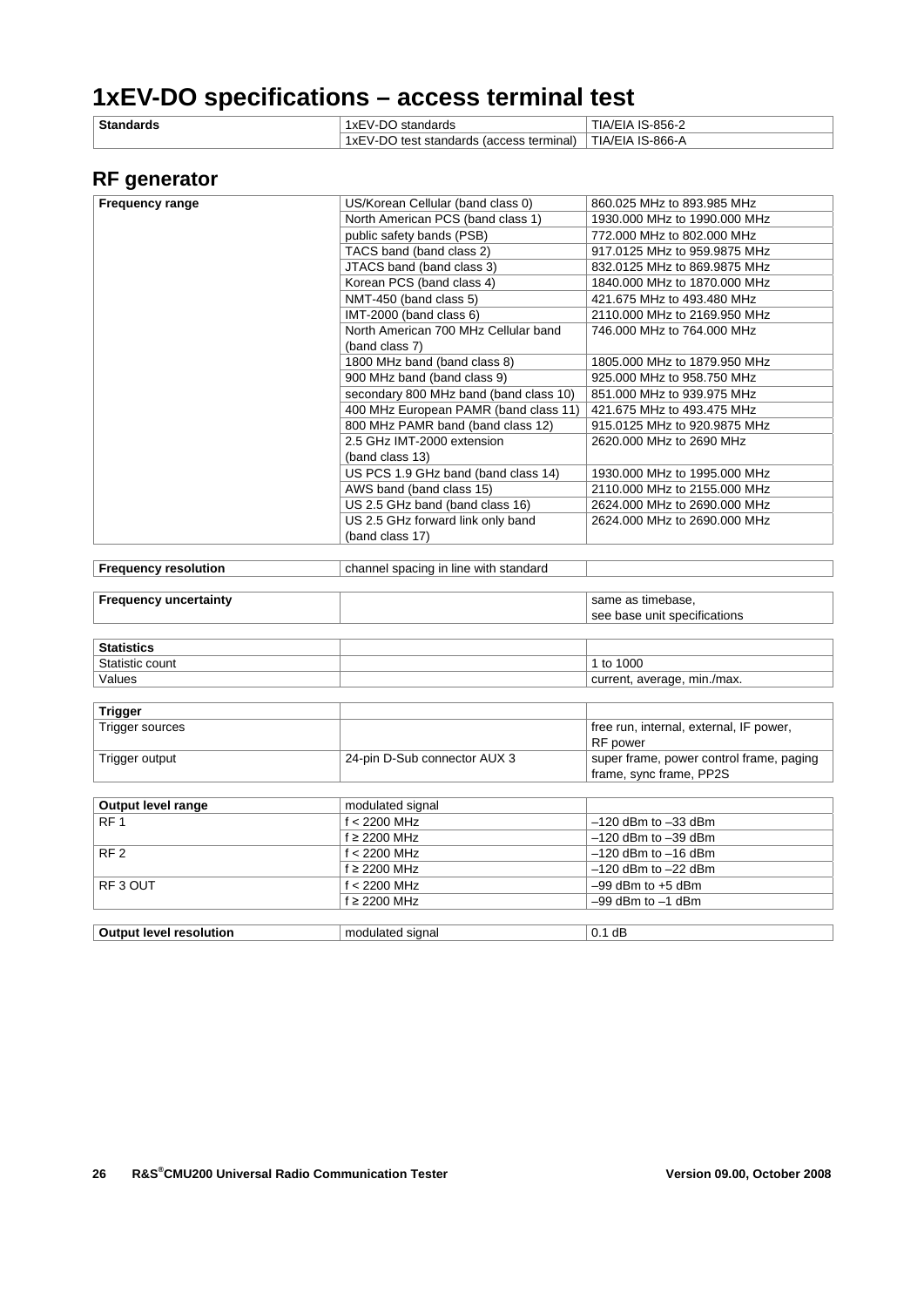| <b>Output level uncertainty</b> | in temperature range $+20$ °C to $+35$ °C |            |
|---------------------------------|-------------------------------------------|------------|
| <b>RF 1, RF 2</b>               | output level $\ge$ -108 dBm               |            |
|                                 | $f < 2200$ MHz                            | $< 0.5$ dB |
|                                 | $f \geq 2200$ MHz                         | $<$ 0.7 dB |
| RF3 OUT                         | $-80$ dBm to $+4$ dBm                     |            |
|                                 | $f < 2200$ MHz                            | $< 0.7$ dB |
|                                 | $f \geq 2200$ MHz                         | $< 0.9$ dB |
|                                 |                                           |            |
| <b>Output level uncertainty</b> | in temperature range $+5$ °C to $+45$ °C  |            |
| <b>RF 1. RF 2</b>               | output level $\ge$ -108 dBm               |            |
|                                 | $f < 2200$ MHz                            | $<$ 0.7 dB |
|                                 | $f \geq 2200$ MHz                         | $<$ 1.5 dB |
| RF3 OUT                         | $-80$ dBm to $+4$ dBm                     |            |

| <b>Modulation</b>              |                                        |                     |
|--------------------------------|----------------------------------------|---------------------|
| Dual BPSK                      |                                        | 1.2288 Mcps         |
| AWGN                           |                                        | see AWGN generator  |
| Carrier suppression            |                                        | $>35$ dB            |
| Waveform quality (p) factor    |                                        | >0.985              |
| Code channel level uncertainty | relative to total 1xEV-DO output power | approx. 0.1 dB      |
| Code channel resolution        |                                        | $0.1$ dB            |
| Code channel level range       | relative to total 1xEV-DO output power |                     |
|                                | PICH, SYNC, FCH, SCH0, SCH1, PCH       | $-20$ dB to $-1$ dB |
|                                | <b>QPCH</b> (relative to PICH level)   | $-5$ dB to $+2$ dB  |

 $f \geq 2200$  MHz

 $f < 2200$  MHz  $\leq 0.9$  dB<br> $f \geq 2200$  MHz  $\leq 1.5$  dB

| <b>AWGN</b> generator    |                                        |                     |
|--------------------------|----------------------------------------|---------------------|
| Bandwidth                |                                        | $>1.8$ MHz          |
| Output level resolution  |                                        | $0.1$ dB            |
| Output level uncertainty | bandwidth 1.23 MHz                     | approx. 0.2 dB      |
| Output level range       | relative to total 1xEV-DO output power | $-20$ dB to $+4$ dB |

| <b>Supported applications</b> | in signaling mode |                        |
|-------------------------------|-------------------|------------------------|
| Test applications             |                   | FTAP/RTAP, FETAP/RETAP |
| Default signaling application |                   |                        |
| Default packet application    |                   |                        |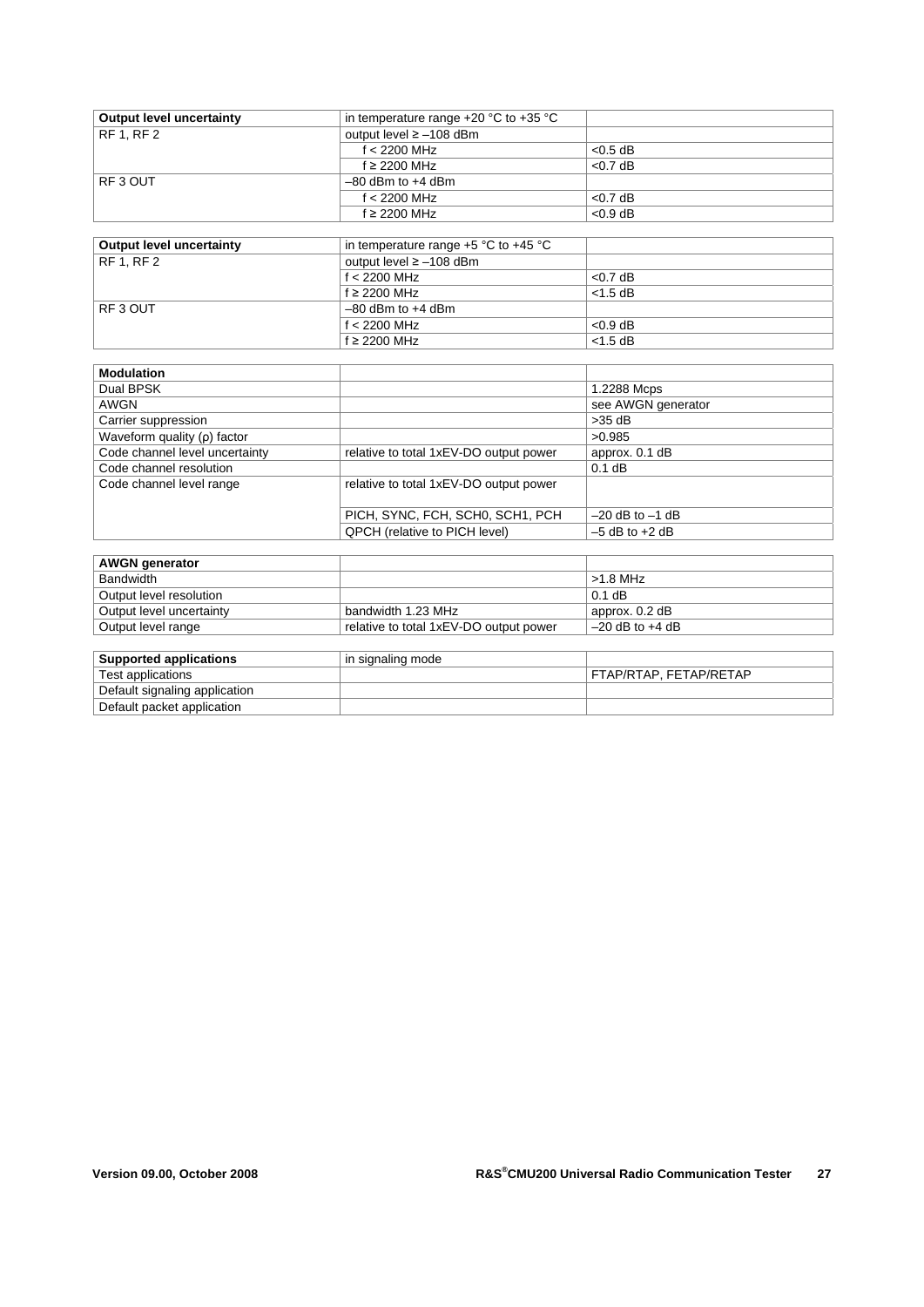### **RF analyzer**

| <b>Frequency range</b> | US/Korean Cellular (band class 0)      | 815,025 MHz to 848,985 MHz   |
|------------------------|----------------------------------------|------------------------------|
|                        | North American PCS (band class 1)      | 1850,000 MHz to 1910,000 MHz |
|                        | public safety bands (PSB)              | 742,000 MHz to 772,000 MHz   |
|                        | TACS band (band class 2)               | 872.0125 MHz to 914.9875 MHz |
|                        | JTACS band (band class 3)              | 887.0125 MHz to 924.9875 MHz |
|                        | Korean PCS (band class 4)              | 1750,000 MHz to 1780,000 MHz |
|                        | NMT-450 (band class 5)                 | 411.675 MHz to 483.480 MHz   |
|                        | IMT-2000 (band class 6)                | 1920,000 MHz to 1979.950 MHz |
|                        | North American 700 MHz Cellular band   | 776.000 MHz to 794.000 MHz   |
|                        | (band class 7)                         |                              |
|                        | 1800 MHz band (band class 8)           | 1710,000 MHz to 1784,950 MHz |
|                        | 900 MHz band (band class 9)            | 880,000 MHz to 913,750 MHz   |
|                        | secondary 800 MHz band (band class 10) | 806,000 MHz to 900.975 MHz   |
|                        | 400 MHz European PAMR (band class 11)  | 411.675 MHz to 483.475 MHz   |
|                        | 800 MHz PAMR band (band class 12)      | 870.0125 MHz to 875.9875 MHz |
|                        | 2.5 GHz IMT-2000 extension             | 2500,000 MHz to 2570,000 MHz |
|                        | (band class 13)                        |                              |
|                        | US PCS 1.9 GHz band (band class 14)    | 1850,000 MHz to 1915,000 MHz |
|                        | AWS band (band class 15)               | 1710,000 MHz to 1755,000 MHz |
|                        | US 2.5 GHz band (band class 16)        | 2502.000 MHz to 2568.000 MHz |
|                        |                                        |                              |

| filte<br>Мe | ır<br>with<br>standard<br>line | MHz<br>nai<br>пт |
|-------------|--------------------------------|------------------|
|             |                                |                  |

**Frequency resolution channel spacing in line with standard** 

| <b>Frequency uncertainty</b> | same as timebase,<br>see base unit specifications |
|------------------------------|---------------------------------------------------|
| <b>Statistics</b>            |                                                   |
| Statistic count              | 1 to 1000                                         |
| Values                       | current, average, min./max.                       |
|                              |                                                   |
| <b>Trigger</b>               |                                                   |

| Tugger          |                              |                                         |
|-----------------|------------------------------|-----------------------------------------|
| Trigger sources |                              | free run, internal, external, IF power, |
|                 |                              | RF power                                |
| Trigger output  | 24-pin D-Sub connector AUX 3 | ControlSlot, ControlChannel, slot, PP2S |

#### **Power meter (frequency-selective)**

| Level range     | modulated signal  |                        |
|-----------------|-------------------|------------------------|
| RF <sub>1</sub> | $f < 2200$ MHz    | $-40$ dBm to $+44$ dBm |
|                 | $f \geq 2200$ MHz | $-34$ dBm to $+44$ dBm |
| RF <sub>2</sub> | f $<$ 2200 MHz    | $-54$ dBm to $+30$ dBm |
|                 | $f \geq 2200$ MHz | $-48$ dBm to $+30$ dBm |
| RF 4 IN         | $f < 2200$ MHz    | $-80$ dBm to $-9$ dBm  |
|                 | $f \geq 2200$ MHz | $-74$ dBm to $-9$ dBm  |

| Level uncertainty       |                                           |            |
|-------------------------|-------------------------------------------|------------|
| RF 1, RF 2, RF 4 IN     | in temperature range $+20$ °C to $+35$ °C |            |
|                         | $f < 2200$ MHz                            | $< 0.5$ dB |
|                         | $f \geq 2200$ MHz                         | $< 0.7$ dB |
|                         | in temperature range $+5$ °C to $+45$ °C  |            |
|                         | $f < 2200$ MHz                            | $<$ 0.7 dB |
|                         | $f \geq 2200$ MHz                         | $< 0.9$ dB |
|                         |                                           |            |
| <b>Level resolution</b> |                                           | $0.1$ dB   |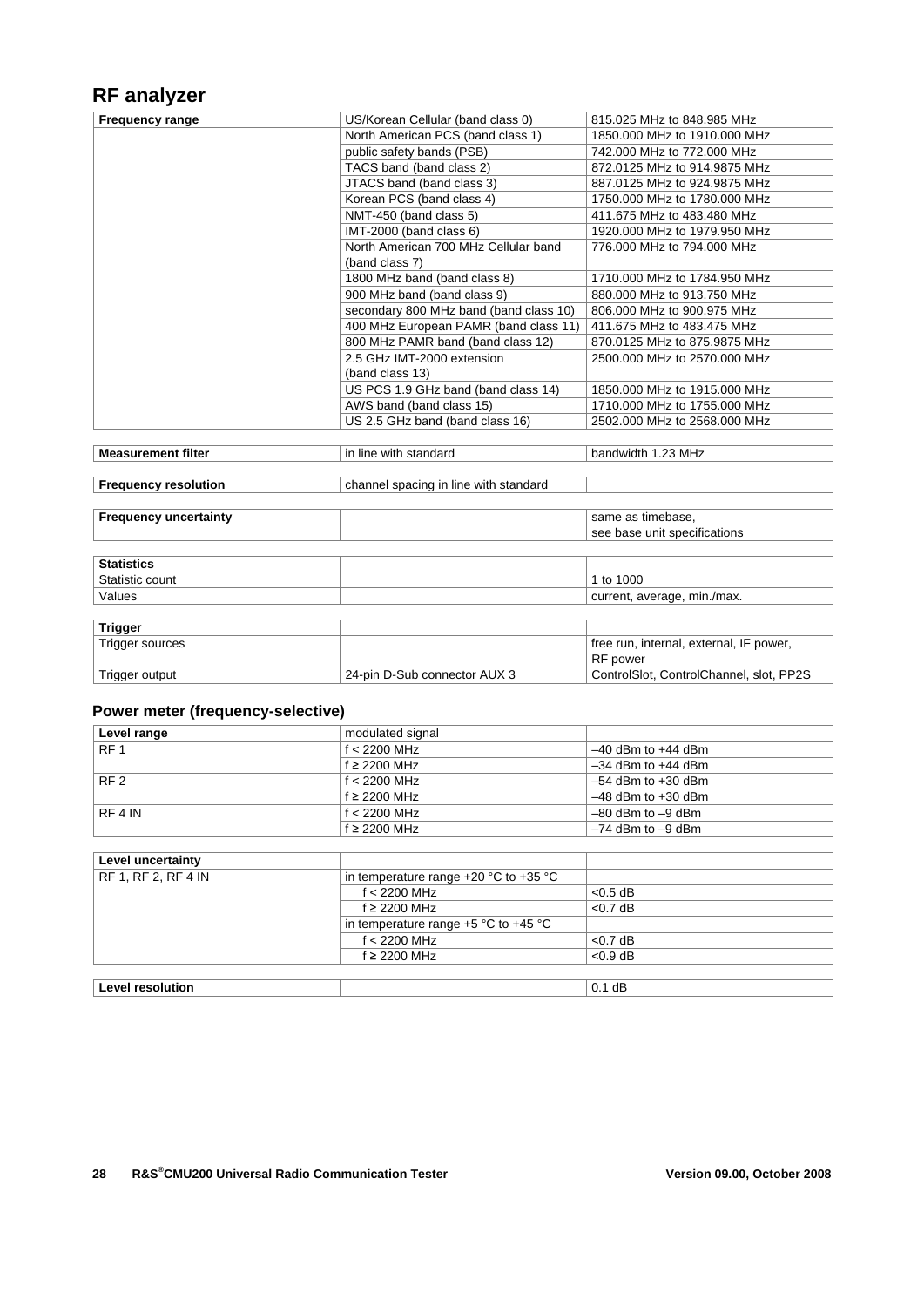### **Modulation analyzer**

| Level range     | modulated signal  |                        |
|-----------------|-------------------|------------------------|
| RF <sub>1</sub> | $f < 2200$ MHz    | $-40$ dBm to $+44$ dBm |
|                 | $f \geq 2200$ MHz | $-34$ dBm to $+44$ dBm |
| RF <sub>2</sub> | $f < 2200$ MHz    | $-54$ dBm to $+30$ dBm |
|                 | $f \geq 2200$ MHz | $-48$ dBm to $+30$ dBm |
| RF 4 IN         | $f < 2200$ MHz    | $-80$ dBm to $-9$ dBm  |
|                 | $f \geq 2200$ MHz | $-74$ dBm to $-9$ dBm  |

| Waveform quality $(\rho)$ uncertainty | for $\rho$ 0.9 to 1 | < 0.003                        |
|---------------------------------------|---------------------|--------------------------------|
| Frequency measurement range           |                     | $-3$ kHz to $+3$ kHz           |
| Frequency measurement uncertainty     |                     | $<$ 10 Hz + drift of timebase, |
|                                       |                     | see base unit specifications   |
| Relative measurement uncertainty      | result $> -33$ dB   | $< 0.1$ dB                     |

| <b>Measurements</b> |                   |                            |
|---------------------|-------------------|----------------------------|
| Modulation          |                   | overview                   |
|                     |                   | EVM versus time, graphical |
|                     |                   | ME versus time, graphical  |
|                     |                   | PE versus time, graphical  |
|                     |                   | I/Q analyzer               |
| Power               |                   | standby/access-probe power |
|                     |                   | open loop time response    |
|                     |                   | narrowband power           |
| Spectrum            |                   | adjacent channel power     |
| Code domain power   |                   | code domain power          |
|                     |                   | code domain error power    |
|                     |                   | channel power              |
| Receiver            | in signaling mode | FTAP/RTAP, FETAP/RETAP     |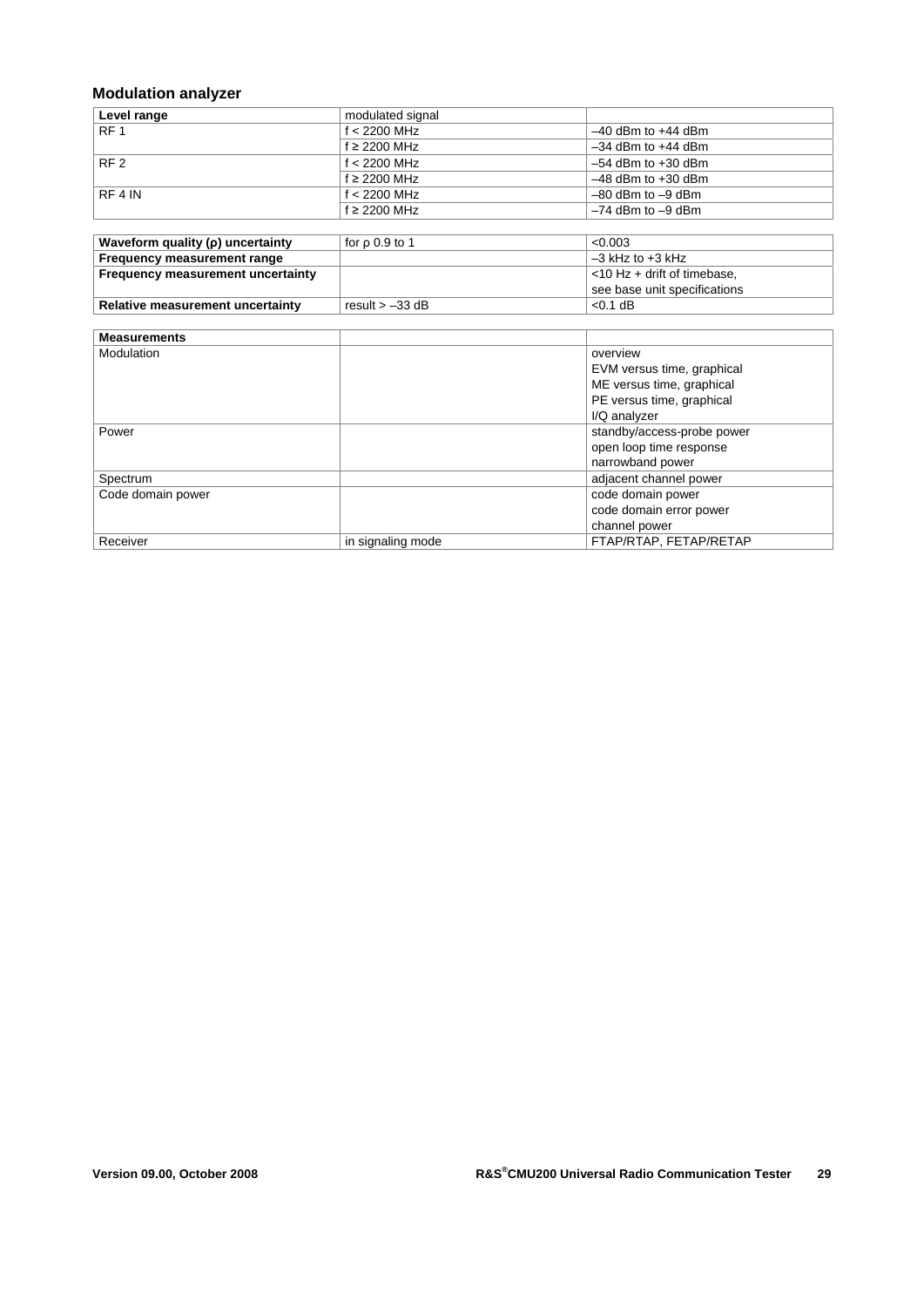# **WCDMA specifications – mobile station (UE) test**

| Symbol rate     | 3.84 MHz |
|-----------------|----------|
| <b>Standard</b> | 3GPP FDD |

| <b>C.</b> .<br>output .<br>' י<br><br>'NL | $\bigcap$ IT :<br>BNO<br>connector<br>' – –     |  |
|-------------------------------------------|-------------------------------------------------|--|
| .roc<br>iuenc\                            | $\sim$<br>30<br>МF<br>711<br>-<br>ے د<br>-<br>w |  |
|                                           |                                                 |  |

### **RF generator**

| <b>Channels</b> | non-signaling mode                     |                                                  |
|-----------------|----------------------------------------|--------------------------------------------------|
|                 | P-CPICH, P-SCH, S-SCH, P-CCPCH,        |                                                  |
|                 | PICH, DPCH, up to 4 HS-SCCHs,          |                                                  |
|                 | HS-PDSCH, E-AGCH, E-RGCH/E-HICH        |                                                  |
|                 | OCNS R99                               | 16-channel orthogonal channel noise              |
|                 | <b>OCNS R5</b>                         | 6-channel orthogonal channel noise               |
|                 | <b>AWGN</b>                            | bandwidth $\geq$ 5.76 MHz                        |
|                 | reference measurement channels (RMC)   | 12.2 kbit/s, 64 kbit/s, 144 kbit/s, 384 kbit/s   |
|                 | in line with 3GPP TS 34.121            |                                                  |
|                 |                                        |                                                  |
| <b>Channels</b> | signaling mode; codes selectable until |                                                  |
|                 | conflict in code space occurs          |                                                  |
|                 | P-CPICH, P-SCH, S-SCH, P-CCPCH,        |                                                  |
|                 | S-CCPCH, AICH, PICH,                   |                                                  |
|                 | up to 4 HS-SCCHs, HS-PDSCH, E-AGCH,    |                                                  |
|                 | E-RGCH/E-HICH                          |                                                  |
|                 | OCNS R99                               | 16-channel orthogonal channel noise              |
|                 | <b>OCNS R5</b>                         | 6-channel orthogonal channel noise               |
|                 | <b>AWGN</b>                            | bandwidth $\geq$ 5.76 MHz                        |
|                 | DPCH signaling radio bearer (SRB)      | 1.7 kbit/s, 2.5 kbit/s, 3.4 kbit/s, 13.6 kbit/s  |
|                 | DPCH reference measurement channels    |                                                  |
|                 | (RMC) in line with 3GPP TS 34.121      |                                                  |
|                 | DL and UL                              | 12.2 kbit/s, 64 kbit/s, 144 kbit/s, 384 kbit/s   |
|                 | DL/UL                                  | 144 kbit/s/64 kbit/s, 384 kbit/s/64 kbit/s,      |
|                 |                                        | 384 kbit/s/144 kbit/s                            |
|                 | <b>BTFD</b>                            | 1.95 kbit/s, 4.75 kbit/s, 5.15 kbit/s,           |
|                 |                                        | 5.9 kbit/s, 6.7 kbit/s, 7.4 kbit/s, 7.95 kbit/s  |
|                 |                                        | 10.2 kbit/s, 12.2 kbit/s                         |
|                 | DPCH voice (echo or speech codec)      | 4.75 kbit/s, 5.15 kbit/s, 5.9 kbit/s,            |
|                 | NB-AMR                                 | 6.7 kbit/s, 7.4 kbit/s, 7.95 kbit/s 10.2 kbit/s, |
|                 |                                        | 12.2 kbit/s                                      |
|                 | DPCH voice (echo or speech codec)      | 6.6 kbit/s, 8.85 kbit/s, 12.65 kbit/s,           |
|                 | WB-AMR                                 | 14.25 kbit/s, 15.85 kbit/s, 18.25 kbit/s,        |
|                 |                                        | 19.85 kbit/s, 23.05 kbit/s, 23.85 kbit/s         |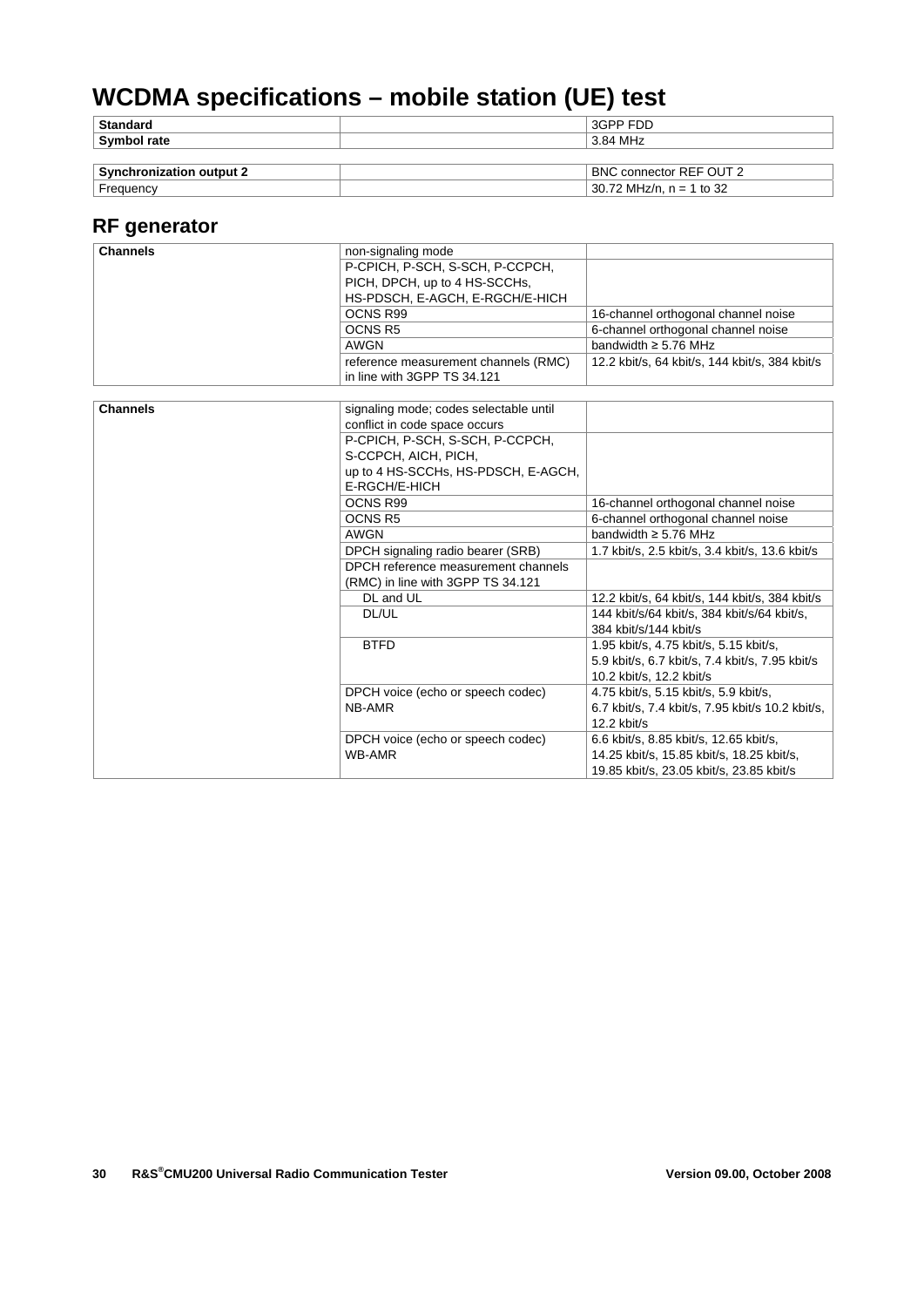| <b>Frequency range</b> | non-signaling mode |                          |
|------------------------|--------------------|--------------------------|
|                        |                    | 728 MHz to 768 MHz       |
|                        |                    | 869 MHz to 894 MHz       |
|                        |                    | 925 MHz to 960 MHz       |
|                        |                    | 1475.9 MHz to 1500.9 MHz |
|                        |                    | 1805 MHz to 1880 MHz     |
|                        |                    | 1930 MHz to 1990 MHz     |
|                        |                    | 2110 MHz to 2170 MHz     |
|                        |                    | 2180 MHz to 2200 MHz     |
|                        |                    | 2620 MHz to 2690 MHz     |

| <b>Frequency range</b>                                                                                                                                                                                                        | signaling mode |                          |
|-------------------------------------------------------------------------------------------------------------------------------------------------------------------------------------------------------------------------------|----------------|--------------------------|
|                                                                                                                                                                                                                               | band 1         | 2110 MHz to 2170 MHz     |
|                                                                                                                                                                                                                               | band 2         | 1930 MHz to 1990 MHz     |
|                                                                                                                                                                                                                               | band 3         | 1805 MHz to 1880 MHz     |
|                                                                                                                                                                                                                               | band 4         | 2110 MHz to 2155 MHz     |
|                                                                                                                                                                                                                               | band 5         | 869 MHz to 894 MHz       |
|                                                                                                                                                                                                                               | band 6         | 875 MHz to 885 MHz       |
|                                                                                                                                                                                                                               | band 7         | 2620 MHz to 2690 MHz     |
|                                                                                                                                                                                                                               | band 8         | 925 MHz to 960 MHz       |
|                                                                                                                                                                                                                               | band 9         | 1844.9 MHz to 1879.9 MHz |
|                                                                                                                                                                                                                               | band 10        | 2110 MHz to 2170 MHz     |
|                                                                                                                                                                                                                               | band 11        | 1475.9 MHz to 1500.9 MHz |
|                                                                                                                                                                                                                               | band 12        | 728 MHz to 746 MHz       |
|                                                                                                                                                                                                                               | band 13        | 746 MHz to 756 MHz       |
|                                                                                                                                                                                                                               | band 14        | 758 MHz to 768 MHz       |
|                                                                                                                                                                                                                               | band S         | 2180 MHz to 2200 MHz     |
|                                                                                                                                                                                                                               |                |                          |
| For a company of the state of the state of the state of the state of the state of the state of the state of the state of the state of the state of the state of the state of the state of the state of the state of the state |                | $100111 - 1.$ $100111 -$ |

| <b>Frequency offset</b>     |                  | $-100$ kHz to $+100$ kHz       |
|-----------------------------|------------------|--------------------------------|
|                             |                  |                                |
| <b>Frequency resolution</b> |                  | $0.1$ Hz                       |
|                             |                  |                                |
| <b>Frequency setting</b>    |                  | by channel number or frequency |
|                             |                  |                                |
| Output level range          | depending on PAR |                                |
| RF <sub>1</sub>             | $PAR \leq 10$ dB | $-120$ dBm to $-37$ dBm        |
| RF <sub>2</sub>             | $PAR \leq 10$ dB | $-120$ dBm to $-20$ dBm        |
|                             | overranging      | up to $-15$ dBm                |
| RF3 OUT                     | $PAR \leq 10$ dB | $-100$ dBm to 0 dBm            |
|                             | overranging      | up to $+3$ dBm                 |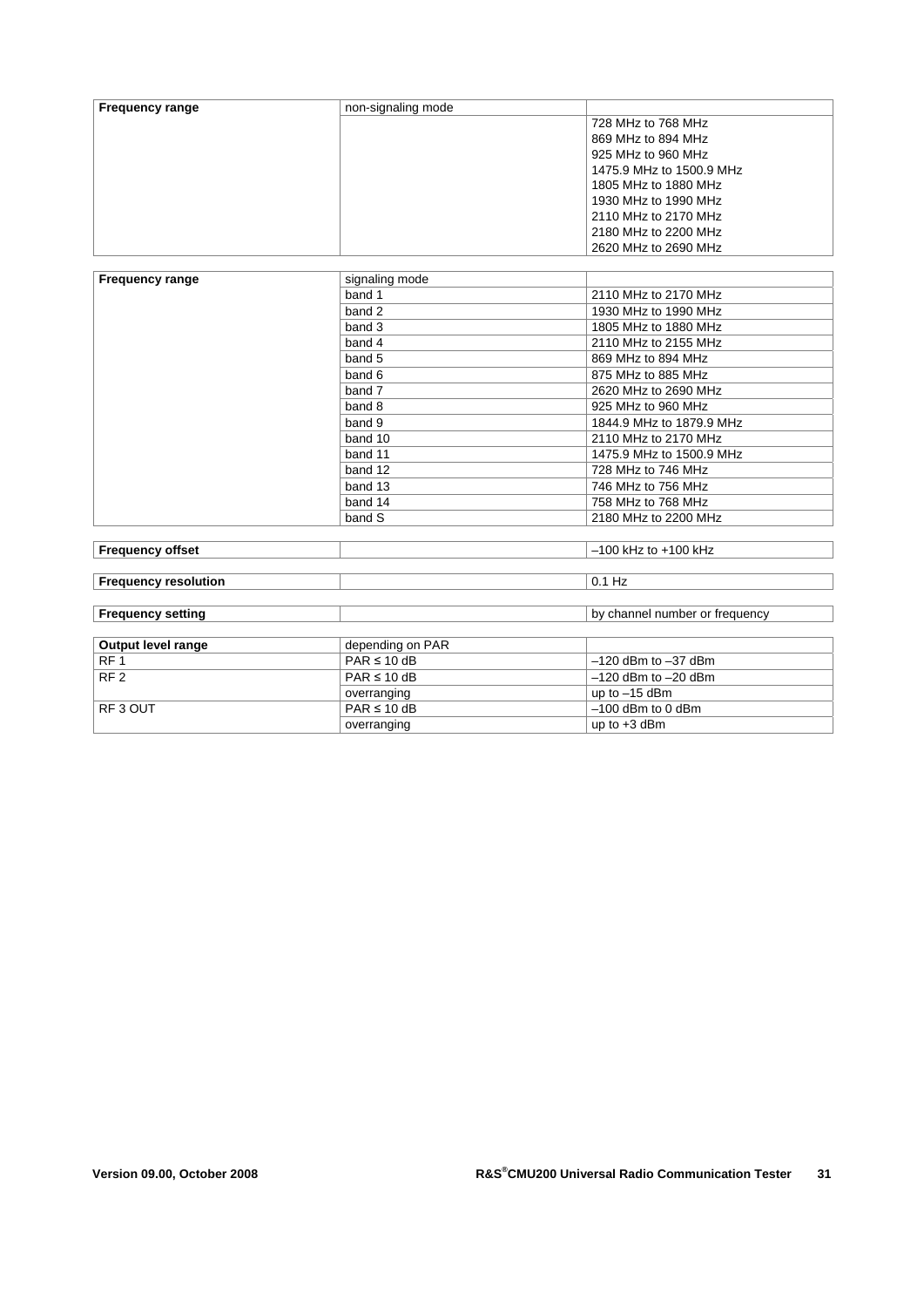| <b>Output level resolution</b>  | manual mode                                | $0.1$ dB                               |
|---------------------------------|--------------------------------------------|----------------------------------------|
|                                 | remote mode                                | $0.01$ dB                              |
|                                 |                                            |                                        |
| <b>Output level uncertainty</b> | in temperature range $+20$ °C to $+35$ °C, |                                        |
|                                 | no overranging                             |                                        |
| <b>RF 1, RF 2</b>               | output level ≥ -120 dBm                    |                                        |
|                                 | $f < 2200$ MHz                             | $< 0.6$ dB                             |
|                                 | $f \geq 2200$ MHz                          | $< 0.8$ dB                             |
| RF3 OUT                         | output level $\ge -80$ dBm                 |                                        |
|                                 | $f < 2200$ MHz                             | $< 0.8$ dB                             |
|                                 | $f \geq 2200$ MHz                          | $<$ 1.0 dB                             |
|                                 |                                            |                                        |
| <b>Output level uncertainty</b> | in temperature range +5 °C to +45 °C,      |                                        |
|                                 | no overranging                             |                                        |
| <b>RF 1, RF 2</b>               | output level ≥ -120 dBm                    |                                        |
|                                 | $f < 2200$ MHz                             | $< 0.9$ dB                             |
|                                 | f ≥ 2200 MHz                               | $<$ 1.5 dB                             |
| RF <sub>3</sub> OUT             | output level ≥ -80 dBm                     |                                        |
|                                 | $f < 2200$ MHz                             | $<$ 1.0 dB                             |
|                                 | f ≥ 2200 MHz                               | $<$ 1.5 dB                             |
|                                 |                                            |                                        |
| <b>Output level setting</b>     | setting reference                          | relative to CPICH or                   |
|                                 |                                            | total output power                     |
|                                 |                                            |                                        |
| <b>Channel levels</b>           | non-signaling mode                         |                                        |
|                                 | P-CPICH, P-SCH, S-SCH, P-CCPCH,            | -35 dB to +15 dB relative to CPICH     |
|                                 | PICH, DPCH, OCNS, HS-SCCH,                 |                                        |
|                                 | HS-PDSCH, E-AGCH                           |                                        |
|                                 | E-RGCH/E-HICH                              | -35 dB to +12 dB relative to CPICH     |
|                                 |                                            |                                        |
| <b>Channel levels</b>           | signaling mode                             |                                        |
|                                 | P-CPICH, P-SCH, S-SCH, P-CCPCH,            | $-35$ dB to $+15$ dB relative to CPICH |
|                                 | S-CCPCH, PICH, AICH, DPCH, OCNS,           |                                        |
|                                 | HS-SCCH, HS-PDSCH, E-AGCH                  |                                        |
|                                 | E-RGCH/E-HICH                              | -35 dB to +12 dB relative to CPICH     |
|                                 |                                            |                                        |
| <b>Signal quality</b>           |                                            |                                        |
| Error vector magnitude (EVM)    | global EVM for DL RMC in line with 3GPP    | <8 %, rms                              |
|                                 | TS 34.121 C3.1 to C3.4 with                |                                        |
|                                 | $DPCH/CPICH = 0 dB$                        |                                        |
|                                 |                                            |                                        |
| <b>Signal quality</b>           | 16QAM                                      |                                        |
| Error vector magnitude (EVM)    | global EVM for 16QAM                       | <8 %, rms                              |
|                                 | reference setup: 3GPP TS34.121 FRC         |                                        |
|                                 | H-Set3 for 16QAM                           |                                        |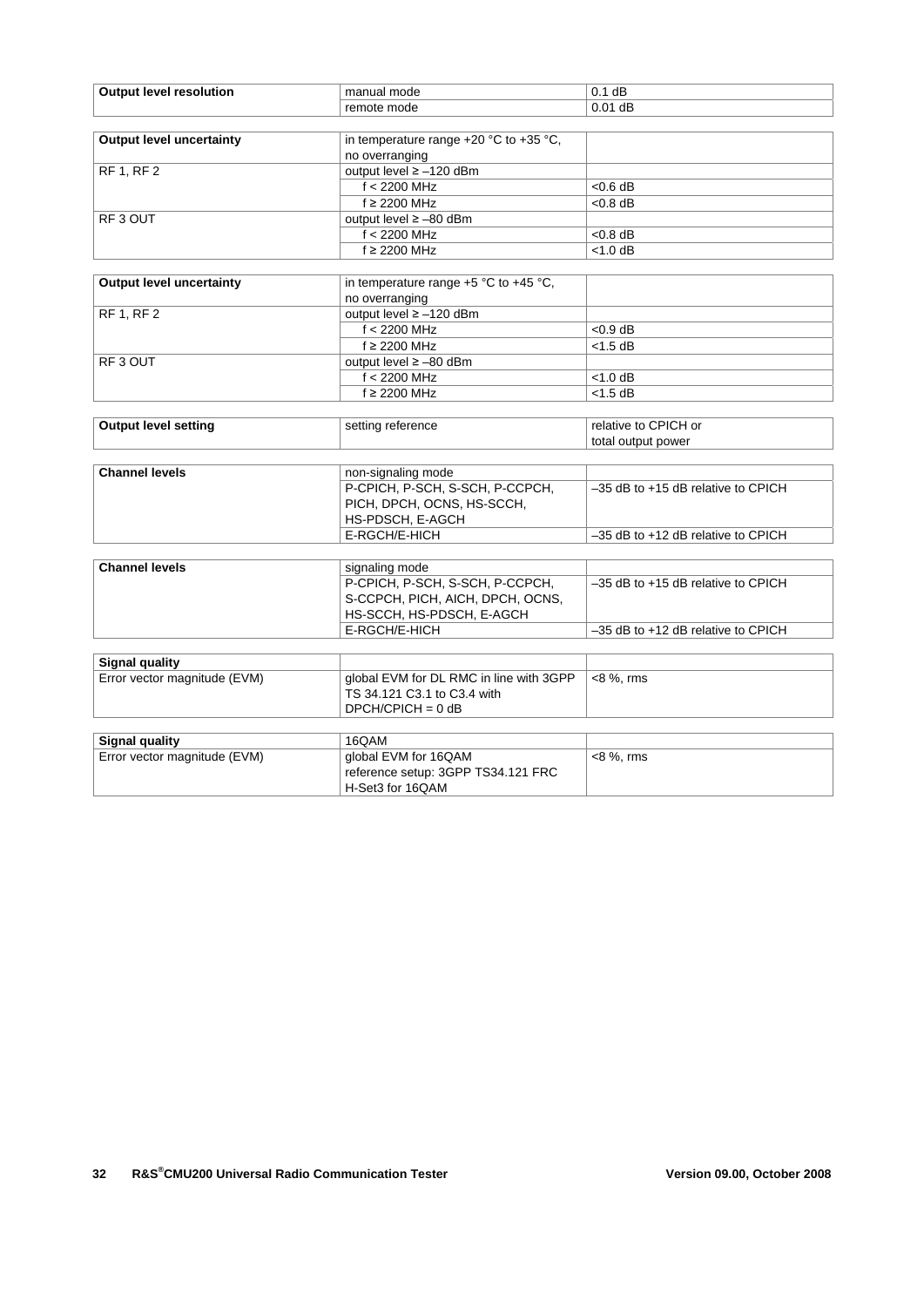# **R&S®CMU-B96 additional RF generator option**

### **Path 2 for WCDMA**

| <b>Standard</b>                |                                         | 3GPP FDD                     |  |
|--------------------------------|-----------------------------------------|------------------------------|--|
|                                |                                         |                              |  |
| <b>Frequency range</b>         | non-signaling mode                      |                              |  |
|                                |                                         | 728 MHz to 768 MHz           |  |
|                                |                                         | 869 MHz to 894 MHz           |  |
|                                |                                         | 925 MHz to 960 MHz           |  |
|                                |                                         | 1475.9 MHz to 1500.9 MHz     |  |
|                                |                                         | 1805 MHz to 1880 MHz         |  |
|                                |                                         | 1930 MHz to 1990 MHz         |  |
|                                |                                         | 2110 MHz to 2170 MHz         |  |
|                                |                                         | 2180 MHz to 2200 MHz         |  |
|                                |                                         |                              |  |
| <b>Frequency range</b>         | WCDMA signaling mode                    |                              |  |
|                                | band 1                                  | 2110 MHz to 2170 MHz         |  |
|                                | band 2                                  | 1930 MHz to 1990 MHz         |  |
|                                | band 3                                  | 1805 MHz to 1880 MHz         |  |
|                                | band 4                                  | 2110 MHz to 2155 MHz         |  |
|                                | band 5                                  | 869 MHz to 894 MHz           |  |
|                                | band 6                                  | 875 MHz to 885 MHz           |  |
|                                | band 8                                  | 925 MHz to 960 MHz           |  |
|                                | band 9                                  | 1844.9 MHz to 1879.9 MHz     |  |
|                                | band 10                                 | 2110 MHz to 2170 MHz         |  |
|                                | band 11                                 | 1475.9 MHz to 1500.9 MHz     |  |
|                                | band 12                                 | 728 MHz to 746 MHz           |  |
|                                | band 13                                 | 746 MHz to 756 MHz           |  |
|                                | band 14                                 | 758 MHz to 768 MHz           |  |
|                                | band S                                  | 2180 MHz to 2200 MHz         |  |
|                                |                                         |                              |  |
| <b>Frequency resolution</b>    |                                         | $2.5$ kHz                    |  |
|                                |                                         |                              |  |
| <b>Frequency uncertainty</b>   |                                         | same as timebase,            |  |
|                                |                                         | see base unit specifications |  |
|                                |                                         |                              |  |
| Error vector magnitude (EVM)   | global EVM for DL RMC in line with 3GPP | $<8%$ , rms                  |  |
|                                | TS 34.121 C3.1 to C3.4 with             |                              |  |
|                                | $DPCH/CPICH = 0 dB$                     |                              |  |
|                                |                                         |                              |  |
| Output level range             |                                         |                              |  |
| RF <sub>1</sub>                | without R&S®CMU-U99                     | $-115$ dBm to $-82$ dBm      |  |
|                                | with R&S <sup>®</sup> CMU-U99           | $-103$ dBm to $-70$ dBm      |  |
| RF <sub>2</sub>                |                                         | $-103$ dBm to $-70$ dBm      |  |
|                                |                                         |                              |  |
| <b>Output level resolution</b> | RF 1 and RF 2                           | $0.1$ dB                     |  |
|                                |                                         |                              |  |
| Output level range             | overrange mode                          |                              |  |
| RF <sub>1</sub>                | without R&S®CMU-U99                     | $-110$ dBm to $-38$ dBm      |  |
|                                | with R&S®CMU-U99                        | $-90$ dBm to $-24$ dBm       |  |
| RF <sub>2</sub>                |                                         | $-90$ dBm to $-24$ dBm       |  |
| RF <sub>3</sub> OUT            |                                         | $-70$ dBm to $-1$ dBm        |  |
|                                |                                         |                              |  |
| <b>Output level resolution</b> | for overrange mode                      | 1 dB                         |  |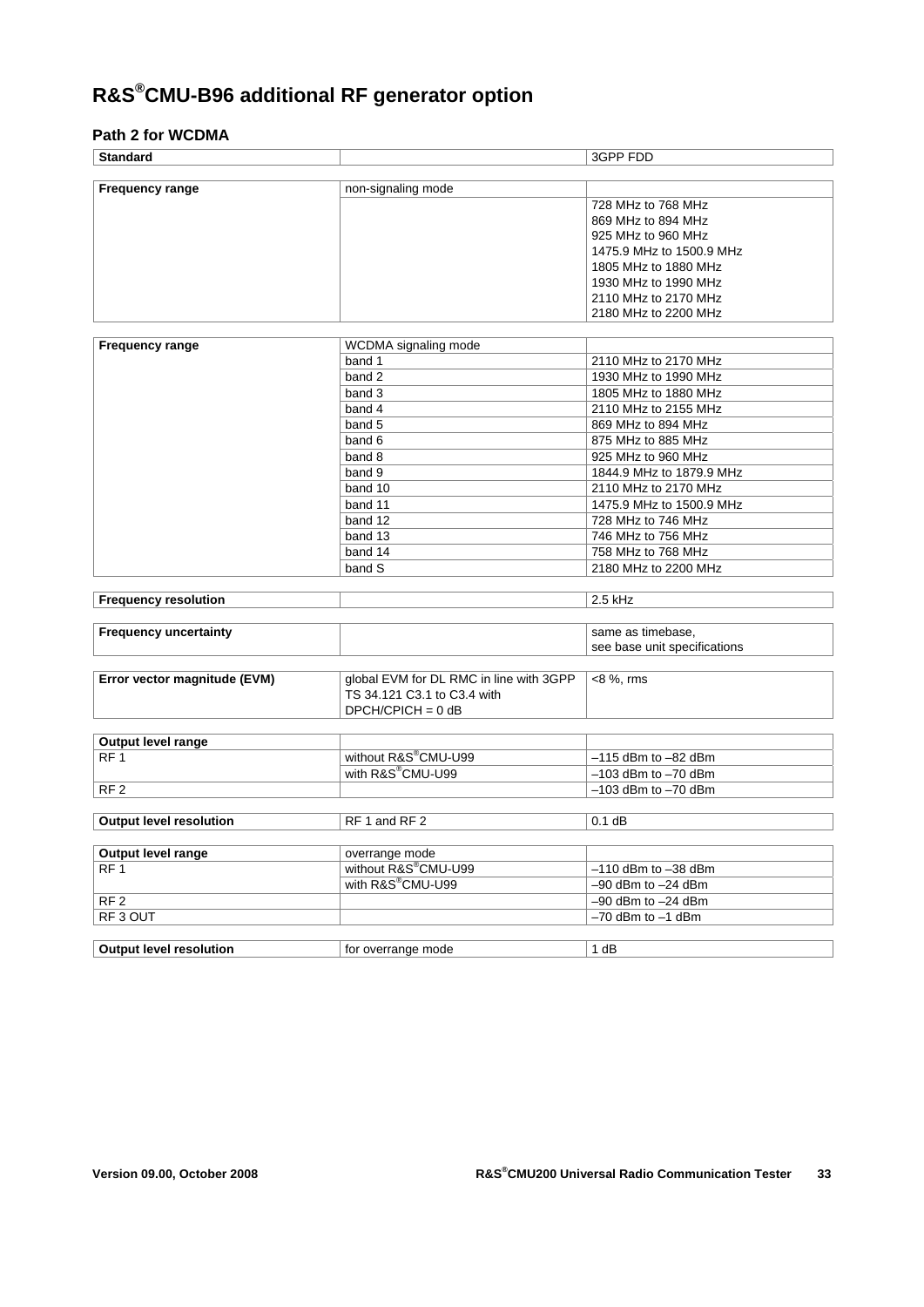### **Influence on RF interface**

| Reduced input level range   | if $R\&S^\circledast$ CMU-B96 is installed       |          |
|-----------------------------|--------------------------------------------------|----------|
| RF <sub>1</sub>             | continuous input power                           | max. 2 W |
|                             |                                                  |          |
| <b>RF level uncertainty</b> | Use of the R&S <sup>®</sup> CMU-B96 in overrange |          |
|                             | mode may influence all RF signal levels          |          |
|                             | and quality.                                     |          |

### **RF analyzer (TX measurements)**

| non-signaling mode<br><b>Frequency range</b> |                          |
|----------------------------------------------|--------------------------|
|                                              | 698 MHz to 716 MHz       |
|                                              | 777 MHz to 798 MHz       |
|                                              | 824 MHz to 849 MHz       |
|                                              | 880 MHz to 915 MHz       |
|                                              | 1427.9 MHz to 1452.9 MHz |
|                                              | 1710 MHz to 1785 MHz     |
|                                              | 1850 MHz to 1910 MHz     |
|                                              | 1920 MHz to 1980 MHz     |
|                                              | 2000 MHz to 2020 MHz     |
|                                              | 2500 MHz to 2570 MHz     |
|                                              |                          |

| <b>Frequency range</b> | signaling mode |                          |
|------------------------|----------------|--------------------------|
|                        | band 1         | 1920 MHz to 1980 MHz     |
|                        | band 2         | 1850 MHz to 1910 MHz     |
|                        | band 3         | 1710 MHz to 1785 MHz     |
|                        | band 4         | 1710 MHz to 1755 MHz     |
|                        | band 5         | 824 MHz to 849 MHz       |
|                        | band 6         | 830 MHz to 840 MHz       |
|                        | band 7         | 2500 MHz to 2570 MHz     |
|                        | band 8         | 880 MHz to 915 MHz       |
|                        | band 9         | 1749.9 MHz to 1784.9 MHz |
|                        | band 10        | 1710 MHz to 1770 MHz     |
|                        | band 11        | 1427.9 MHz to 1452.9 MHz |
|                        | band 12        | 698 MHz to 716 MHz       |
|                        | band 13        | 777 MHz to 787 MHz       |
|                        | band 14        | 788 MHz to 798 MHz       |
|                        | band S         | 2000 MHz to 2020 MHz     |

| <b>Frequency offset</b>     | $-100$ kHz to $+100$ kHz       |
|-----------------------------|--------------------------------|
|                             |                                |
| <b>Frequency resolution</b> | 1 Hz                           |
|                             |                                |
| <b>Frequency setting</b>    | by channel number or frequency |
|                             |                                |
| Level setting               | by autoranging or manual mode  |

| Max. level setting range |                                        |                        |
|--------------------------|----------------------------------------|------------------------|
| RF <sub>1</sub>          | peak envelope power <sup>4</sup> (PEP) | $-38$ dBm to $+53$ dBm |
| RF <sub>2</sub>          | peak envelope power <sup>+</sup> (PEP) | $-52$ dBm to $+39$ dBm |
| RF 4 IN                  | peak envelope power (PEP)              | ∣ –77 dBm to +0 dBm    |

| <b>Statistics</b> |                             |
|-------------------|-----------------------------|
| $C+$<br>count     | 1000<br>to                  |
| Values            | current, average, min./max. |

| <b>Trigger</b>       | non-signaling mode                                                    |                                               |
|----------------------|-----------------------------------------------------------------------|-----------------------------------------------|
| Trigger sources      |                                                                       | free run, internal, external, IF power, slot, |
|                      |                                                                       | frame, TPC, HSDPCCH, auto                     |
| Trigger input        | 15-pin D-Sub connector AUX 3, pin 8                                   | external                                      |
| Trigger slot delay   |                                                                       | $0$ to 14 slots                               |
| Trigger delay offset |                                                                       | $-10239$ to + 10239 x 1/4 chip                |
| Trigger output       | 15-pin D-Sub connector AUX 3, pins 2 to 5   frame, slot, TPC, HSDPCCH |                                               |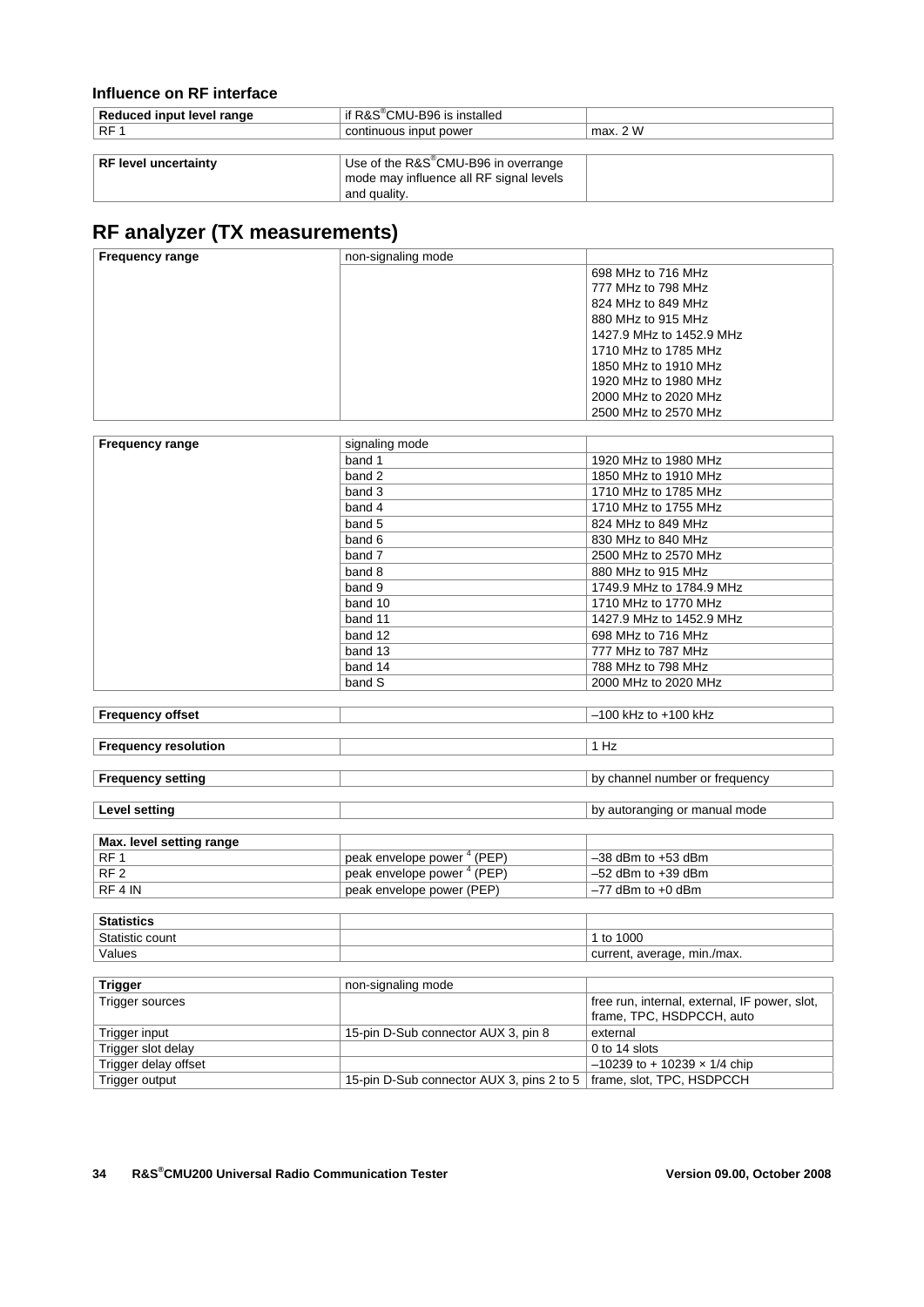| <b>Trigger</b>       | signaling mode                                                                                                                          |                                                                                                                                             |
|----------------------|-----------------------------------------------------------------------------------------------------------------------------------------|---------------------------------------------------------------------------------------------------------------------------------------------|
| Trigger sources      |                                                                                                                                         | free run, external, slot, frame, signaling,<br>IF power, TPC, preamble, PRACH-MSG<br>part, compressed mode, change of TFC,<br>HSDPCCH, auto |
| Trigger input        | 15-pin D-Sub connector AUX 3, pin 8                                                                                                     | external                                                                                                                                    |
| Trigger slot delay   |                                                                                                                                         | 0 to 14 slots                                                                                                                               |
| Trigger delay offset |                                                                                                                                         | $-10239$ to + 10239 x 1/4 chip                                                                                                              |
| Trigger output       | 15-pin D-Sub connector AUX 3, pins 2 to 4<br>15-pin D-Sub connector AUX 3, pin 5,<br>depending on signaling state and trigger<br>source | frame, slot, TPC<br>preamble, PRACH-MSG part, compressed<br>mode, change of TFC, HSDPCCH                                                    |

### **Modulation analysis**

| <b>Measurement filter</b> | receiver filter in line with standard  | 3.84 MHz, RRC, $\alpha = 0.22$ |
|---------------------------|----------------------------------------|--------------------------------|
|                           |                                        |                                |
| <b>Analysis modes</b>     |                                        | QPSK, WCDMA uplink             |
|                           |                                        |                                |
| Input level range         |                                        |                                |
| RF <sub>1</sub>           | continuous power <sup>3</sup>          | $-21$ dBm to $+47$ dBm         |
|                           | peak envelope power <sup>4</sup> (PEP) | $-16$ dBm to $+53$ dBm         |
| RF <sub>2</sub>           | continuous power                       | $-35$ dBm to $+33$ dBm         |
|                           | peak envelope power <sup>4</sup> (PEP) | $-30$ dBm to $+39$ dBm         |
| RF 4 IN                   | continuous power and PEP               | $-50$ dBm to 0 dBm             |

| Error vector magnitude (EVM) |                                                                                                            |                                                                                                                                              |
|------------------------------|------------------------------------------------------------------------------------------------------------|----------------------------------------------------------------------------------------------------------------------------------------------|
| Measurement range            |                                                                                                            | up to 25 %                                                                                                                                   |
| Applications                 |                                                                                                            | overview<br>EVM versus time, graphical<br>ME versus time, graphical<br>PE versus time, graphical                                             |
|                              | non-signaling mode                                                                                         | I/Q analyzer                                                                                                                                 |
| Measured parameters          |                                                                                                            | error vector magnitude<br>magnitude error<br>phase error<br>I/Q origin offset<br>I/Q imbalance<br>peak code domain error<br>waveform quality |
| Inherent EVM                 | $RF$ Attenuation $\rightarrow$ Low Noise                                                                   | <2.5 %, rms                                                                                                                                  |
|                              | $RF$ Attenuation $\rightarrow$ Low Noise<br>with R&S <sup>®</sup> CMU-Z6 calibration<br>and $f < 2200$ MHz | $< 1.5 %$ , rms                                                                                                                              |
|                              | $RF$ Attenuation $\rightarrow$ Low Noise<br>with R&S®CMU-Z6 calibration and<br>f ≥ 2200 MHz                | $<$ 2.5 %, rms                                                                                                                               |
| Resolution                   |                                                                                                            | 0.1%                                                                                                                                         |
| Measurement length           | QPSK mode                                                                                                  | 1 timeslot (2560 chips)<br>1/4 timeslot (640 chips)                                                                                          |
|                              | WCDMA mode                                                                                                 | 1 timeslot                                                                                                                                   |
| Marker                       | in graphical menus                                                                                         | reference, Abs1, Abs2, D-line                                                                                                                |

| <b>Frequency error</b> |                               |                                |
|------------------------|-------------------------------|--------------------------------|
| Measurement range      |                               | $±3$ kHz                       |
| Uncertainty            | f $<$ 2200 MHz                | $<$ 10 Hz + drift of timebase, |
|                        | and max, value of 10 slots    | see base unit specifications   |
|                        | $f \geq 2200$ MHz             | $<$ 10 Hz + drift of timebase, |
|                        | and average value of 10 slots | see base unit specifications   |
| Resolution             |                               | 1 Hz                           |
|                        |                               |                                |

| I/Q<br>offset            |           |
|--------------------------|-----------|
| erent I/Q offset<br>Inhe | $<-55$ dB |
| ۱۱،۰۰۰٬۰۰                | $0.01$ dB |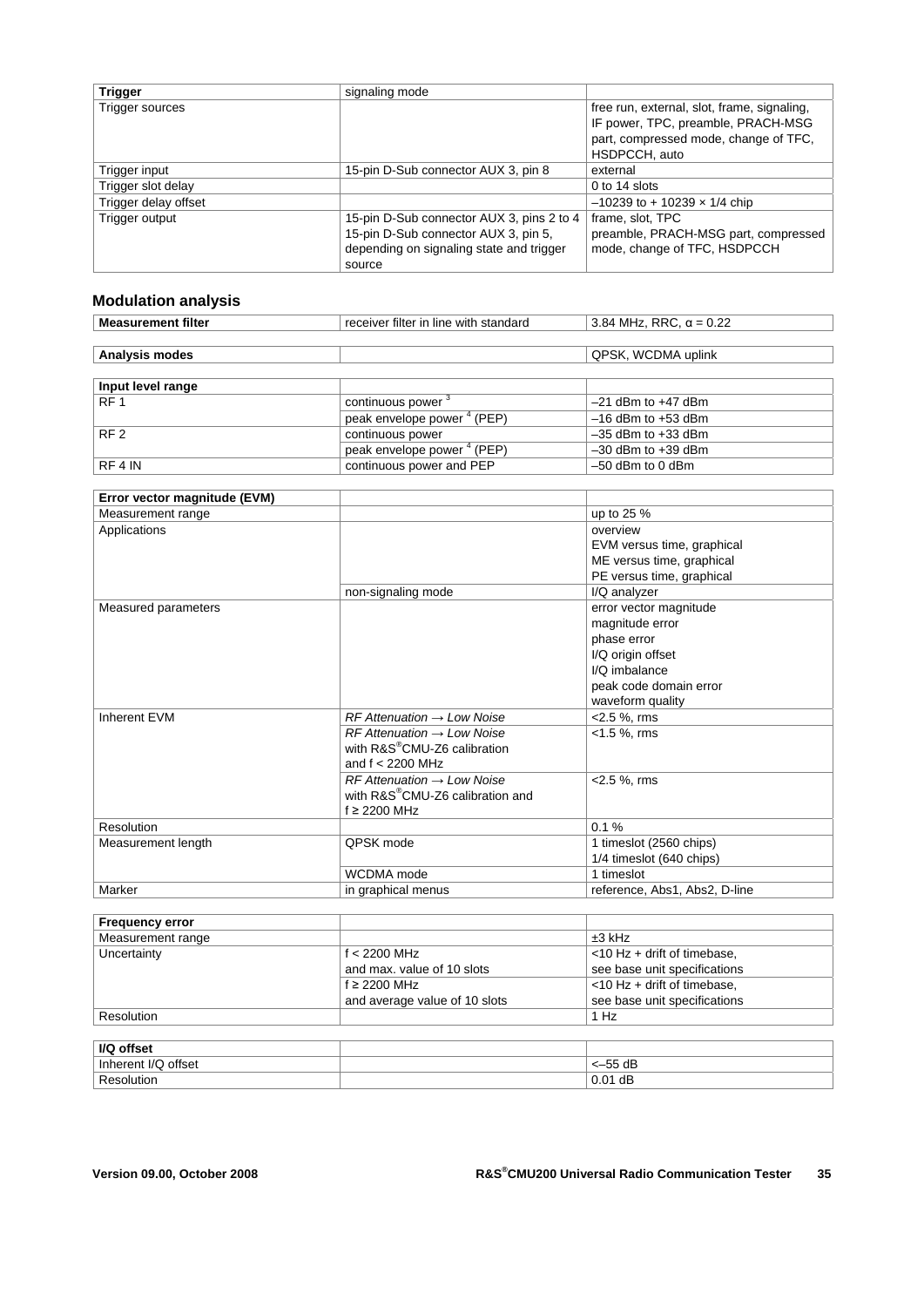| $<-30$ dB<br>Inherent I/Q<br>. imbalance               |  |
|--------------------------------------------------------|--|
| dB<br>0.01<br>$D_{\alpha\alpha\alpha}$<br>۱۱ ۱ + ۱ د ۱ |  |

| Peak code domain error (PCDE) |                                        |           |
|-------------------------------|----------------------------------------|-----------|
| <b>PCDE</b><br>Inherent       | $\frac{1}{2}$ for $\frac{1}{2}$<br>$=$ | <–40 dB   |
| Resolution                    |                                        | $0.01$ dB |

| I/Q analyzer | non-signaling mode       |                                                                    |
|--------------|--------------------------|--------------------------------------------------------------------|
| Display      | QPSK mode and WCDMA mode | graphical display                                                  |
|              | waveform type            | constellation diagram,<br>vector diagram,<br>eye diagram I, Q, I/Q |
|              | zoom                     | 1, 2, 5, 10, 20                                                    |
|              | rotation                 | $0^{\circ}$ . 45 $^{\circ}$                                        |
|              | measurement length       | 1 timeslot (2560 chips)                                            |
|              |                          | 1/4 timeslot (640 chips)                                           |

#### **Spectrum measurements**

| Reference level for full dynamic range |                                        |                        |
|----------------------------------------|----------------------------------------|------------------------|
| RF <sub>1</sub>                        | rms                                    | $+14$ dBm to $+47$ dBm |
|                                        | peak envelope power "(PEP)             | up to $+53$ dBm        |
| RF <sub>2</sub>                        | rms                                    | $+0$ dBm to $+33$ dBm  |
|                                        | peak envelope power <sup>4</sup> (PEP) | up to $+39$ dBm        |
| RF 4 IN                                | rms                                    | $-18$ dBm to 0 dBm     |
|                                        | peak envelope power (PEP)              | up to 0 dBm            |

| Adjacent channel leakage ratio       |                                           |                                         |
|--------------------------------------|-------------------------------------------|-----------------------------------------|
| (ACLR filter application)            |                                           |                                         |
| Measurement filter                   | receiver filter in line with standard     | 3.84 MHz, RRC, $\alpha$ = 0.22          |
| Display                              |                                           | bargraphs of rms and peak values,       |
|                                      |                                           | numeric values rms and peak of current, |
|                                      |                                           | average and max. values                 |
| Frequency offsets                    | first adjacent channel                    | $±5$ MHz                                |
|                                      | second adjacent channel                   | $±10$ MHz                               |
| Uncertainty                          | for -33 dBc first adjacent channel level  | $< 0.5$ dB                              |
|                                      | for -43 dBc second adjacent channel level | $< 0.5$ dB                              |
| Dynamic range                        | first adjacent channel                    | $>54$ dB                                |
| (High Dynamic Mode $\rightarrow$ On) | second adjacent channel                   | $>64$ dB                                |
| <b>Resolution</b>                    |                                           | $0.1$ dB                                |
| Measurement length                   |                                           | 1 timeslot (2560 chips)                 |
|                                      |                                           | 1/2 timeslot (1280 chips)               |
|                                      |                                           | 1/4 timeslot (640 chips)                |
|                                      |                                           | 1/8 timeslot (320 chips)                |

| Adjacent channel leakage ratio<br>(ACLR FFT/OBW application) |                                       |                                        |
|--------------------------------------------------------------|---------------------------------------|----------------------------------------|
| Measurement filter                                           | receiver filter in line with standard | 3.84 MHz, RRC, $\alpha = 0.22$         |
| Display                                                      |                                       | continuous spectrum with 25 MHz        |
|                                                              |                                       | bandwidth, numeric values rms and peak |
|                                                              |                                       | of current, average and max. values    |
| Frequency offsets                                            | first adjacent channel                | $±5$ MHz                               |
|                                                              | second adjacent channel               | $±10$ MHz                              |
| <b>Resolution bandwidth</b>                                  |                                       | 20 kHz                                 |
|                                                              |                                       | 3.84 MHz                               |
| Dynamic range                                                | first adjacent channel                | $>54$ dB                               |
| (High Dynamic Mode $\rightarrow$ On)                         | second adjacent channel               | $>64$ dB                               |
| Occupied bandwidth                                           | measurement range                     | 1 MHz to 6 MHz                         |
|                                                              | measurement uncertainty               | $<$ 50 kHz                             |
|                                                              | measurement resolution                | 20 kHz                                 |
| Measurement length                                           |                                       | $\geq$ 1 timeslot (2560 chips)         |
|                                                              |                                       | $≥1/2$ timeslot (1280 chips)           |
|                                                              |                                       | $≥1/4$ timeslot (640 chips)            |
|                                                              |                                       | $≥1/8$ timeslot (320 chips)            |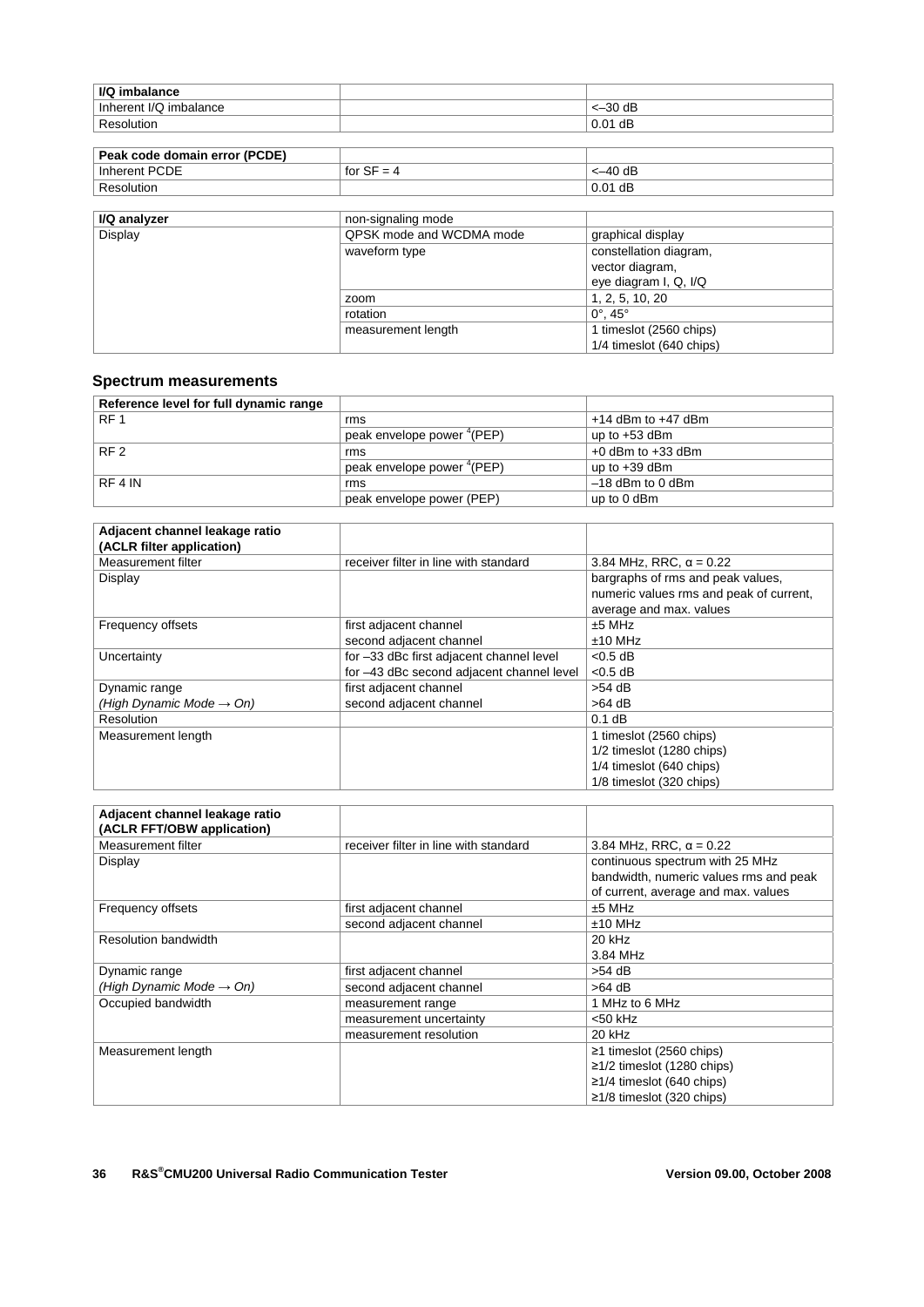| Spectrum emission mask<br>(SEM application) |                                       |                                          |
|---------------------------------------------|---------------------------------------|------------------------------------------|
| Measurement filter                          | receiver filter in line with standard | 3.84 MHz, RRC, $\alpha = 0.22$           |
| Display                                     |                                       | graphical and numeric values of current, |
|                                             |                                       | average and max. values                  |
| <b>Resolution bandwidth</b>                 | frequency offset                      |                                          |
|                                             | 2.5 MHz to 3.5 MHz                    | 30 kHz                                   |
|                                             | 3.5 MHz to 7.5 MHz                    | 1 MHz                                    |
|                                             | 7.5 MHz to 8.5 MHz                    | 1 MHz                                    |
|                                             | 8.5 MHz to 12.5 MHz                   | 1 MHz                                    |
| Measurement interval                        |                                       | $≥1$ timeslot (2560 chips)               |
|                                             |                                       | $≥1/2$ timeslot (1280 chips)             |
|                                             |                                       | $\geq$ 1/4 timeslot (640 chips)          |
|                                             |                                       | $\geq$ 1/8 timeslot (320 chips)          |

### **Power meter (frequency-selective) <sup>7</sup>**

| <b>Measurement applications</b> | max. power, min. power | bandwidth approx. 7 MHz        |
|---------------------------------|------------------------|--------------------------------|
|                                 | off power              | 3.84 MHz, RRC, $\alpha$ = 0.22 |
|                                 | power versus slot      | bandwidth approx. 7 MHz        |
|                                 | inner loop power       | 3.84 MHz, RRC, $\alpha = 0.22$ |
|                                 |                        |                                |
| Power versus slot               | measurement width      | $0.25, 0.5, 1$ slot            |
|                                 | step width             | 1 slot to 30 slots             |
|                                 | step count             | 1 to 100                       |
|                                 | step delay             | 0 to 100                       |
|                                 |                        |                                |

| Level range     |                                           |                        |
|-----------------|-------------------------------------------|------------------------|
| RF <sub>1</sub> | continuous power                          | $-52$ dBm to $+47$ dBm |
|                 | (PEP)<br>peak envelope power <sup>4</sup> | $-42$ dBm to $+53$ dBm |
| RF <sub>2</sub> | continuous power                          | $-66$ dBm to $+33$ dBm |
|                 | peak envelope power <sup>4</sup> (PEP)    | $-56$ dBm to $+39$ dBm |
| RF4 IN          | continuous power <sup>8</sup>             | $-89$ dBm to 0 dBm     |
|                 | peak envelope power (PEP)                 | $-79$ dBm to 0 dBm     |

| Level uncertainty  | in temperature range $+20$ °C to $+35$ °C |            |
|--------------------|-------------------------------------------|------------|
| RF <sub>1</sub>    | $-10$ dBm to $+47$ dBm, rms               |            |
|                    | $f < 2200$ MHz                            | $< 0.5$ dB |
|                    | $f \geq 2200$ MHz                         | $<$ 0.7 dB |
|                    | $-44$ dBm to $-10$ dBm, rms               |            |
|                    | $f < 2200$ MHz                            | $<$ 0.7 dB |
|                    | $f \geq 2200$ MHz                         | $< 0.9$ dB |
| RF <sub>2</sub>    | $-24$ dBm to $+33$ dBm, rms               |            |
|                    | $f < 2200$ MHz                            | $< 0.5$ dB |
|                    | $f \geq 2200$ MHz                         | $<$ 0.7 dB |
|                    | $-60$ dBm to $-24$ dBm, rms               |            |
|                    | $f < 2200$ MHz                            | $<$ 0.7 dB |
|                    | $f \geq 2200$ MHz                         | $< 0.9$ dB |
| RF <sub>4</sub> IN | -24 dBm to 0 dBm, rms                     |            |
|                    | $f < 2200$ MHz                            | $< 0.5$ dB |
|                    | $f \geq 2200$ MHz                         | $<$ 0.7 dB |
|                    | $-85$ dBm to $-24$ dBm, rms               |            |
|                    | $f < 2200$ MHz                            | $<$ 0.7 dB |
|                    | $-83$ dBm to $-24$ dBm, rms               |            |
|                    | $f \geq 2200$ MHz                         | $< 0.9$ dB |

<u>.</u>

<sup>7</sup> The specified data is valid for *RF Attenuation* set to *Low Noise*.

<sup>&</sup>lt;sup>8</sup> Upper limit depends on crest factor.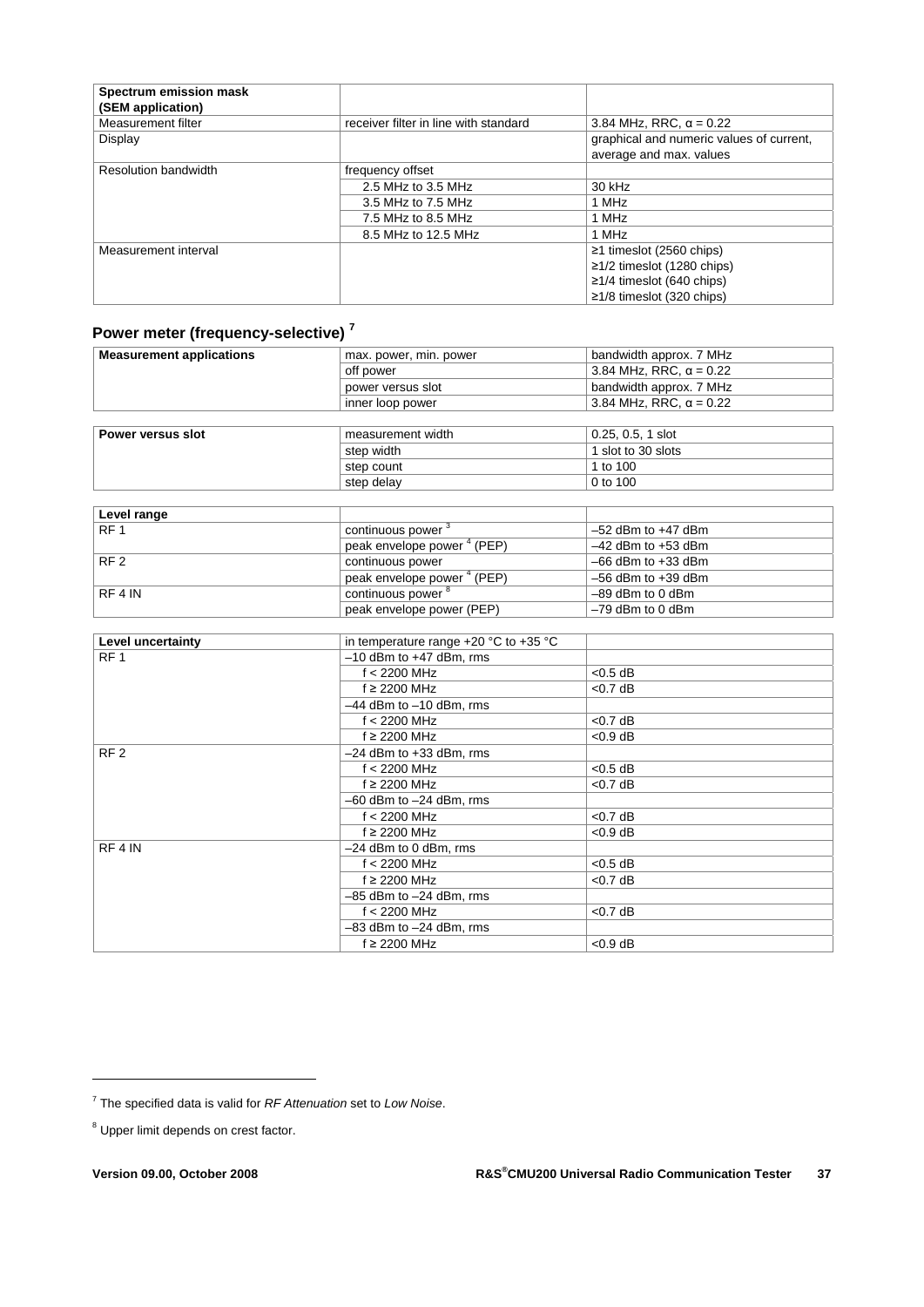| Level uncertainty  | in temperature range $+5$ °C to $+45$ °C |            |
|--------------------|------------------------------------------|------------|
| RF <sub>1</sub>    | $-10$ dBm to $+47$ dBm, rms              |            |
|                    | $f < 2200$ MHz                           | $<$ 0.7 dB |
|                    | $f \geq 2200$ MHz                        | $< 0.9$ dB |
|                    | $-44$ dBm to $-10$ dBm, rms              |            |
|                    | $f < 2200$ MHz                           | $< 0.9$ dB |
|                    | $f \geq 2200$ MHz                        | $<$ 1.1 dB |
| RF <sub>2</sub>    | $-24$ dBm to $+33$ dBm, rms              |            |
|                    | $f < 2200$ MHz                           | $<$ 0.7 dB |
|                    | $f \geq 2200$ MHz                        | $< 0.9$ dB |
|                    | $-60$ dBm to $-24$ dBm, rms              |            |
|                    | $f < 2200$ MHz                           | $< 0.9$ dB |
|                    | $f \geq 2200$ MHz                        | $<$ 1.1 dB |
| RF <sub>4</sub> IN | $-24$ dBm to 0 dBm, rms                  |            |
|                    | $f < 2200$ MHz                           | $<$ 0.7 dB |
|                    | $f \geq 2200$ MHz                        | $< 0.9$ dB |
|                    | $-85$ dBm to $-24$ dBm, rms              |            |
|                    | $f < 2200$ MHz                           | $< 0.9$ dB |
|                    | $-83$ dBm to $-24$ dBm, rms              |            |
|                    | $f \geq 2200$ MHz                        | $<$ 1.1 dB |
|                    |                                          |            |
| Level resolution   |                                          | $0.01$ dB  |

### **Code domain power 7**

| <b>Measurement filter</b>    | receiver filter in line with standard | 3.84 MHz, RRC, $\alpha$ = 0.22 |
|------------------------------|---------------------------------------|--------------------------------|
|                              |                                       |                                |
| Display modes                |                                       | CDP/code auto                  |
|                              |                                       | CDP/code manual                |
|                              |                                       | CDP/code Rho auto              |
|                              |                                       | CDP/code Rho manual            |
|                              |                                       |                                |
| <b>Spreading factor (SF)</b> | auto mode                             |                                |
|                              | manual setting                        | 4, 8, 16, 32, 64, 128, 256     |
|                              |                                       |                                |
| Level range                  |                                       |                                |
| RF <sub>1</sub>              |                                       | $-8$ dBm to $+47$ dBm          |
| RF <sub>2</sub>              |                                       | $-22$ dBm to $+33$ dBm         |
| RF 4 IN                      |                                       | $-45$ dBm to 0 dBm             |
|                              |                                       |                                |
| Level uncertainty            |                                       | $< 0.5$ dB                     |
|                              |                                       |                                |
| <b>Level resolution</b>      |                                       | $0.01$ dB                      |

### **Receiver quality (bit error rate measurements)**

| <b>Measurement types</b>   | BER, BLER, DBLER, FDR                |
|----------------------------|--------------------------------------|
| Measurement method         | loopback mode 2,                     |
|                            | loopback mode 1 with RLC transparent |
| Number of transport blocks | 1 to 50000                           |
| DL/UL transport block size | symmetric, asymmetric                |
| DL/UL timing               | 876 chips to 1172 chips              |

# **R&S®CMU-B52 speech codec option**

| Speech decoder output   | SPEECH HANDSET OUT | 9-pin D-Sub connector |
|-------------------------|--------------------|-----------------------|
| Output impedance        |                    | $<$ 10 $\Omega$       |
| Max. output current     |                    | 20 mA, peak           |
| Full-range output level |                    | 1 V. peak             |

| Speech coder input     | SPEECH HANDSET IN | 9-pin D-Sub connector |
|------------------------|-------------------|-----------------------|
| Input impedance        |                   | 100 k $\Omega$        |
| Full-range input level | low sensitivity   | 1.4 V, peak           |
|                        | high sensitivity  | $0.1$ V, peak         |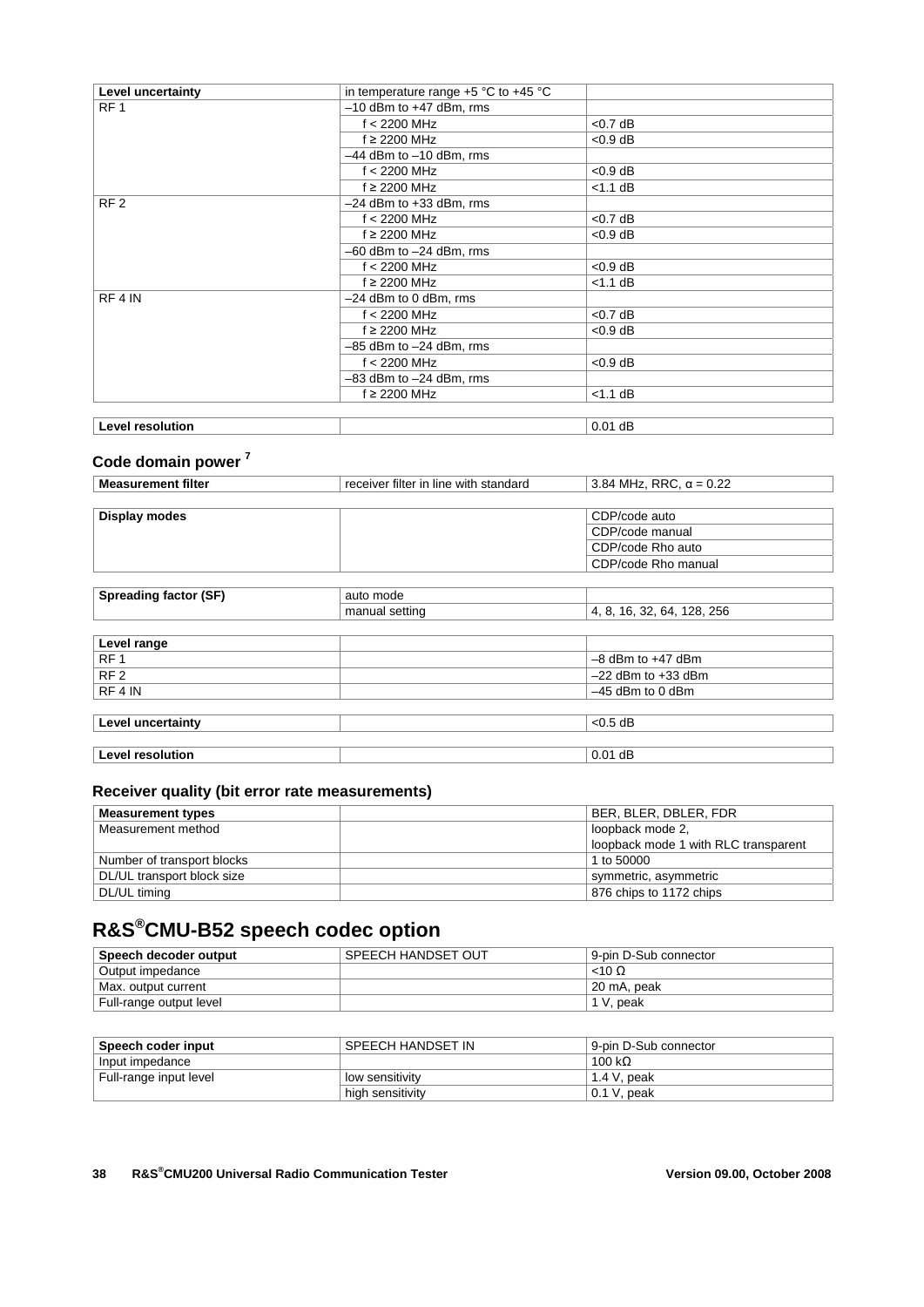# **Bluetooth® specifications**

| $C_{+}$ | יים.<br>---<br>∴∩r∈<br>ы<br>төөт<br>ons<br>י<br>$\sim$<br>.<br>. |
|---------|------------------------------------------------------------------|
|         |                                                                  |
|         |                                                                  |

# **RF generator**

| <b>RF</b> channel definition       |                                       | 2402 MHz + $k \times 1$ MHz, $k = 0$ to 93 |
|------------------------------------|---------------------------------------|--------------------------------------------|
|                                    |                                       |                                            |
| <b>Frequency range</b>             |                                       | 2402 MHz to 2495 MHz                       |
|                                    |                                       |                                            |
| <b>Frequency resolution</b>        | channel spacing in line with standard | 1 MHz                                      |
|                                    |                                       |                                            |
| Frequency offset range             |                                       | $±500$ kHz                                 |
|                                    |                                       |                                            |
| <b>Frequency offset resolution</b> |                                       | 1 kHz                                      |
|                                    |                                       |                                            |
| <b>Frequency uncertainty</b>       |                                       | $±1$ Hz + drift of timebase,               |
|                                    |                                       | see base unit specifications               |
|                                    |                                       |                                            |
| <b>Hopping scheme</b>              | modes in line with standard           | Europe (except France), USA                |
|                                    |                                       | France                                     |
|                                    |                                       | RX/TX single frequency                     |
|                                    |                                       | reduced hopping                            |
|                                    |                                       |                                            |
| <b>Output level range</b>          | modulated signal                      |                                            |
| RF <sub>1</sub>                    |                                       | $-106$ dBm to $-33$ dBm                    |

| <b>Output IGVGI Tanya</b> | mouulalou algnar |                         |
|---------------------------|------------------|-------------------------|
| RF                        |                  | $-106$ dBm to $-33$ dBm |
| RF <sub>2</sub>           |                  | ⊢–106 dBm to –12 dBm    |
| RF3 OUT                   |                  | $-90$ dBm to $+5$ dBm   |
|                           |                  |                         |

| Output level uncertainty | in temperature range $+20$ °C to $+35$ °C |            |
|--------------------------|-------------------------------------------|------------|
| RF1, RF2                 |                                           | $< 0.9$ dB |
| RF3 OUT                  |                                           | $<$ 1.1 dB |
|                          |                                           |            |

| <b>Output level uncertainty</b> | in temperature range $+5$ °C to $+45$ °C |            |
|---------------------------------|------------------------------------------|------------|
| RF 1. RF 2                      |                                          | $<$ 1.6 dB |
| RF3 OUT                         |                                          | $<$ 1.6 dB |
|                                 |                                          |            |
| <b>Output level resolution</b>  |                                          | $0.1$ dB   |

| <b>Modulation</b>            |                                        |                            |
|------------------------------|----------------------------------------|----------------------------|
| <b>GFSK</b>                  | AC coupling cut-off frequency 100 Hz   | 1 Mbps, $B \times T = 0.5$ |
| <b>Modulation index</b>      | 11110000 pattern,                      |                            |
|                              | frequency deviation 160 kHz            | 0.32                       |
| Modulation index range       | frequency deviation 100 kHz to 220 kHz | 0.20 to 0.44               |
| Modulation index resolution  |                                        | 0.01                       |
| Modulation index uncertainty | 11110000 pattern,                      | ±5%                        |
|                              | frequency deviation 160 kHz            |                            |

# **RF analyzer**

| <b>RF</b> channel definition |                                       | 2402 MHz + $k \times 1$ MHz, $k = 0$ to 93 |
|------------------------------|---------------------------------------|--------------------------------------------|
|                              |                                       |                                            |
| <b>Frequency range</b>       |                                       | 2402 MHz to 2495 MHz                       |
|                              |                                       |                                            |
| <b>Frequency resolution</b>  | channel spacing in line with standard | 1 MHz                                      |
|                              |                                       |                                            |
| <b>Frequency uncertainty</b> |                                       | $±1$ Hz + drift of timebase,               |
|                              |                                       | see base unit specifications               |
|                              |                                       |                                            |
| <b>Hopping scheme</b>        | modes in line with standard           | Europe (except France), USA                |
|                              |                                       | France                                     |
|                              |                                       | RX/TX single frequency                     |
|                              |                                       | reduced hopping                            |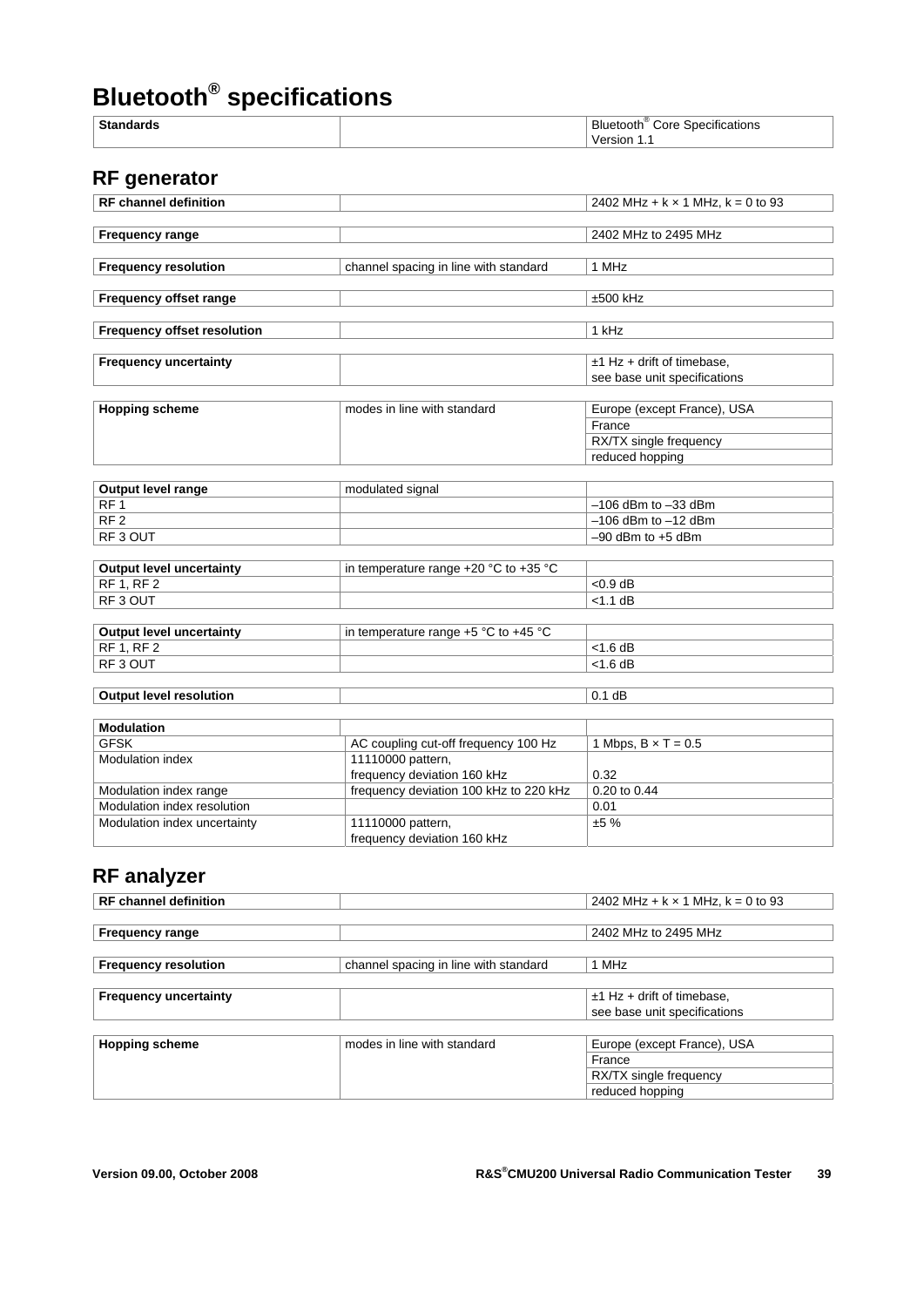#### **Power meter (frequency-selective) and power versus time**

| <b>Measurement bandwidth</b>           | filter definition: passband           |                                                                      |
|----------------------------------------|---------------------------------------|----------------------------------------------------------------------|
|                                        | Filter Bandwidth $\rightarrow$ wide   | $2.0$ MHz                                                            |
|                                        | Filter Bandwidth $\rightarrow$ narrow | $1.3 \text{ MHz}$                                                    |
|                                        |                                       |                                                                      |
| Reference level for full dynamic range | GFSK signal                           |                                                                      |
| DE 1                                   |                                       | $0$ d <sub>D</sub> <sub>m</sub> to $144$ d <sub>D</sub> <sub>m</sub> |

| RF 1                    |                                           | $0$ abin to $+4$ i abin |
|-------------------------|-------------------------------------------|-------------------------|
| RF <sub>2</sub>         |                                           | $-14$ dBm to $+33$ dBm  |
| RF 4 IN                 |                                           | $-32$ dBm to 0 dBm      |
|                         |                                           |                         |
| <b>Dynamic range</b>    | Filter Bandwidth $\rightarrow$ wide       | $>55$ dB, rms           |
|                         |                                           |                         |
| Level uncertainty       | in temperature range $+20$ °C to $+35$ °C |                         |
| <b>RF 1, RF 2</b>       | from full scale setting down to -25 dB    | $< 0.7$ dB              |
| RF 4 IN                 | from full scale setting down to -25 dB    | $< 0.9$ dB              |
|                         |                                           |                         |
| Level uncertainty       | in temperature range $+5$ °C to $+45$ °C  |                         |
| RF1, RF2                | from full scale setting down to -25 dB    | $<$ 1.0 dB              |
| RF4IN                   | from full scale setting down to -25 dB    | $<$ 1.1 dB              |
|                         |                                           |                         |
| <b>Level resolution</b> | in manual mode                            | $0.1$ dB                |
|                         | in remote control mode                    | $0.01$ dB               |

#### **Modulation analyzer**

| <b>Measurement bandwidth</b>                | filter definition: passband            |                                        |
|---------------------------------------------|----------------------------------------|----------------------------------------|
|                                             | Filter Bandwidth $\rightarrow$ wide    | $2.0$ MHz                              |
|                                             | Filter Bandwidth $\rightarrow$ narrow  | $1.3$ MHz                              |
|                                             |                                        |                                        |
| Level range                                 | <b>GFSK</b> signal                     |                                        |
| RF 1, RF 2, RF 4 IN                         |                                        | from full scale setting down to -25 dB |
|                                             |                                        |                                        |
| Total measurement range for frequency       |                                        | $-250$ kHz to $+250$ kHz               |
| offset and frequency deviation              |                                        |                                        |
|                                             |                                        |                                        |
| Frequency offset uncertainty in<br>preamble | for deviation $\leq$ 160 kHz           | $\leq$ 2 kHz                           |
|                                             |                                        |                                        |
| Frequency deviation uncertainty in          | for 100 kHz < deviation $\leq$ 200 kHz |                                        |
| payload                                     | 11110000 pattern                       | $\leq$ 2%                              |
|                                             | 10101010 pattern                       | $\leq 4 \%$                            |
|                                             |                                        |                                        |
| <b>Frequency drift uncertainty</b>          | measured in burst related to frequency |                                        |
|                                             | offset value in preamble               |                                        |
|                                             | 10101010 pattern                       |                                        |
|                                             | max.                                   | $\leq$ 2 kHz                           |
|                                             | typ.                                   | $≤1$ kHz                               |
|                                             |                                        |                                        |
| <b>Frequency resolution</b>                 | in manual mode                         | 1 kHz                                  |
|                                             | in remote control mode                 | 1 Hz                                   |

#### **Timing measurement**

| Range                    | :20 us<br><b>IZ</b>            |
|--------------------------|--------------------------------|
| <b>Resolution</b>        | $≤0.25$ µs                     |
| <b>∣Unc</b><br>਼੧rtaintv | 25 µs -<br>≤0.25<br>resolution |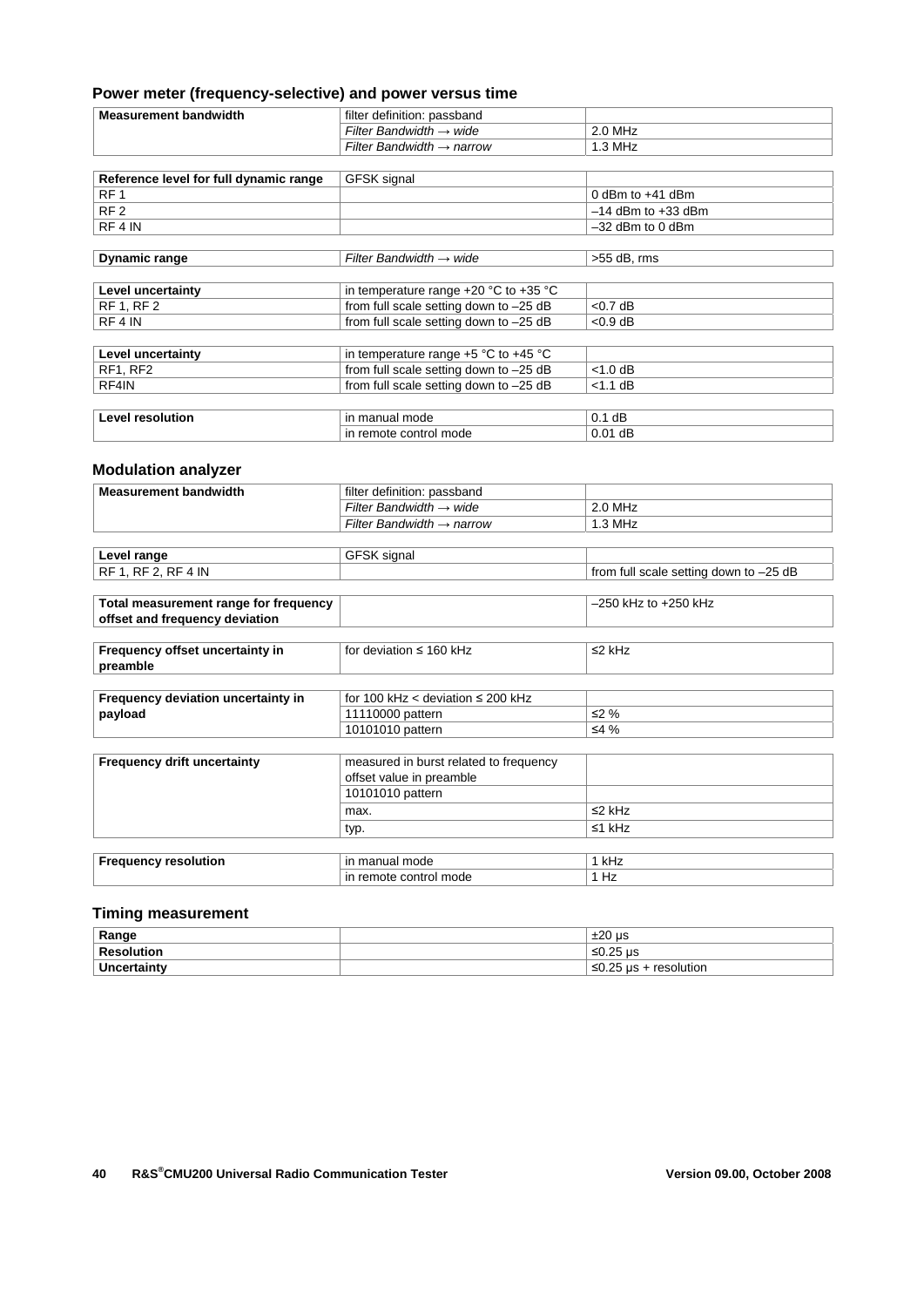# **R&S®CMU-B52 speech codec option**

| Speech decoder output   | SPEECH HANDSET OUT | 9-pin D-Sub connector |
|-------------------------|--------------------|-----------------------|
| Output impedance        |                    | $<$ 10 $\Omega$       |
| Max. output current     |                    | 20 mA, peak           |
| Full-range output level |                    | 1 V, peak             |
|                         |                    |                       |
| Speech coder input      | SPEECH HANDSET IN  | 9-pin D-Sub connector |

| SPEEUR HANDSET IN | 9-DIN D-SUD CONNECTOR |
|-------------------|-----------------------|
|                   | 100 k $\Omega$        |
| low sensitivity   | $1.4$ V. peak         |
| high sensitivity  | 0.1 V, peak           |
|                   |                       |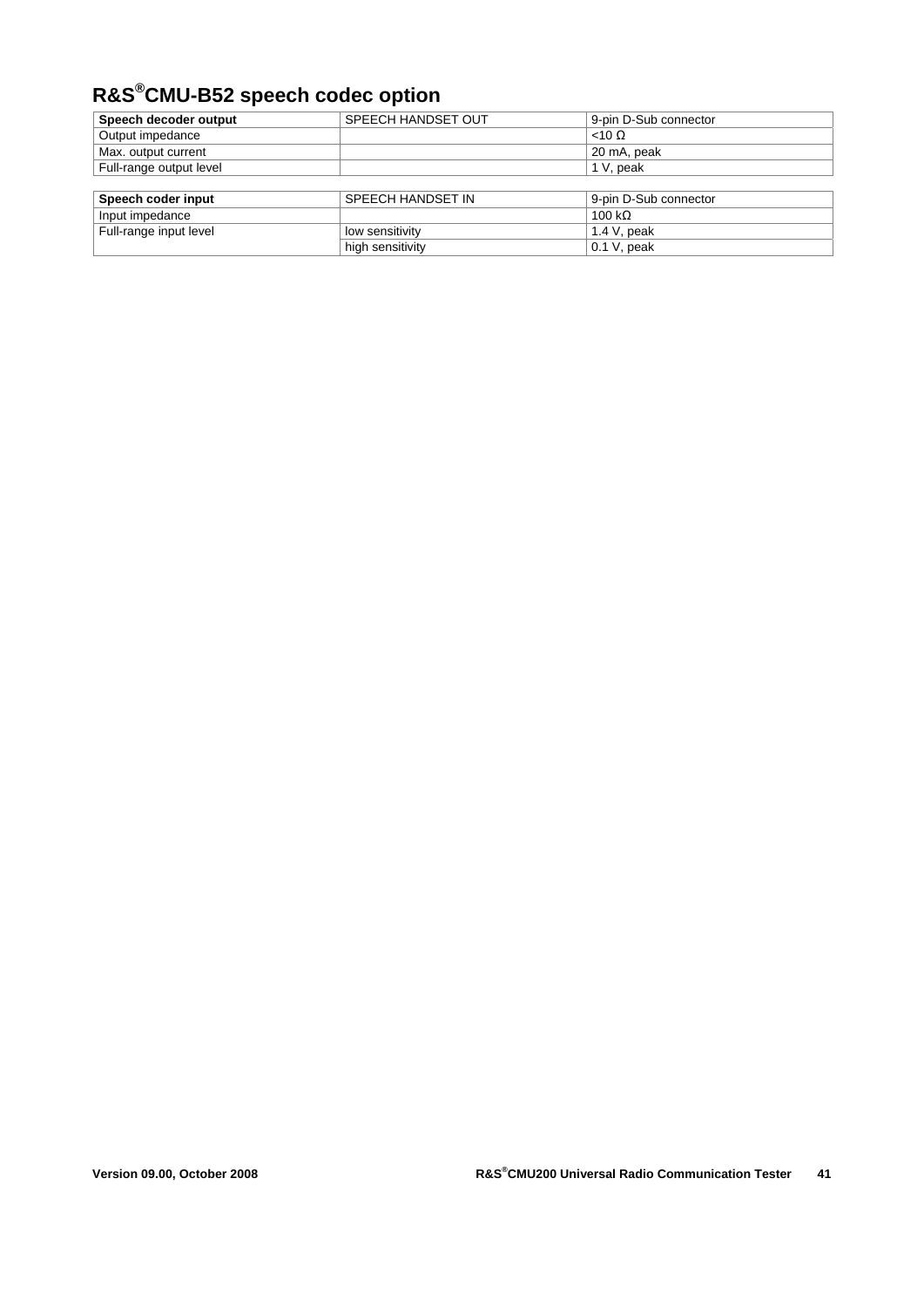# **R&S®CMU-B17 I/Q/IF interface option**

### **I/Q interface**

| Analog I/Q outputs          | IF $\rightarrow$ I/Q; TX and RX paths, analog I/Q<br>output | connector I/Q CH1              |
|-----------------------------|-------------------------------------------------------------|--------------------------------|
| I/Q bandwidth               |                                                             | 0 MHz to 2.5 MHz               |
| Max. output voltage range   | <b>EMF</b>                                                  | $-1$ V to $+1$ V, peak         |
|                             |                                                             | $\sqrt{I^2 + Q^2}$ = 1 V, peak |
| Output impedance            |                                                             | 50 $\Omega$                    |
| I and Q amplitude imbalance |                                                             | 2%                             |
|                             | for WCDMA function group                                    | $2.5\%$                        |
| Offset voltage              | in temperature range $+20$ °C to $+35$ °C                   | $<$ 4 m $V$                    |
|                             | in temperature range $+20$ °C to $+35$ °C                   | $< 5$ mV                       |
|                             | for WCDMA function group                                    |                                |
|                             | in temperature range +5 °C to +45 °C                        | $<8$ mV                        |
|                             |                                                             |                                |
| Analog I/Q inputs           | $I/Q \rightarrow IF$ ; TX path, analog $I/Q$ input          | connector I/Q CH1              |
| I/Q bandwidth               |                                                             | 0 MHz to 2.5 MHz               |
| Max. input voltage range    |                                                             | $-0.5$ V to $+0.5$ V, peak     |
|                             |                                                             | $\sqrt{I^2+Q^2}$ = 0.5 V, peak |
| Input impedance             |                                                             | 50 $\Omega$                    |
| Carrier suppression         | in temperature range +20 °C to +35 °C                       | $>40$ dB                       |
|                             | in temperature range +5 °C to +45 °C                        | $>35$ dB                       |
| Sideband suppression        | $f_{1/2}$ < 1 MHz                                           | $>45$ dB                       |
|                             | 1 MHz < $f_{VQ}$ < 2.5 MHz                                  | $>40$ dB                       |
|                             |                                                             |                                |
| Analog I/Q inputs           | $I/Q \rightarrow IF$ ; RX path, analog $I/Q$ input          | connector I/Q CH1              |
| I/Q bandwidth               |                                                             | 0 MHz to 2.5 MHz               |
| Max. input voltage range    |                                                             | $-0.5$ V to $+0.5$ V, peak     |
|                             |                                                             | $\sqrt{I^2+Q^2}$ = 0.5 V, peak |
| Input impedance             |                                                             | 50 $\Omega$                    |
| Carrier suppression         | in temperature range $+20$ °C to $+35$ °C                   | $>35$ dB $9$                   |
|                             | in temperature range $+5$ °C to $+45$ °C                    | $>35$ dB $9$                   |
| Sideband suppression        | $f_{1/2}$ < 1 MHz                                           | $>45$ dB                       |
|                             | 1 MHz < $f_{VQ}$ < 2.5 MHz                                  | $>40$ dB                       |

### **Influence on RF interface**

| <b>GSM/EDGE measurements</b>           |                                         |                                                 |
|----------------------------------------|-----------------------------------------|-------------------------------------------------|
| Additional influence on signal quality | analog I/Q input and output considered; |                                                 |
|                                        | for TX and RX paths                     |                                                 |
| Phase error                            | <b>GMSK</b>                             | $<$ 3 $^{\circ}$ , peak                         |
|                                        |                                         | $<$ 1 $^{\circ}$ , rms                          |
| EVM                                    | 8PSK                                    | $<$ 5 %, rms                                    |
|                                        |                                         |                                                 |
| <b>WCDMA</b> measurements              | 3GPP FDD, UE test                       |                                                 |
| Additional influence on signal quality | analog I/Q input and output considered; |                                                 |
|                                        | for TX and RX paths                     |                                                 |
| EVM                                    |                                         | $<$ 5 %, rms                                    |
|                                        |                                         |                                                 |
| <b>RF level uncertainty</b>            | bypass with I/Q IF OUT, I/Q IN/OUT,     |                                                 |
|                                        | <b>IF IN/OUT</b>                        |                                                 |
| Output level uncertainty               | at RF 1, RF 2, RF 3 OUT                 | add 0.3 dB to R&S <sup>®</sup> CMU200 base unit |
|                                        |                                         | specifications                                  |
| Input level uncertainty of frequency-  | at RF 1, RF 2, RF 4 IN                  | add 0.3 dB to R&S®CMU200 base unit              |
| selective power meter                  |                                         | specifications                                  |

-

<sup>&</sup>lt;sup>9</sup> For GSMK modulation and max. input voltage at I/Q inputs.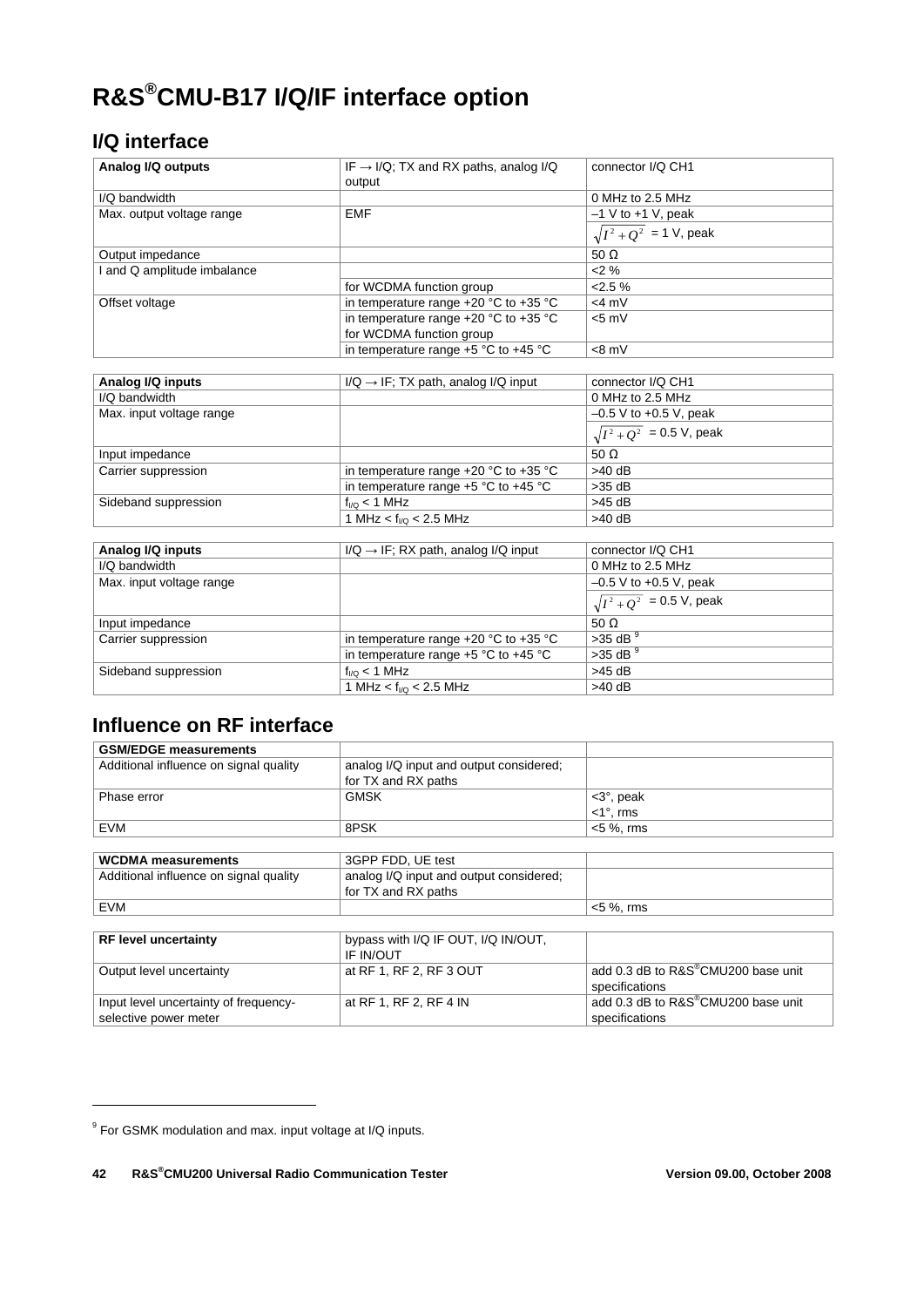### **IF interface**

| IF inputs, TX path      |                            | connector IF3 TX CH1 IN  |
|-------------------------|----------------------------|--------------------------|
| IF level range          |                            | up to -5 dBm, PEP        |
| Standard IF frequencies | RF/GSM (GMSK and 8PSK)/    | 13.85 MHz                |
|                         | TDMA/CDMA2000®             |                          |
|                         | <b>WCDMA</b>               | 15.36 MHz                |
|                         |                            |                          |
| IF inputs, RX path      |                            | connector IF3 RX CH1 IN  |
| IF level range          |                            | up to $+2$ dBm, PEP      |
| Standard IF frequencies | RF/GSM (GMSK and 8PSK)/    | 10.7 MHz                 |
|                         | TDMA/CDMA2000®             |                          |
|                         | <b>WCDMA</b>               | 7.68 MHz                 |
|                         |                            |                          |
| IF outputs, TX path     |                            | connector IF3 TX CH1 OUT |
| IF level range          |                            | up to $-5$ dBm, PEP      |
| Standard IF frequencies | RF/GSM (GMSK and 8PSK)/    |                          |
|                         | TDMA/CDMA2000®             | 13.85 MHz                |
|                         | <b>WCDMA</b>               | 15.36 MHz                |
|                         |                            |                          |
| IF outputs, RX path     |                            | connector IF3 RX CH1 OUT |
| IF level range          |                            | up to $+6$ dBm, PEP      |
| Standard IF frequencies | RF/GSM (GMSK and 8PSK)/    |                          |
|                         | TDMA/CDMA2000 <sup>®</sup> | 10.7 MHz                 |
|                         | <b>WCDMA</b>               | 7.68 MHz                 |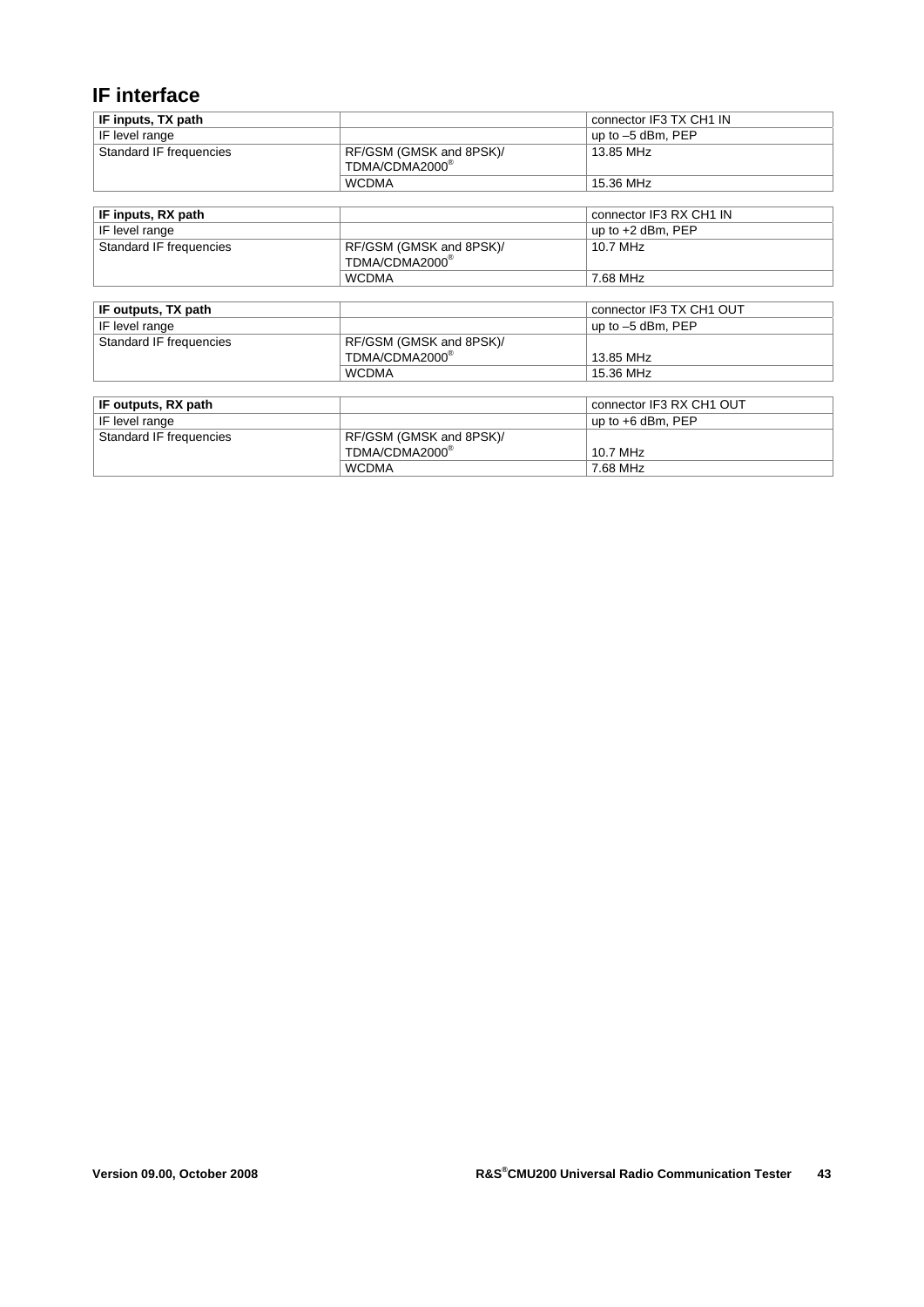### **Remarks**

- Due to the modulation schemes used Bluetooth<sup>®</sup> and AMPS standards will not be supported.
- The R&S<sup>®</sup>CMU-B17 and R&S<sup>®</sup>CMU-B73 options use the same mainboard connector of the R&S<sup>®</sup>CMU200. Therefore, either the R&S<sup>®</sup>CMU-B17 or the R&S<sup>®</sup>CMU-B73 can be ordered for a single instrument.

#### **Additional information for GSM:**

To avoid influences on the fading profile, the following is highly recommended:

- To set all timeslots to the same level.
- To use for the TX signal of the R&S®CMU200 the same RF frequencies and RF levels for both TCH and BCCH.
- To switch off hopping.

#### **Aspects to be considered if TX or RX signal paths are interrupted:**

The RF frequency of the R&S®CMU200 influences the rotating direction of the I/Q vector. The direction is inverted for f < 1200.1 MHz; this can be compensated for by changing I and Q.

|                                           | R&S <sup>®</sup> CMU200 generator or analyzer RF frequency              |                          |
|-------------------------------------------|-------------------------------------------------------------------------|--------------------------|
|                                           | 100 kHz to 1200.0999999 MHz                                             | 1200.1 MHz to 2700.0 MHz |
| R&S <sup>®</sup> CMU200 I/Q output vector | inverted rotation<br>swap I output for Q output for proper<br>operation | normal rotation          |
| R&S <sup>®</sup> CMU200 I/Q input vector  | inverted rotation<br>swap I input for Q input for proper<br>operation   | normal rotation          |

The rotating direction must be considered if the R&S®CMU200 signal path from the link handler board to the frontend and vice versa is interrupted, i.e. if the signal is not returned to the same R&S®CMU200 block after external handling.

Examples:

- The rotating direction need **not** be taken into account if the transmitted signal is routed from the I/Q output of the R&S® CMU-B17 to an external fading simulator and then returned to the R&S®CMU200 I/Q input (the R&S®CMU200 in combination with the R&S<sup>®</sup>ABFS fading simulator or the R&S<sup>®</sup>SMIQ/SMIQB14, with the R&S<sup>®</sup>CMU200 providing the faded RF signal).
- The rotating direction must be considered if the transmitted signal is forwarded to an external fading simulator and is not returned to the I/Q input of the R&S®CMU200 (the R&S®CMU200 in combination with the R&S®SMIQ, with the R&S®SMIQ providing the faded RF signal).

#### **Notes for measuring I/Q/IF signals applied to inputs of the R&S® CMU-B17 option on the R&S® CMU200 RX path:**

- The RF spectrum analyzer function (RF function group) cannot be used.
- The displayed RF power levels are not related directly to the applied I/Q/IF voltages. The analyzer settings of the R&S<sup>®</sup>CMU200 RF interface (RF 1, RF 2, RF 4 IN) must also be considered (*Analyzer Level → RF Max. Level*).
- I/Q inputs have a fixed attenuation of 2 dB, e.g. the RF power meter readout for an applied 500 mV I/Q peak voltage will be 2 dB below the value set in *RF Max. Level*.
- IF inputs do not have a fixed attenuation. The max. IF input level is 2 dBm. The RF power meter readout for the specified max. IF signal level (2 dBm) will be 2 dB below the value set in *RF Max. Level*.
- We recommend switching off the autoranging function.
- RF and IF trigger functions are not possible.
- . The WCDMA RF compensation filter is switched off (I/Q IN/OUT, IF IN/OUT, IFIN\_I/Q IN/OUT).
- WCDMA UE test: ACLR/SEM measurement is not applicable.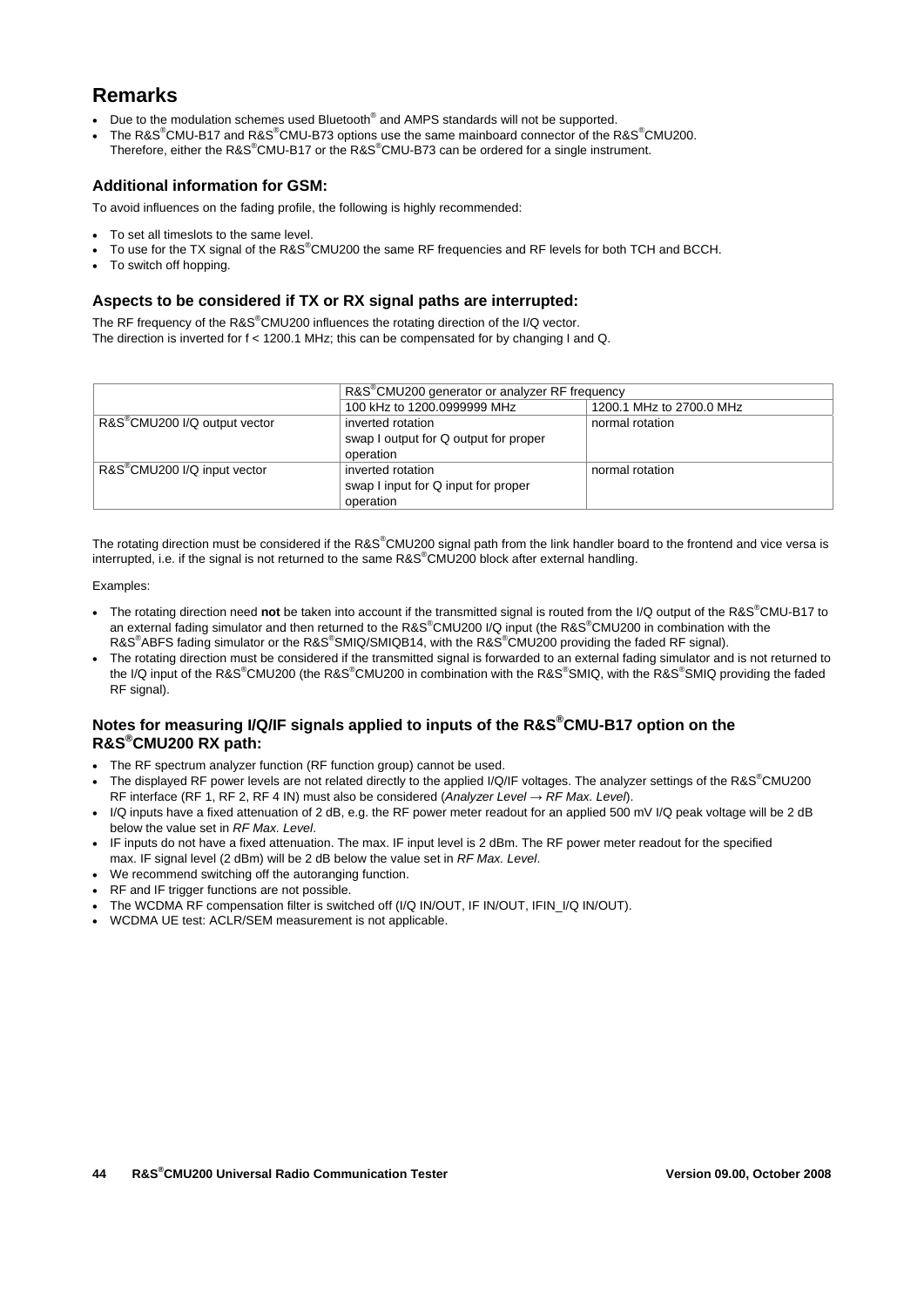# **R&S®CMU-B41 audio generator/analyzer option**

### **AF generator**

| Outi<br>---<br>aance | $\sim$<br>. . |
|----------------------|---------------|
|                      |               |

| Max. output current | 20<br>peak<br>`mA. |
|---------------------|--------------------|
|                     |                    |

| AF sine generator        |                                                 |                                     |
|--------------------------|-------------------------------------------------|-------------------------------------|
| Frequency range          |                                                 | 20 Hz to 20 kHz                     |
| Frequency uncertainty    |                                                 | same as timebase + half resolution, |
|                          |                                                 | see base unit specifications        |
| Frequency resolution     |                                                 | $0.1$ Hz                            |
| Output level range       |                                                 | 10 $\mu$ V to 5 V                   |
| Output level resolution  | level $< 10$ mV                                 | $10 \mu V$                          |
|                          | level $\geq 10$ mV                              | $0.1 \%$                            |
| Output level uncertainty | level $\geq 1$ mV and frequency $\leq 10$ kHz   | $\leq$ 1.5 % + resolution           |
| THD+N $10$               | level $\geq 100$ mV into load $\geq 600 \Omega$ | ≤0.05 $%$                           |
| THD $10$                 | level $\geq 100$ mV into load $\geq 600 \Omega$ | ≤0.025 %                            |

### **AF analyzer**

| Input impedance | 100 pF<br>MC. |
|-----------------|---------------|

| AF voltmeter      |                              |                      |
|-------------------|------------------------------|----------------------|
| Frequency range   |                              | 50 Hz to 20 kHz      |
| Level range       |                              | 50 µV to 30 V        |
| Level resolution  | level < 1 mV                 | 1 uV                 |
|                   | level ≥ 1 mV                 | $0.1 \%$             |
| Level uncertainty | 1 mV $\leq$ level $\leq$ 2 V | $<$ 1 % + resolution |
|                   | $2 V <$ level $\leq 20 V$    | $<$ 2 % + resolution |

| THD+N meter           |                                 |                               |
|-----------------------|---------------------------------|-------------------------------|
| Measurement bandwidth |                                 | $21$ kHz                      |
| Frequency range       |                                 | 100 Hz to 10 kHz              |
| Level range           |                                 | 10 mV to 30 V                 |
| Resolution            |                                 | $0.01 \%$ THD+N               |
| Inherent distortion   | 100 mV $\leq$ level $\leq$ 20 V | $< 0.05$ % THD+N              |
| Uncertainty           | 100 mV $\leq$ level $\leq$ 2 V  | $<$ 1 % + inherent resolution |
|                       | $2 V <$ level $\leq 20 V$       | $<$ 2 % + inherent resolution |

# **R&S®CMU-U99/B99 RF1 level range identical to RF2 option**

With the R&S<sup>®</sup>CMU-U99/B99 option installed, the input/output level range and the input/output level uncertainty for RF 1 are the same as for RF 2.

With the R&S<sup>®</sup>CMU-U99/B99 option installed, the VSWR of the RF generator and analyzer at RF 1 is as follows:

| <b>VSWR</b>     | RF generator and RF analyzer |       |
|-----------------|------------------------------|-------|
| RF <sub>1</sub> | 10 MHz to 2000 MHz           |       |
|                 | 2000 MHz to 2200 MHz         | < 1.4 |
|                 | 2200 MHz to 2700 MHz         | <1.6  |

-

<sup>10</sup> Measurement bandwidth 21.9 kHz.